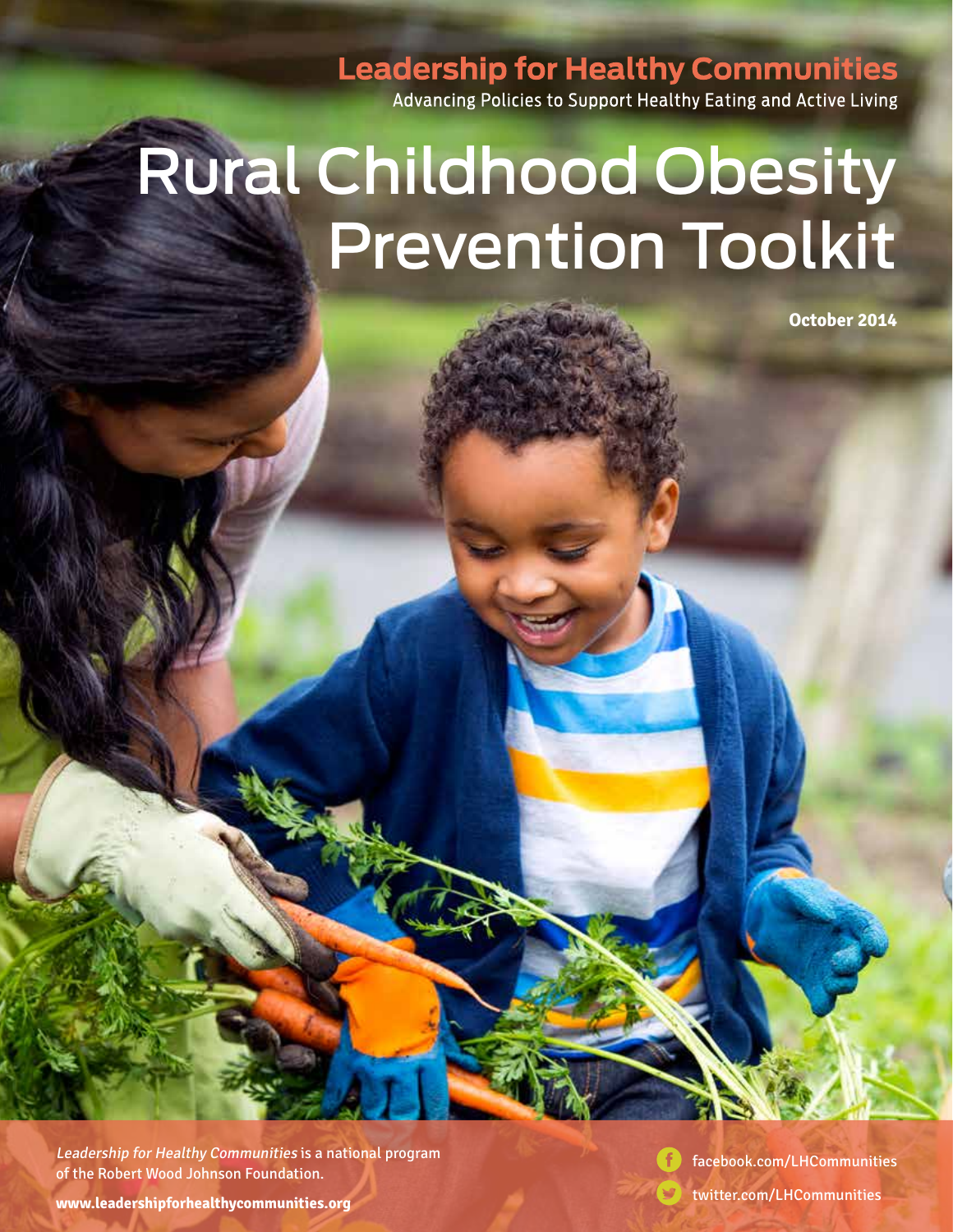## Report Authors

**Maya Rockeymoore, PhD Director** Leadership for Healthy Communities

**Craig Moscetti, MPH** Health Policy Research Fellow Leadership for Healthy Communities

**Andrew Fountain** Senior Communications Associate Leadership for Healthy Communities

## Acknowledgements

Leadership for Healthy Communities would like to thank the following for their contributions and support:

**Susan D. Promislo, MA** Senior Communications Officer Robert Wood Johnson Foundation

**Shale Wong, MD, MSPH** Senior Program Consultant for the Robert Wood Johnson Foundation Associate Professor of Pediatrics – University of Colorado School of Medicine

**Kristen M. Gurdin, JD** Legal Counsel Robert Wood Johnson Foundation

**Allen Mattison, JD** Trister, Ross, Schadler & Gold, PLLC

**Burness Communications**



Robert Wood Johnson Foundation

Copyright 2014 Robert Wood Johnson Foundation.

This brief was produced by the Center for Global Policy Solutions with direction from the Robert Wood Johnson Foundation (RWJF) for the RWJF Leadership for Healthy Communities program.

Cover photo: iStock/Christopher Futcher

Leadership for Healthy Communities is a national program of the Robert Wood Johnson Foundation designed to support local and state government leaders nationwide in their efforts to reduce childhood obesity through public policies that promote active living, healthy eating and access to healthy foods. For more information, visit [www.leadershipforhealthycommunities.org.](http://www.leadershipforhealthycommunities.org)

## [twitter.com/LHCommunities](http://www.twitter.com/LHCommunities)

[facebook.com/LHCommunities](http://www.facebook.com/LHCommunities)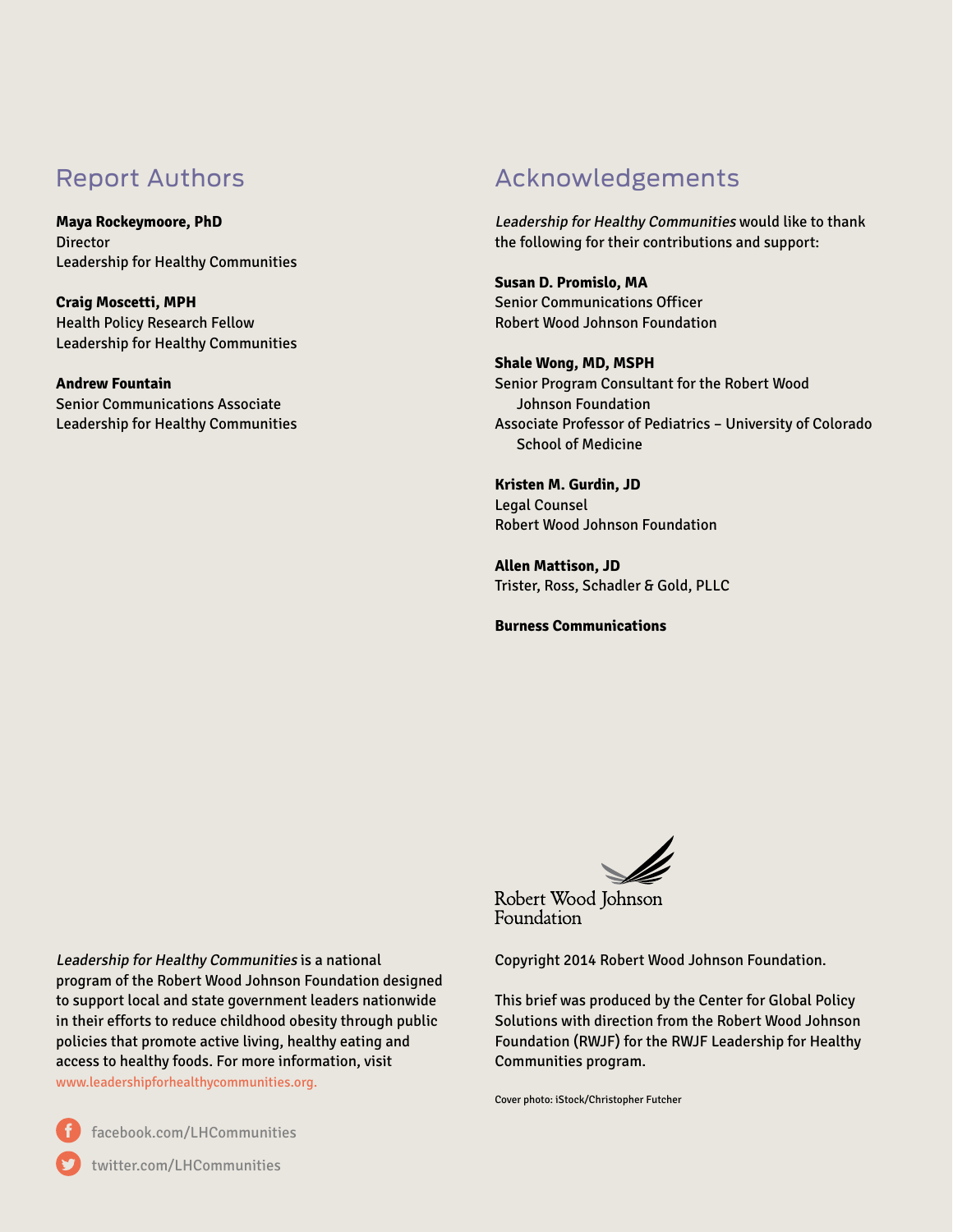# Message from Leadership for Health Communities

Research shows that where we live matters for our health, wellness, and longevity. In fact, our zip code can be just as important as our genetic code in determining how well—and how long—we live.

Although we've recently seen some signs of progress across the United States in our effort to reverse the national childhood obesity epidemic, too many families continue to live in unhealthy communities that lack affordable nutritious foods or safe places to play. This is especially true in rural areas, where obesity tends to be more prevalent and healthy options can be few and far between.

Leadership for Healthy Communities, a national program office of the Robert Wood Johnson Foundation, developed the **Rural Childhood Obesity Prevention Toolkit** to help local and state leaders advance innovative, evidence-informed strategies for improving health in rural towns, counties, tribal lands, and schools.

We encourage policymakers, advocates, and community leaders to work together and use these strategies to advance policy solutions that support vibrant, healthier rural communities.

Maya Rockeymoore, PhD Director Leadership for Healthy Communities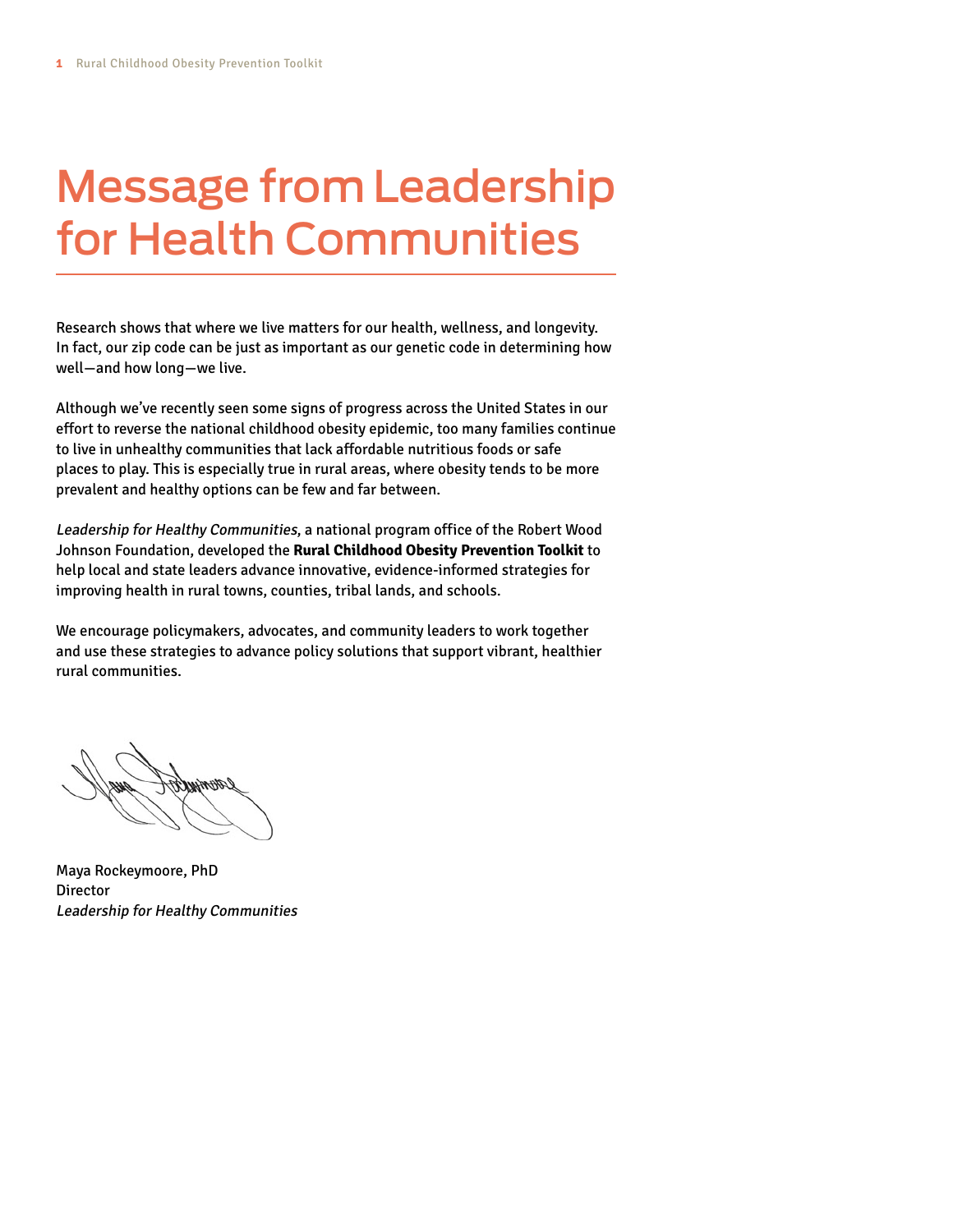# **Contents**

## Part 1: Active Living and the Built Environment . . . . . . . . . . . . . . . . . . . . . . . . . . . . . . . . . . . . 7

## Part 2: Healthy Eating . . . . . . . . . . . . . . . . . . . . . . . . . . . . . . . . . . . . . . . . . . . . . . . . . . . . . . . . . . . . . . . . . . . . . . . . . . . . 25

|--|--|--|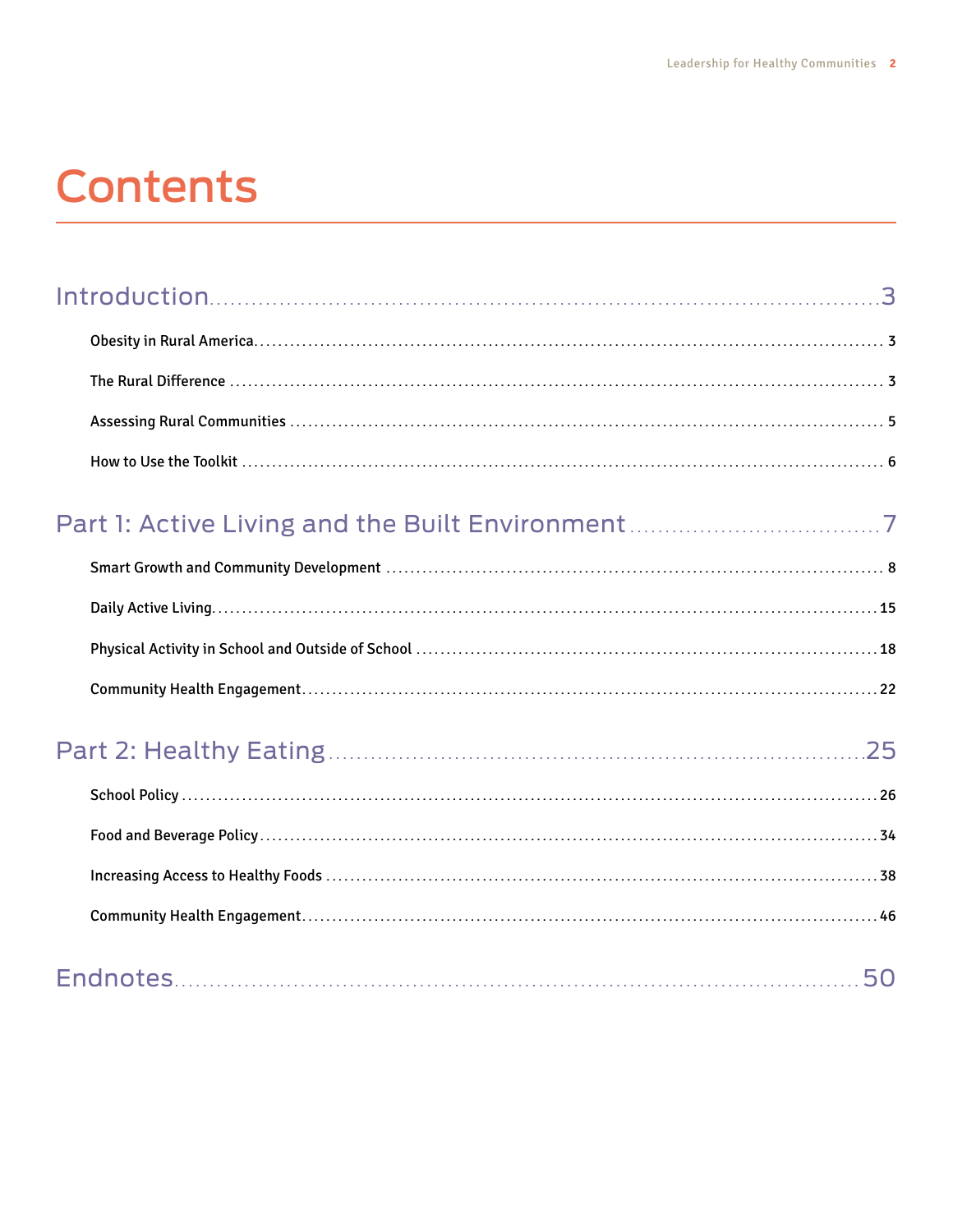# Introduction

## Obesity in Rural America

The obesity epidemic extends across the United States and remains a significant public health crisis. More than two-thirds of adults and nearly one-third of children and adolescents are overweight or obese, including 40 percent of the 70 million residents living in rural America.<sup>1,2</sup> Residents of rural communities have worse health, on average, compared to the general population, lack access to quality health services, endure poorer socioeconomic conditions, and experience increased food insecurity. Although nearly 25 percent of the U.S. population lives in rural America, individual rural communities are less populated, often isolated, and diverse—all factors that contribute to higher rates of obesity.3,4

Rural obesity rates exceed urban obesity rates by nearly 7 percentage points overall.5 This difference extends to Hispanic and non-Hispanic men and women as well as non-Hispanic black men and women.<sup>6</sup> Additionally, rural children have higher rates of obesity than their urban counterparts. A study in 2008 showed an obesity rate of nearly 17 percent for rural youth ages 10 to 17, compared to only 14 percent for urban youth.7 Simply living in rural America increases the risk for obesity, even more so than typical risk factors such as age, education, income, minority status, diet, and physical activity.8

## The Rural Difference

Rural America's high rates of obesity are strongly influenced by poverty and lack of education as well as a variety of factors related to isolation and inadequate investments in infrastructure, community resources, and health systems.

Poverty-stricken rural areas have fewer resources to support health or infrastructure improvement, and individuals typically have less money to buy more nutritious foods. Rural families are more likely to live at or below the poverty line compared to those living in urban areas. Twelve percent of rural families actually live in deep poverty compared to 9 percent of those in urban areas.<sup>9</sup> Rural youths often live in households with low educational attainment and are less likely than non-rural youth to earn a bachelor's degree.10 Obesity is significantly less likely in adolescents who live in households where their parents have attained a bachelor's degree or more.<sup>11</sup>

Workers in rural communities often have lower or seasonal incomes, which make purchasing healthy foods difficult and increase the attractiveness of cheaper, unhealthy options frequently sold in rural localities.<sup>12,13</sup> The often higher prices of fresh, nutritious foods combined with the accessibility of cheaper fast-food restaurants and convenience stores mean rural diets contain more fat and sugar and fewer fruits and vegetables.<sup>14,15</sup>

#### **DEFINING "RURAL"**

This toolkit generally defines "rural" as an area with a population of less than 50,000, and includes rural towns (usually with populations under 2,500 people) as well as nonmetropolitan areas with smaller populations.

For more information on defining "rural," visit: [http://www.ers.](http://www.ers.usda.gov/topics/rural-economy-population/rural-classifications/what-is-rural.aspx) [usda.gov/topics/rural-economy](http://www.ers.usda.gov/topics/rural-economy-population/rural-classifications/what-is-rural.aspx)[population/rural-classifications/](http://www.ers.usda.gov/topics/rural-economy-population/rural-classifications/what-is-rural.aspx) [what-is-rural.aspx](http://www.ers.usda.gov/topics/rural-economy-population/rural-classifications/what-is-rural.aspx)#.U9u0QKg62nU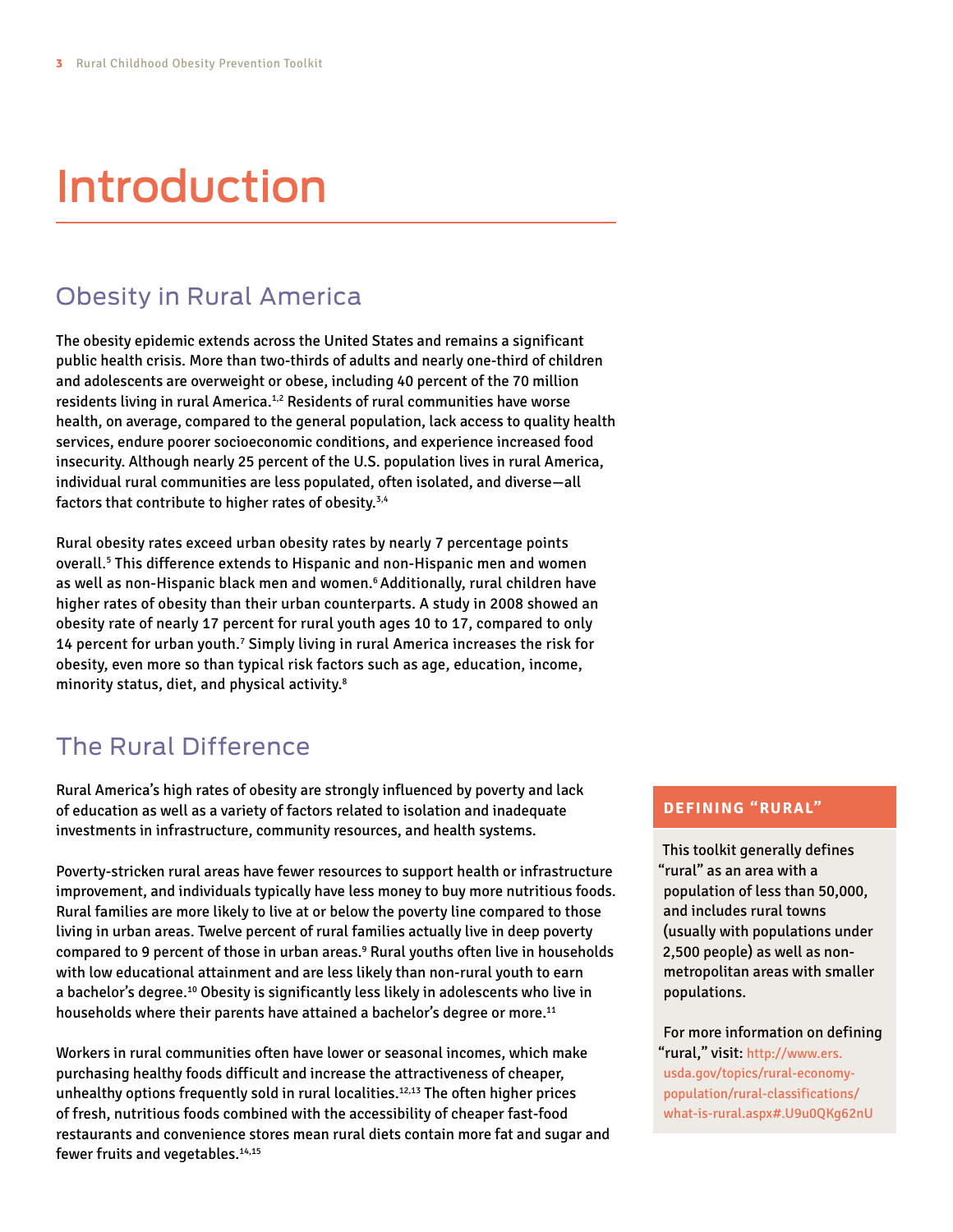Geographic isolation compounds the challenges of poverty in rural communities. Twenty percent of rural counties are considered "food deserts," or areas in which all residents live at least 10 miles from a supermarket.16 Many poor rural residents, including the elderly, lack viable transportation options, which further limits their ability to access healthy foods. Living far from stores selling fresh produce and other nutritious foods makes eating healthy on a day-to-day basis difficult and encourages the purchase of "shelf-stable" foods (e.g., packaged goods) that will not spoil and are often high in calories, fat and sugar.

Residents of rural communities often lack access to safe areas for physical activity.<sup>17</sup> Long distances between communities and commercial centers encourage the use of automobiles for transportation and, thus, discourage walking and biking. Often, residents of rural communities want to be more active, yet the absence of safe, quality spaces for physical activity nearby limits their ability to do so.<sup>18</sup> The scarcity of sidewalks, bike lanes, and recreational spaces, along with insufficient traffic signs and lights, also present barriers to physical activity.

Residents of rural areas often lack access to health care as well. Rural communities have a severe shortage of physicians and other trained medical personnel, preventative care sources, and public health institutions.19 Hospital staffs in rural areas frequently receive less training and have fewer opportunities for continued education. Additionally, trained physicians and nurses often do not want to remain in, or transfer to, rural areas due to their geographic isolation and lack of institutional funding. As a result, the care offered in rural communities is often inadequate or low quality, and rural residents visit health professionals less often. This creates yet another obstacle to curbing obesity rates.<sup>20</sup>

Smaller populations, fewer financial resources, and higher levels of poverty make it more difficult for rural communities to develop obesity prevention policies. $21$ Rural areas often receive less federal funding for programs that have been shown to alleviate some of the factors contributing to high obesity rates.<sup>22</sup>

Finally, rural areas, like many other communities across the country, may lack the environment of collaboration and civic engagement that is often necessary for addressing community health concerns. Partnerships between health-focused organizations, such as local health departments, and organizations whose missions may not necessarily be health-specific, such as a community service club, can lead to the improvement of local residents' health. The absence of such collaborative efforts in rural areas can limit the capacity of these communities to meaningfully address the root causes of obesity.<sup>23</sup>

To date, there has been no comprehensive or coordinated policy response to address obesity in rural America, as most resources have been dedicated to strategies for more populated, urban communities. State and local policymakers representing rural communities can implement policies geared specifically toward addressing obesity in these communities.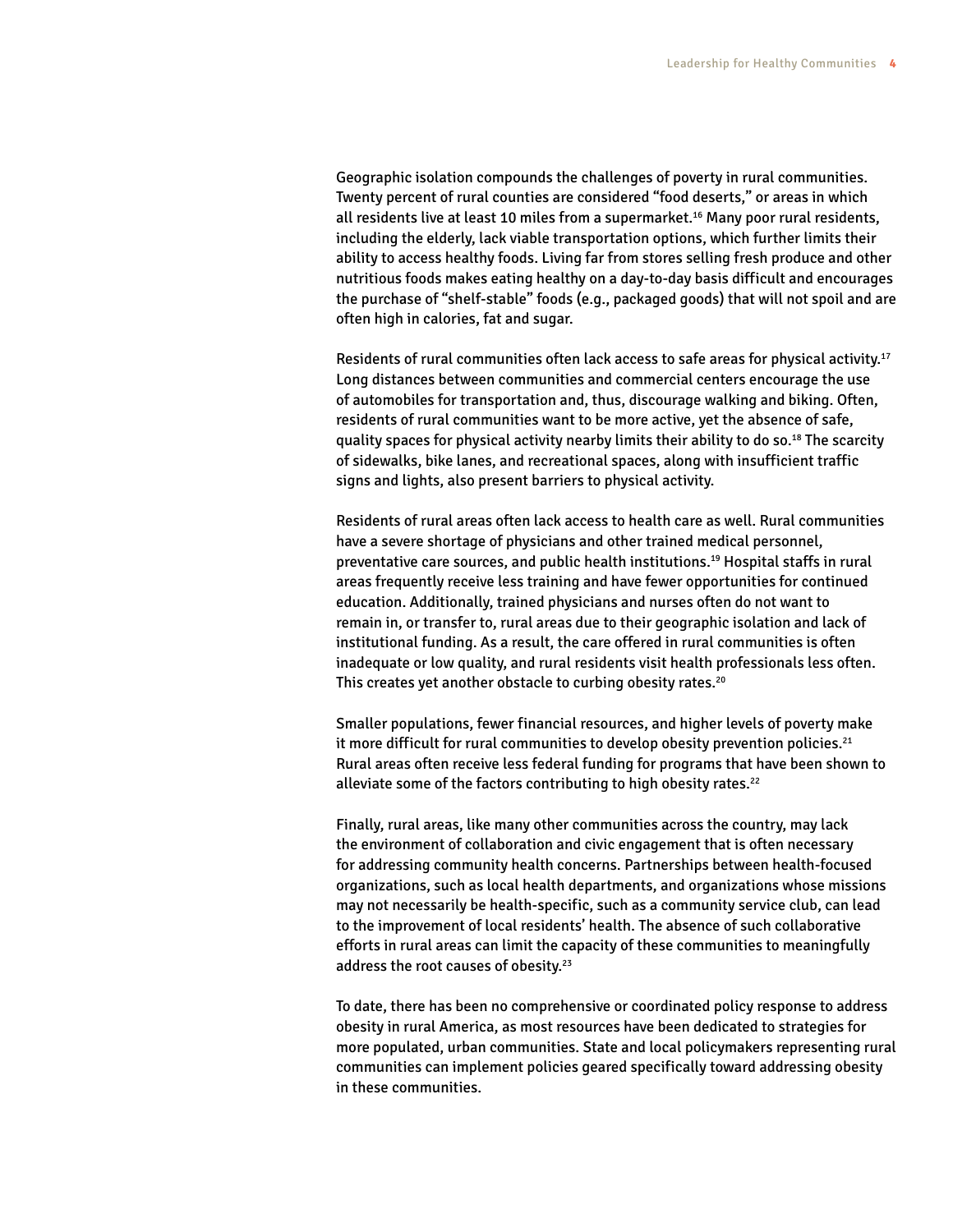## Assessing Rural Communities

Not all rural communities face the same challenges, and each requires targeted policy strategies. Acknowledging the diverse characteristics of rural communities prior to prescribing interventions is a critical step to curbing obesity.<sup>24</sup>

Community assessments are useful tools for collecting the data needed to tailor health initiatives to local contexts. In general, community assessments identify barriers (physical or otherwise) to health and wellness and raise awareness about residents' concerns regarding health and community life.<sup>25</sup> They can also facilitate the development of new institutional and community capacity for improving health by highlighting specific needs.<sup>26</sup> Improved capacity can then set the foundation for building new relationships to successfully influence health and obesity, especially when such collaborations involve the participation of multiple institutions, residents, and other stakeholders. State and local policymakers can use assessment results to develop tailored policies and programs that capitalize on specific rural assets and address unique gaps in community well-being.

| <b>COMMUNITY ASSESSMENT MODEL</b>                                                                                      | <b>APPLIED TO RURAL COMMUNITIES</b>                                                                                         |
|------------------------------------------------------------------------------------------------------------------------|-----------------------------------------------------------------------------------------------------------------------------|
| Identify the community                                                                                                 | Based on ethnicity, culture, geographic boundaries, or<br>income, etc.                                                      |
| Identify a problem and related indicators                                                                              | Rural obesity: health status, living conditions, environment,<br>health services, culture/values, employment, and lifestyle |
| Identify key stakeholders                                                                                              | Relevant policymakers, officials, health care providers,<br>community leaders, etc.                                         |
| Identify what is currently being done to address the problem                                                           | Existing programs and policies, health services, school<br>programs, etc.                                                   |
| Determine the feasibility of various changes                                                                           | Barriers, assets, and other resources that affect obesity rates                                                             |
| Develop a strategy to address specific barriers (e.g., cultural,<br>political) to these types of changes <sup>27</sup> | Appropriate initiatives, coalitions, partnerships, and policy<br>actions to build community capacity and curb obesity       |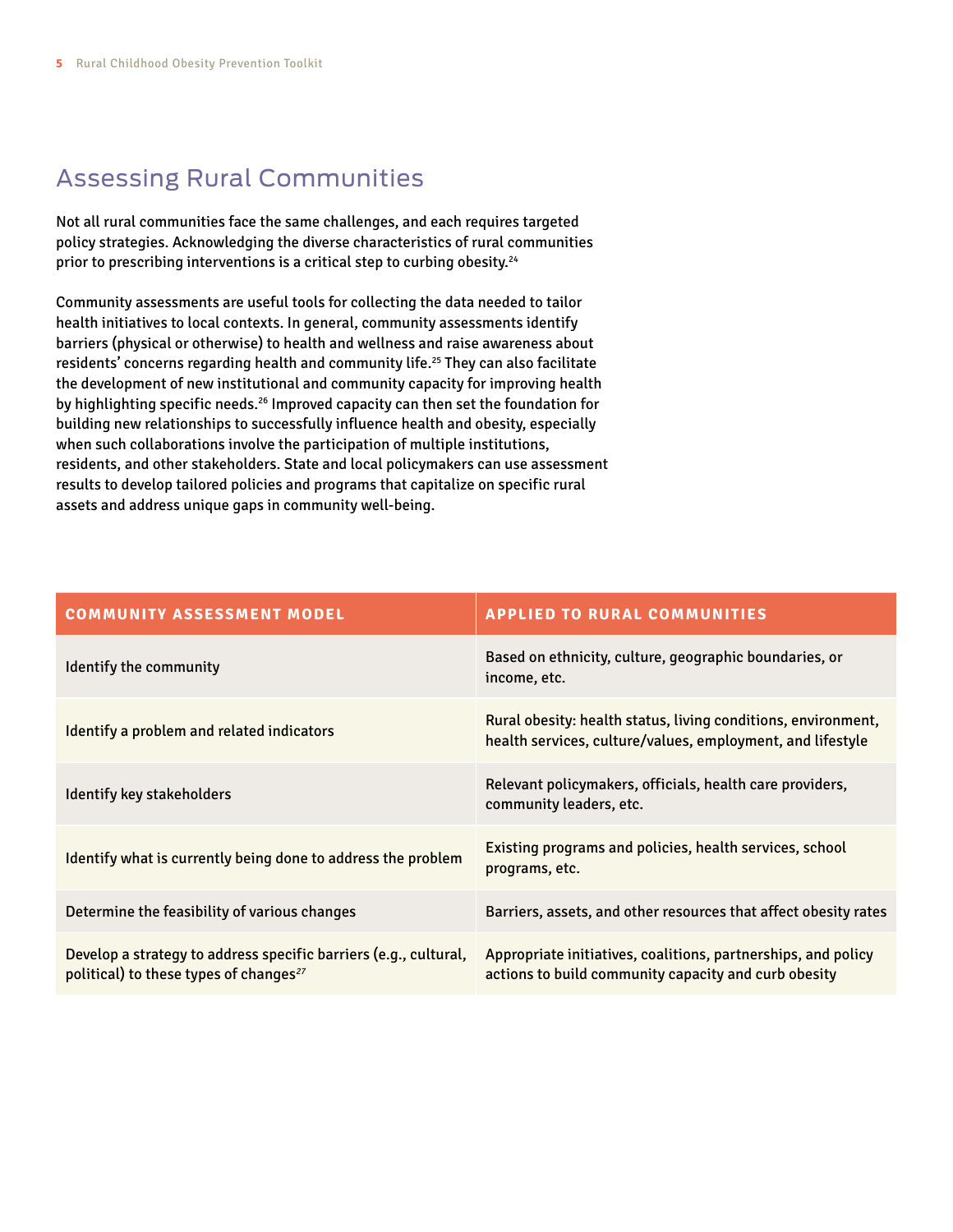#### **COMMUNITY ASSESSMENT RESOURCES**

Several resources are available on the community assessment process. While not all are specific to rural communities, these resources can help guide policymakers seeking to learn about their communities' needs and assets to better facilitate obesity-related policy interventions.

| <b>County Health Rankings</b><br>& Roadmaps                                                                                                  | A guide to assess a community's needs, resources, strengths, and assets in order to<br>understand what helps and hinders improvements in community health.<br>www.countyhealthrankings.org/roadmaps/action-center/assess-needs-resources                                  |
|----------------------------------------------------------------------------------------------------------------------------------------------|---------------------------------------------------------------------------------------------------------------------------------------------------------------------------------------------------------------------------------------------------------------------------|
| <b>The Community Toolbox</b>                                                                                                                 | A free source for toolkits, detailed instructions, and further information on how to<br>assess community needs and resources.<br>http://ctb.ku.edu/en/default.aspx                                                                                                        |
| <b>Alameda County Public Health</b><br><b>Department in California,</b><br><b>Handbook for Participatory</b><br><b>Community Assessments</b> | A detailed tool giving instructions on how to conduct a community assessment,<br>emphasizing participation and collaboration between community groups and public<br>health agencies.<br>www.naccho.org/topics/infrastructure/mapp/framework/clearinghouse/phase3CTSA.cfm  |
| <b>YMCA, Community Healthy</b><br><b>Living Index</b>                                                                                        | Instructions and tools for assessing communities, including tools specific to smaller<br>spheres of community life (e.g., schools, after-school programs, work environments,<br>and neighborhoods).<br>http://www.ymca.net/communityhealthylivingindex/                   |
| <b>Centers for Disease Control and</b><br><b>Prevention, Healthy Communities</b><br><b>Program, Sustainability Guide</b>                     | Under the subhead Tools and Resources, this includes an evidence-based quide to<br>assess existing and develop new sustainable public health policies and infrastructure<br>designed to facilitate lasting community well-being.<br>www.cdc.gov/healthycommunitiesprogram |

## How to Use this Toolkit

The **Rural Childhood Obesity Prevention Toolkit** provides comprehensive policy options for healthy eating and active living that rural communities can implement to address this threat to children's health. Recommendations are specific to rural settings, but also can be adapted to urban or suburban areas. They are focused on helping rural communities make healthy eating and physical activity the easy and available option for all residents.

Part 1 of this toolkit addresses active living and the built environment. Part 2 addresses healthy eating. Each policy area includes a specific objective and three elements for achieving that objective: a menu of policy strategies, a list of potential stakeholders, and a compilation of available resources for effective implementation.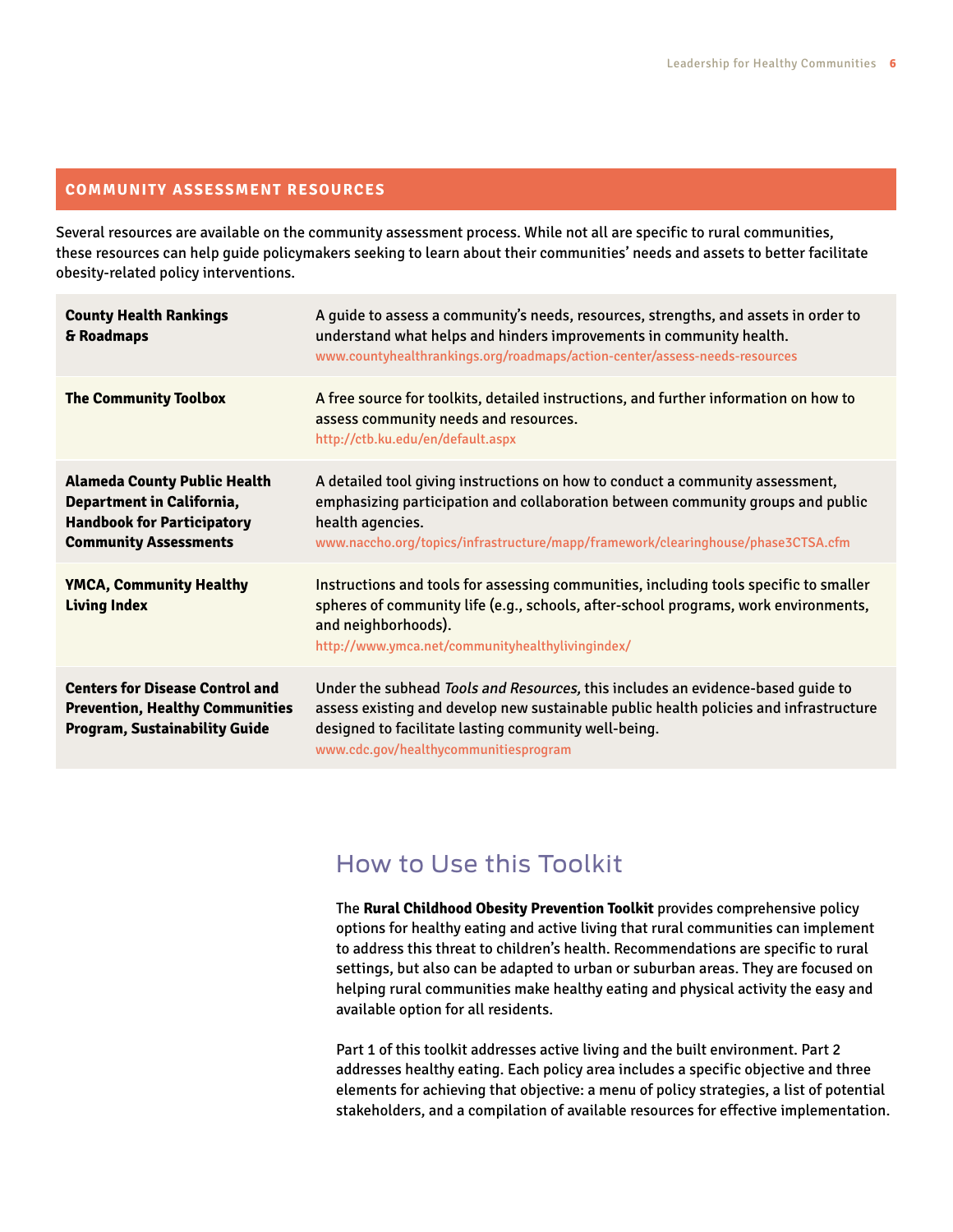## Part 1 Active Living and the Built Environment

- **B** Smart Growth and Development
- **Daily Active Living**

**7** Part 1: Active Living and the Built Environment

**Physical Activity in School and Outside of School** 

Ray Sharp

**Community Health Engagement**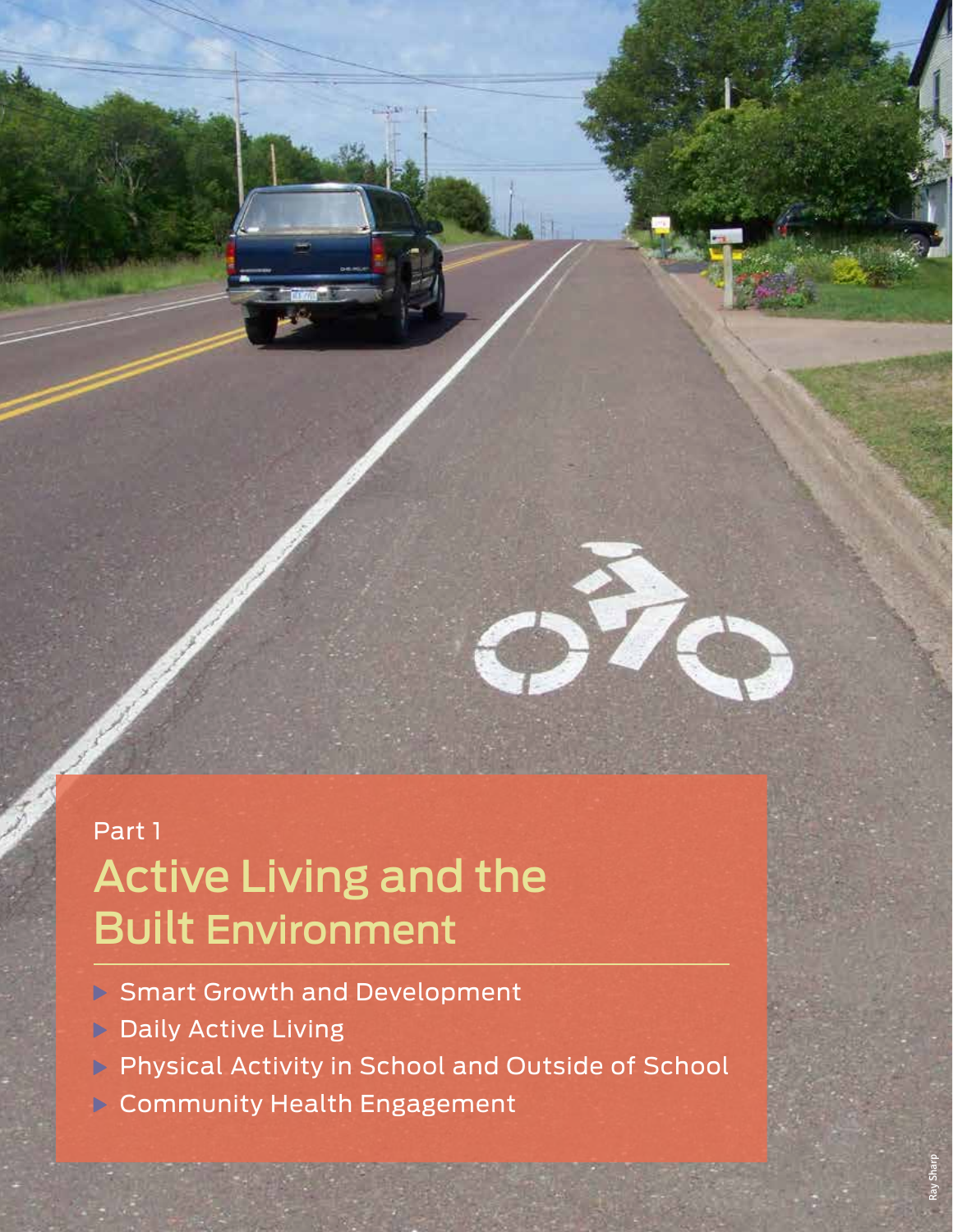# Smart Growth and Community Development

## Encouraging active living through the built environment

#### **GOALS**

To preserve and enhance traditional rural community values, while also taking full advantage of local resources to encourage smart growth of the local economy and support healthy living. Smart growth aims to

- $\blacktriangleright$  Improve the economic viability of the rural landscape;
- ▶ Enhance and protect existing places like downtowns or main streets; and
- $\blacktriangleright$  Build new vibrant, lasting communities to encourage residents to live there for the long term.<sup>27</sup>

## 1. Walkable Communities and Complete Streets

Walkable communities with complete streets improve the quality of life and are a valuable way for rural towns to encourage active living habits and decrease the risk of obesity.<sup>28</sup> Complete streets can be defined as "streets for everyone," or those "designed and operated to enable safe access for all users, including pedestrians, bicyclists, motorists and transit riders of all ages and abilities."<sup>29</sup> In some cases, rural communities have been slower to adopt design policies that facilitate complete streets. In others, communities have not taken the necessary steps to complete a locality's streets or make them fully conducive to active living.<sup>30</sup>

#### **THE NEED FOR COMPLETE STREETS IN RURAL TOWNS**

#### **Health31**

- $\blacktriangleright$  Residents of walkable neighborhoods get an average of 35 to 40 minutes more physical activity per week than residents of non-walkable communities.
- Residents of walkable communities are at lower risk for becoming overweight or obese.

#### **Safety32**

- $\blacktriangleright$  More than half (56 percent) of traffic fatalities each year are in rural areas.
- Fatal crashes are more likely on rural roads with speed limits of or over 55 miles per hour.
- Many rural residents are older and/or low-income, and they often have limited mobility.

New and existing roads and highways in and around rural towns and communities should support pedestrians and cyclists. Complete streets provide health as well as economic benefits for communities by creating more opportunities for residents to safely get to jobs and retail businesses. Rural policymakers can play a key role in developing and implementing infrastructure policies that encourage walking, biking, and exercising outside.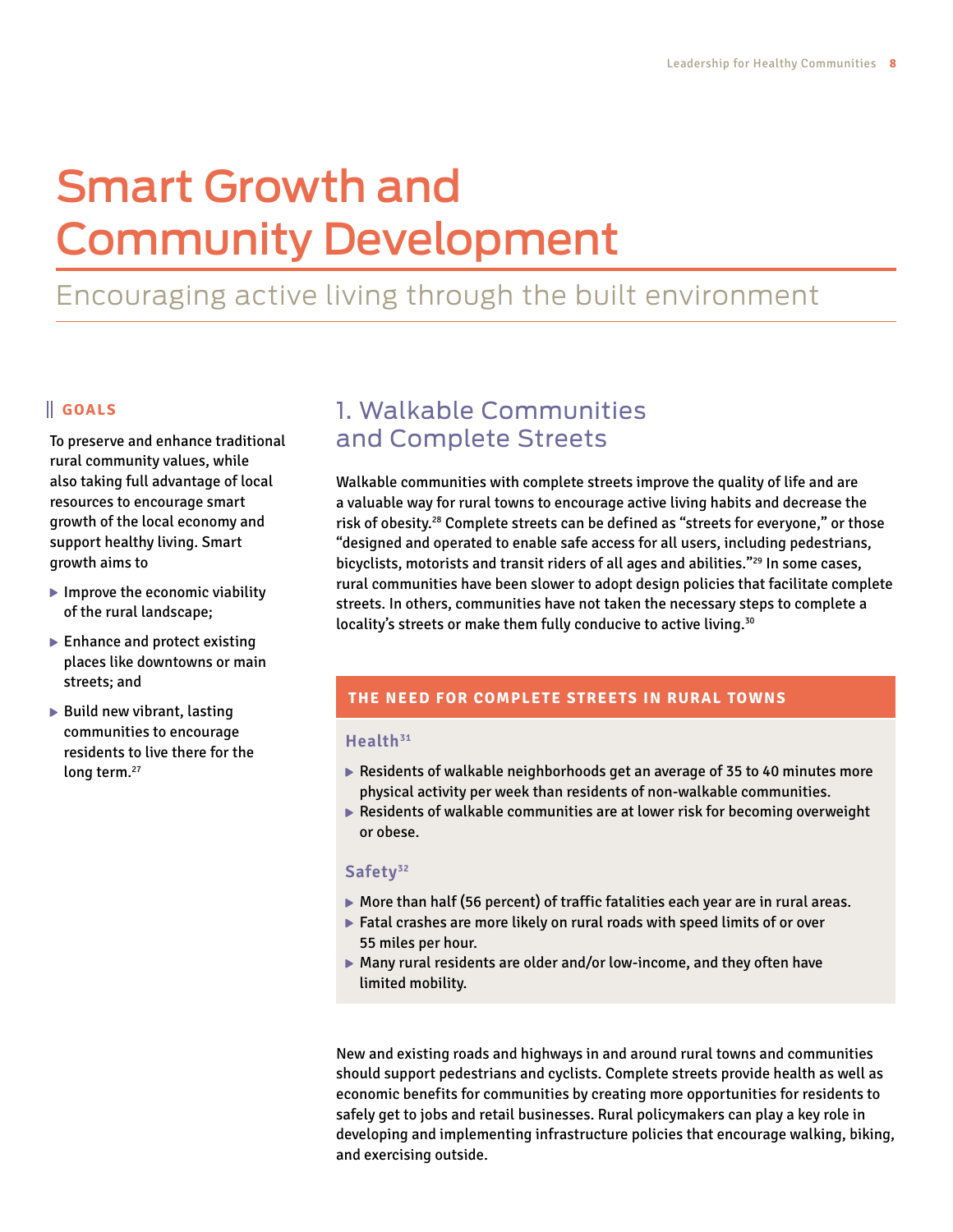#### **CHARACTERISTICS OF A WALKABLE COMMUNITY**

- $\blacktriangleright$  High density, distinct town centers with a variety of neighborhood services, stores, and public institutions such as the post office or library
- Mixed income and mixed-use areas with residences and private businesses in walking distance of most services, schools, and transportation options
- Safe, open, and identifiable public spaces, like parks and plazas, where children can play and residents can socialize
- Streets, sidewalks, ramps, medians, driveways, and public spaces with accessible, universal, and appealing designs
- Streets with lower speed limits, and adequate traffic and pedestrian signals and signs
- $\triangleright$  Sidewalks with smooth, unobstructed surfaces separated from traffic, wide enough for two wheelchairs, and safe for pedestrians including children and those with disabilities<sup>33,34</sup>

Building communities that encourage walking and biking requires the collaboration of policymakers with private and public stakeholders. Public education is also vital to generating support for the creation of walkable communities and contributes to the sustainability of programs seeking to enhance the built environment.35

#### **POTENTIAL STAKEHOLDERS**

#### **Policymakers**

 $\triangleright$  State and local elected and appointed officials

#### **Other government and community stakeholders**

- ► Local transportation agencies
- $\blacktriangleright$  Regional transportation and metropolitan planning agencies
- $\triangleright$  State departments of transportation
- $\blacktriangleright$  Transit agencies
- ▶ Departments of parks and recreation
- ▶ Local community and nonprofit organizations
- $\blacktriangleright$  Housing officials
- $\blacktriangleright$  Economic development organizations
- ▶ Community members

#### **SPOTLIGHT**



#### **COMPLETE STREETS IN SEDRO-WOOLLEY, WASHINGTON**

Washington state passed a Complete Streets bill in 2011 to fund grants supporting the development of complete streets initiatives. Since then, municipal governments throughout the state have implemented policies to ensure complete streets are routinely included in transportation and infrastructure improvement projects. Sedro-Woolley, a small, rural town north of Seattle that is home to 10,000 residents, decided to take advantage of the new funding opportunities. The Sedro-Woolley City Council successfully adopted a code that requires the integration of bike and pedestrian pathways into all new transportation projects, assuming sufficient funding and need warrants such construction. The town is developing new school zone crosswalks, pavement markers, and disability ramps to facilitate active living for all residents throughout their community.36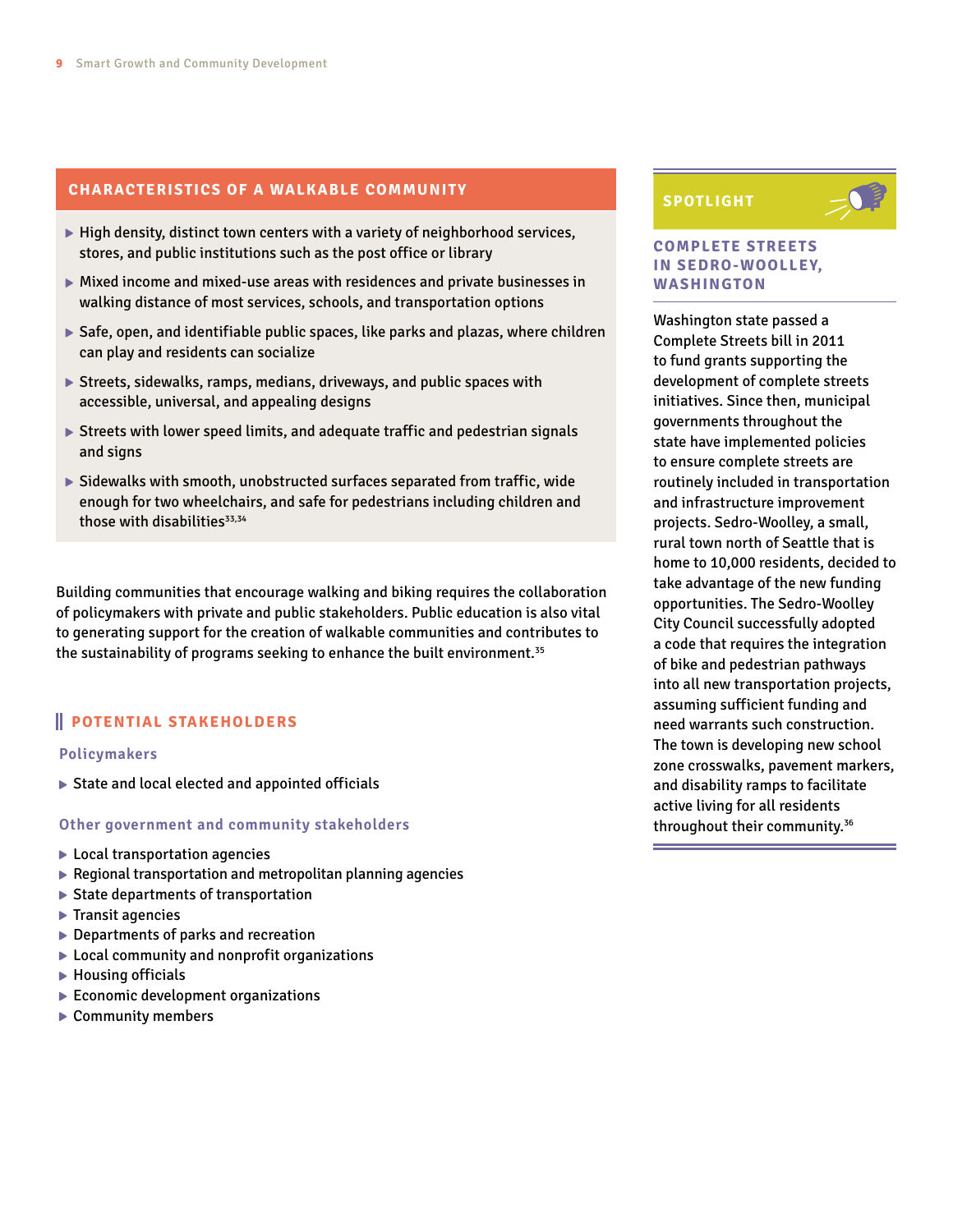#### **RESOURCES**

- ▶ U.S. Department of Transportation, Federal Highway Administration, A Resident's Guide for Creating Safe and Walkable Communities [http://safety.fhwa.dot.gov/ped\\_bike/ped\\_cmnity/ped\\_walkguide/index.cfm](http://safety.fhwa.dot.gov/ped_bike/ped_cmnity/ped_walkguide/index.cfm)
- Walkable and Livable Communities Institute <www.walklive.org>
- ▶ Walking Matters <www.walkingmatters.ie>
- ▶ National Complete Streets Coalition <www.completestreets.org>
- California Active Communities, Healthy Transportation Network, Safer Streets, Sidewalks & Trails

[www.caactivecommunities.org/htn-safety-info/safer-](www.caactivecommunities.org/htn-safety-info/safer)streets-sidewalks-trails

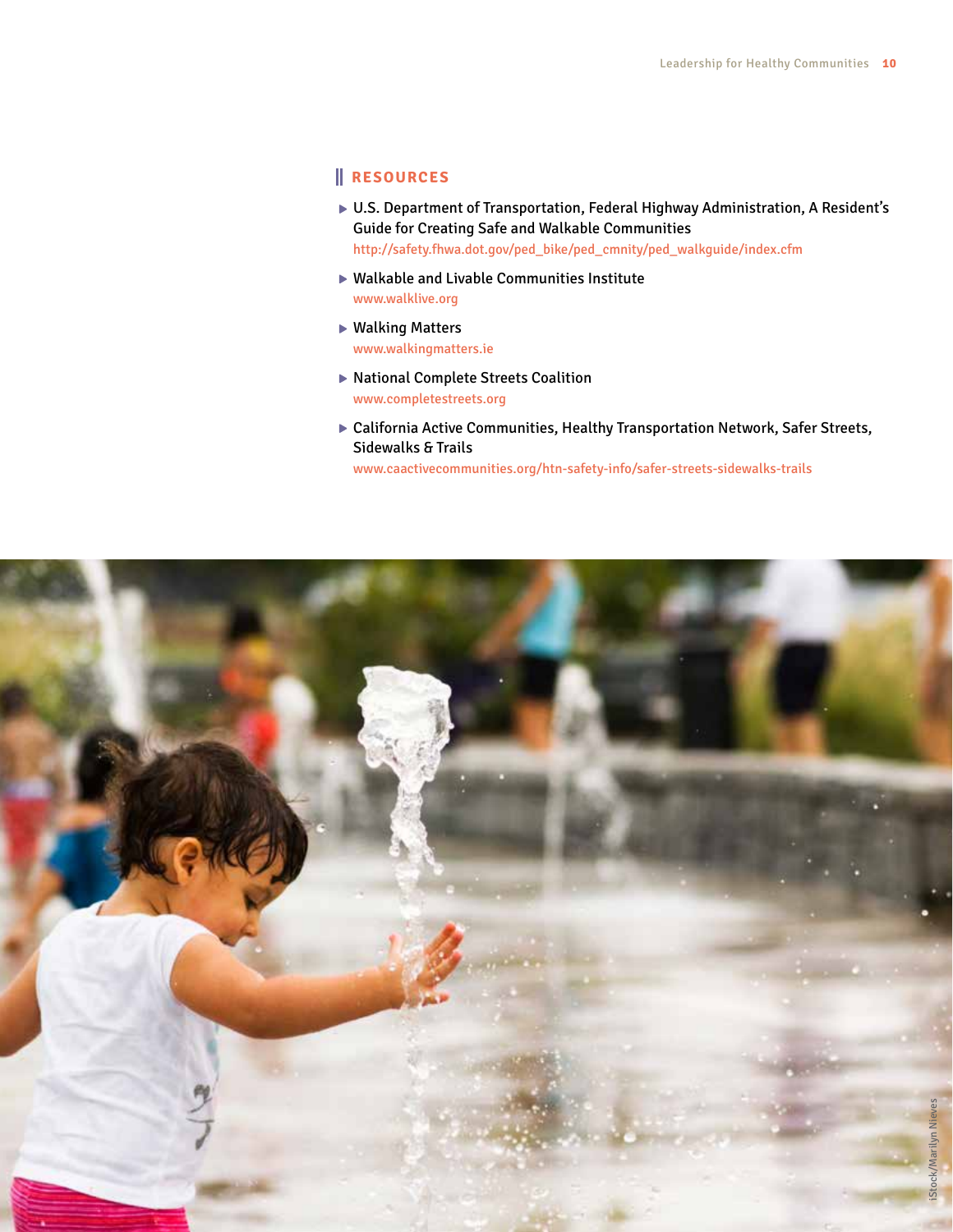## 2. Shared-Use Agreements

Shared-use agreements, also called "joint-use" agreements, are "formal agreements between two separate government entities—often a school and a city or county setting forth the terms and conditions for shared use of public property or facilities."37 Such agreements enable increased community access to facilities for physical activity, such as gymnasiums or athletic fields, during non-school hours.38 Other shared-use options include opening school recreation facilities to third-party community organizations or sports leagues, and opening all community recreation facilities for use by schools or a third party. In all arrangements, partnerships and sharing of spaces allow schools to share maintenance and security costs with participating parties.<sup>39</sup> For improving community health and well-being, local policymakers can encourage shared-use policies between schools and community organizations seeking new spaces and programs for physical activity.

#### **POTENTIAL STAKEHOLDERS**

#### **Policymakers**

- $\triangleright$  State and local elected and appointed officials
- ▶ School officials, state and local school boards, and school administrators

#### **Other government and community stakeholders**

- ▶ Local fitness and recreation groups
- ▶ Community-based organizations and nonprofits
- $\blacktriangleright$  Local businesses
- ▶ Departments of parks and recreation
- ▶ Community members

#### **RESOURCES**

- Center for Cities and Schools and Public Health Law and Policy, Joint-Use School Partnerships in California: Strategies to Enhance Schools and Communities <http://citiesandschools.berkeley.edu/reports/CC>&[S\\_PHLP\\_2008\\_JointUse\\_execsumm.pdf](S_PHLP_2008_JointUse_execsumm.pdf)
- ▶ California Joint Use Statewide Task Force, Joint Use [http://www.jointuse.org/](http://www.jointuse.org)
- ▶ National Policy & Legal Analysis Network to Prevent Childhood Obesity (NPLAN), Joint-Use Legal Tools <www.nplanonline.org/childhood-obesity/products/nplan>-joint-use-agreements
- ▶ ChangeLab Solutions, Opening School Grounds to the Community After Hours Toolkit

<http://changelabsolutions.org/publications/CA>-JUA-toolkit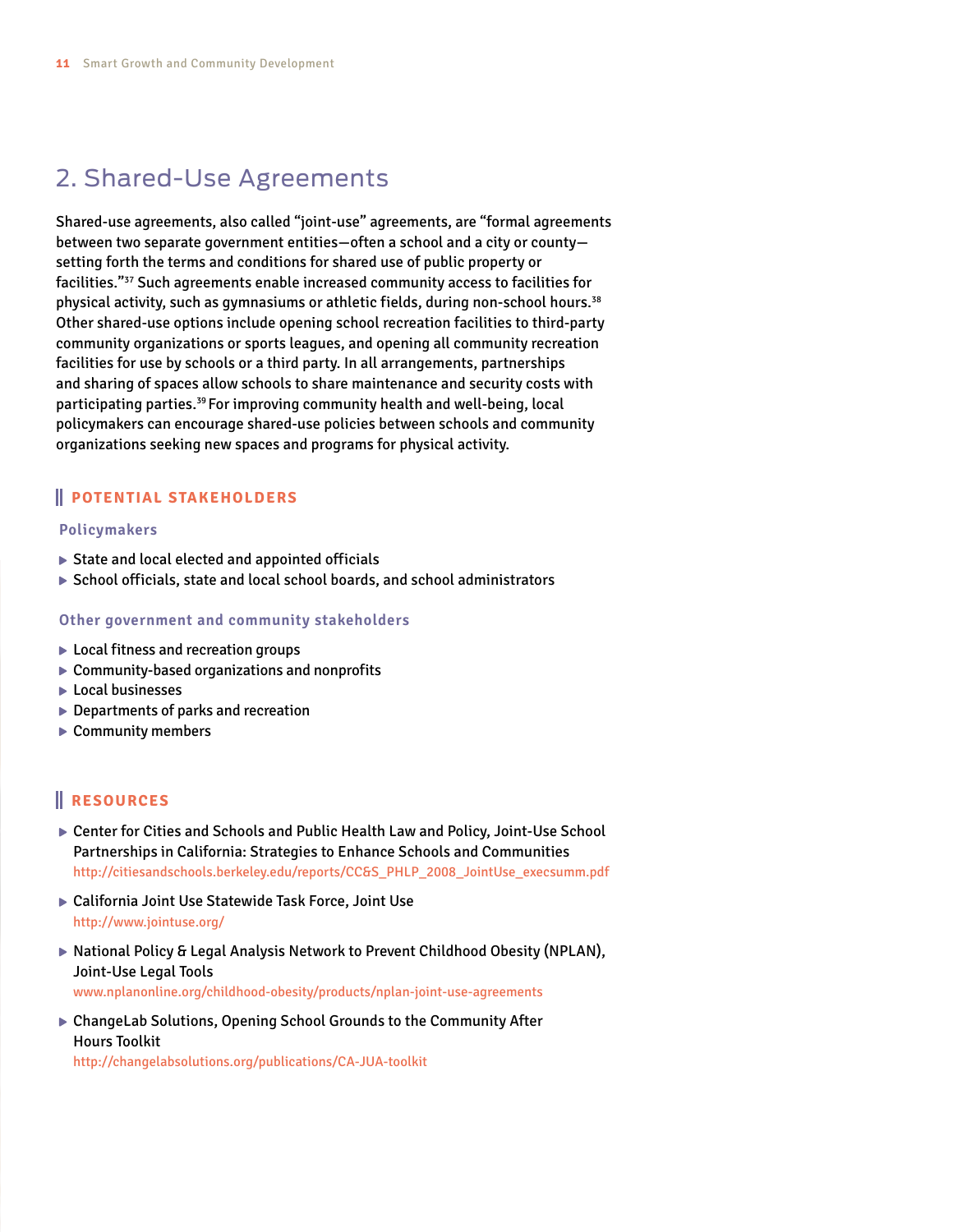#### **SPOTLIGHT**



The rural community of Shelby, Montana, took action to eliminate its recreational desert. Mayor Larry Bonderud partnered with a local hospital to establish a fitness center within the local civic center. The civic center received funds from membership dues and investments from local businesses that subsidized memberships for their employees. Mayor Bonderud and other governmental leaders recognized the importance of active living as an integral component of community life and set a great example for other rural communities to adopt similar innovative strategies.<sup>43</sup>

## 3. Recreational Deserts

Similar to food deserts, recreational or play deserts—areas lacking quality places and opportunities for physical activity—form another significant barrier to healthy and active living in rural communities.<sup>40</sup> Recreational deserts are often a result of multiple factors, including geographic isolation and cost constraints. Small populations in rural areas, for example, may not have the tax base to support a planning or recreation department.41 The lack of open spaces that are conducive to active living only contributes to the tendency for rural residents to be often inactive and sedentary.

Providing new opportunities for physical activity and recreation can spur benefits that go beyond improving people's health and psychological well-being to also increasing property values within a community.<sup>42</sup> Policymakers can encourage support and funding for rural communities to build new or improve existing parks, take advantage of natural resources as destinations for active recreation, and facilitate transportation to and from parks and other recreational spaces. State and local policymakers also can take steps to reform zoning codes to facilitate the development of new parks and open spaces, and implement construction to revitalize old buildings for use as recreation centers.

#### **POTENTIAL STAKEHOLDERS**

#### **Policymakers**

 $\triangleright$  State and local elected and appointed officials

#### **Other government and community stakeholders**

- ▶ Parks and recreation officials
- ▶ Local businesses and employers
- ▶ Local hospitals and health institutions
- ▶ Local schools
- ▶ Community members

#### **RESOURCES**

▶ International City/County Management Association, Creating a Regulatory Blueprint for Healthy Community Design: A Local Government Guide to Reforming Zoning and Land Development Codes <http://bookstore.icma.org/freedocs/Active> Living Code <Reform.pdf>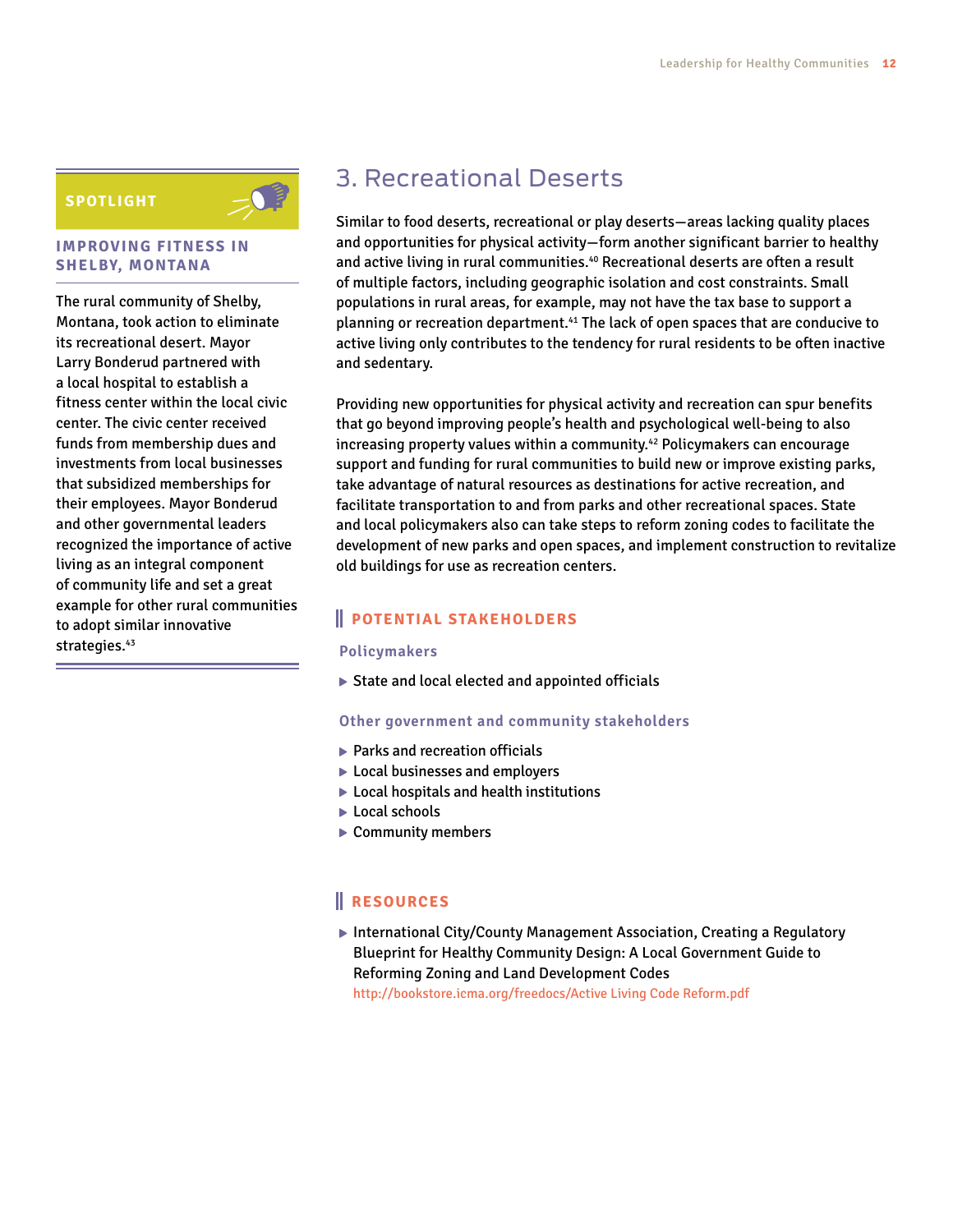## 4. Rails-to-Trails

Rail-to-trails are former railroad lines that are converted into public paths and trails for walking, biking, hiking, cross-country skiing, and more. They allow communities to take advantage of existing assets to facilitate active living and encourage the development of healthier communities. Rail-to-trails provide a variety of benefits, serving as everything from a method of preserving historical landmarks to a safe, convenient way for residents to actively get to work and school. In most cases, local, state, or federal government agencies will buy an abandoned rail corridor and then arrange for the building of the trail.

Rails-to-Trails Conservancy is a nonprofit organization that provides resources to facilitate the transformation of unused railroad tracks into walkable trails across America. Their goal is to create a national network of trails from former rail lines to improve opportunities for active living in rural areas. As of 2013, more than 1,400 rail-to-trails exist, with at least one in every state.

#### **POTENTIAL STAKEHOLDERS**

#### **Policymakers**

 $\triangleright$  State and local elected and appointed officials

#### **Other government and community stakeholders**

- ▶ Federal Surface Transportation Board
- ▶ State department of transportation's rail office
- Parks and recreation, environmental protection, tourism, and economic development agencies
- Metropolitan planning organizations or other types of regional intergovernmental bodies
- ▶ Adjacent property owners
- Community-based organizations and local nonprofits
- ▶ Community members

#### **RESOURCES**

▶ Rails-to-Trails Conservancy, Trail-Building Toolbox <www.railstotrails.org/ourWork/trailBuilding/toolbox/index.html>

#### **SPOTLIGHT**



#### **SPOTLIGHT: WEISER RIVER TRAIL, IDAHO**

In 1997, Union Pacific Railroad donated a rail corridor to the nonprofit organization, Friends of Weiser River Trail, Inc. (FWRT). Since then, the 85-mile trail has provided the surrounding rural communities with a dynamic pathway for events ranging from equestrian activities to relays to wagon train rides. The towns of Weiser, Cambridge, and Council successfully applied for and received federal Transportation Enhancement funds to pave the trail with surfacing that is suitable for recreational activity. Events held on the trail raise additional funds to help FWRT maintain and manage it year-round, while simultaneously bringing in profits for local businesses including motels and restaurants.44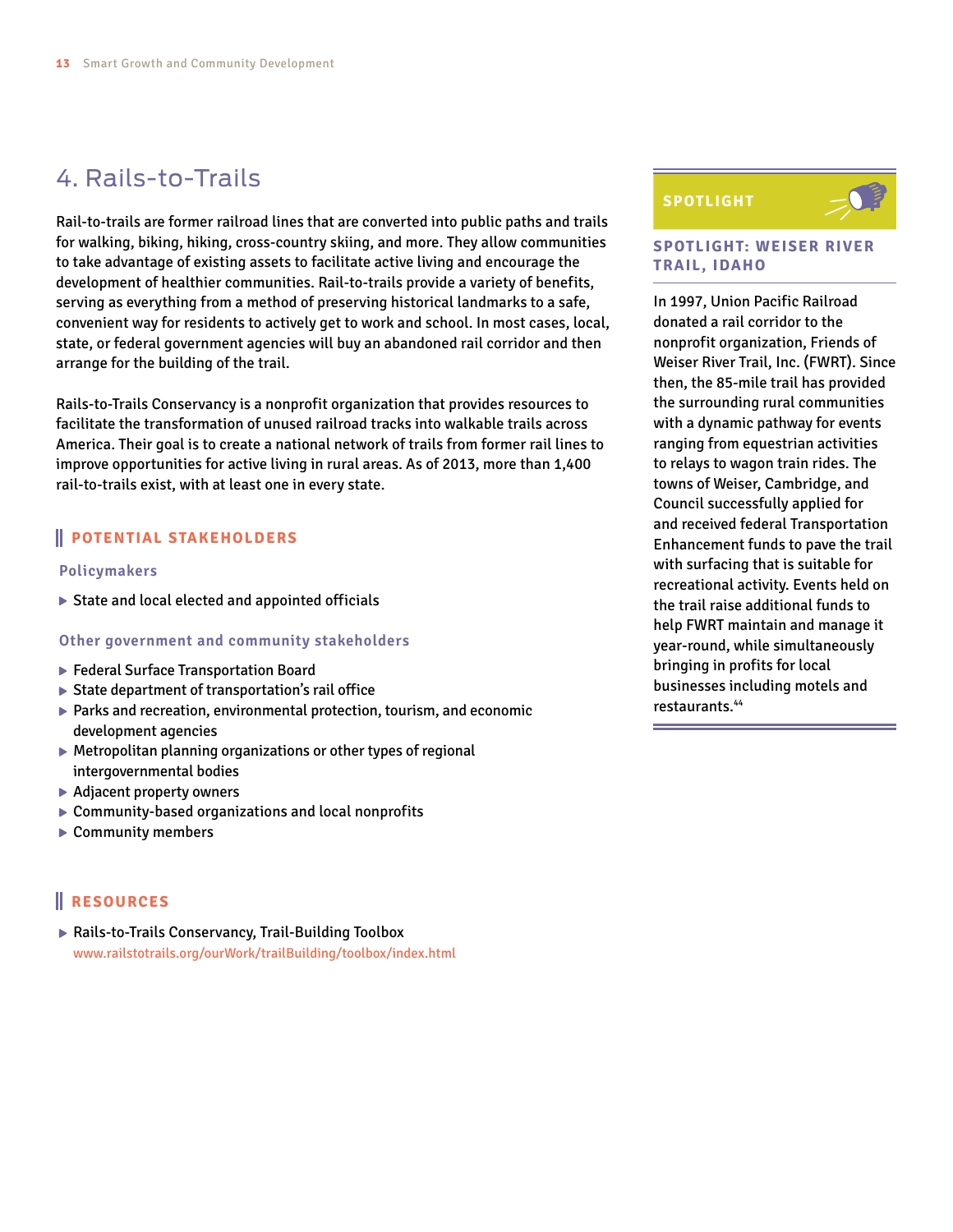#### **SPOTLIGHT**

#### **SMART GROWTH IN SAN JUAN PUEBLO**

In 2001, historic San Juan Pueblo, a small town located north of Santa Fe, New Mexico, developed a community design plan based on mixed-used principles aimed at better integrating community activities while maintaining tribal history and community values. San Juan Pueblo created a community advisory council of neighborhood stakeholders, which was managed by the tribal planning department, to guide the implementation of plans to coordinate infrastructure around housing and commercial development. The design plan facilitates walking, highlights historic plazas, and creates a sense of a "main street," while still preserving the architectural heritage of the pueblo. San Juan Pueblo's first mixed-used development project was completed in 2003. Tsigo Bugeh Village contains a 40-unit housing development with both market-rate and affordable units alongside a dynamic community center that provides residents with communal facilities such as a kitchen, computer lab, a gym, and a laundry. Awarded the Environmental Protection Agency's Small Communities Smart Growth Achievement Award in 2004, San Juan Pueblo is a prime example of how mixed-use design can revitalize daily life and maintain the traditional sense of place within a small, rural community.<sup>47</sup>

## 5. Mixed-Use and High-Density Development

Mixed-use, high-density development allows communities to centralize the location of everything from commercial businesses and office spaces to residential housing. Communities implementing mixed-use, high-density development encourage the building of affordable housing options near commercial centers, downtowns, and transit centers. Walkable infrastructure and compact design are key factors for the success of mixed-use policies.<sup>45</sup> As a result, residents can easily access their homes, workplaces, and other daily destinations through active transportation—primarily walking and bicycling.

Steps to encourage mixed-use, high-density development include public-private partnerships to spearhead planning, implementation, and zoning code and district reforms that allow for such development.<sup>46</sup> State and local policymakers play an instrumental role in supporting the changes and attracting the funding necessary to develop mixed-use principles and facilitate active living choices in rural communities.

#### **POTENTIAL STAKEHOLDERS**

#### **Policymakers**

 $\triangleright$  State and local elected and appointed officials

#### **Other government and community stakeholders**

- Metropolitan planning organizations or other types of regional intergovernmental bodies
- $\blacktriangleright$  Economic development organizations
- $\blacktriangleright$  Housing officials
- **F** Transportation officials
- ▶ Departments of parks and recreation
- **Local businesses**
- ▶ Community members

#### **RESOURCES**

▶ U.S. Environmental Protection Agency, Trip Generation Tool for Mixed-Use Development

[www.epa.gov/smartgrowth/mxd\\_tripgeneration.html](www.epa.gov/smartgrowth/mxd_tripgeneration.html)

- National Association of Home Builders, Mixed-Use and Compact Development [www.nahb.org/reference\\_list.aspx?](www.nahb.org/reference_list.aspx)sectionID=628
- National Association of County and City Health Officials, Healthy Community Design Toolkit

[www.naccho.org/toolbox/program.cfm?](www.naccho.org/toolbox/program.cfm)id=14&display\_name=Healthy%20Community%20 Design%20Toolkit

Wisconsin Comprehensive Planning Implementation Guide Toolkit <ftp://ftp.wi.gov/DOA/public/comprehensiveplans/ImplementationToolkit/Toolkit.pdf>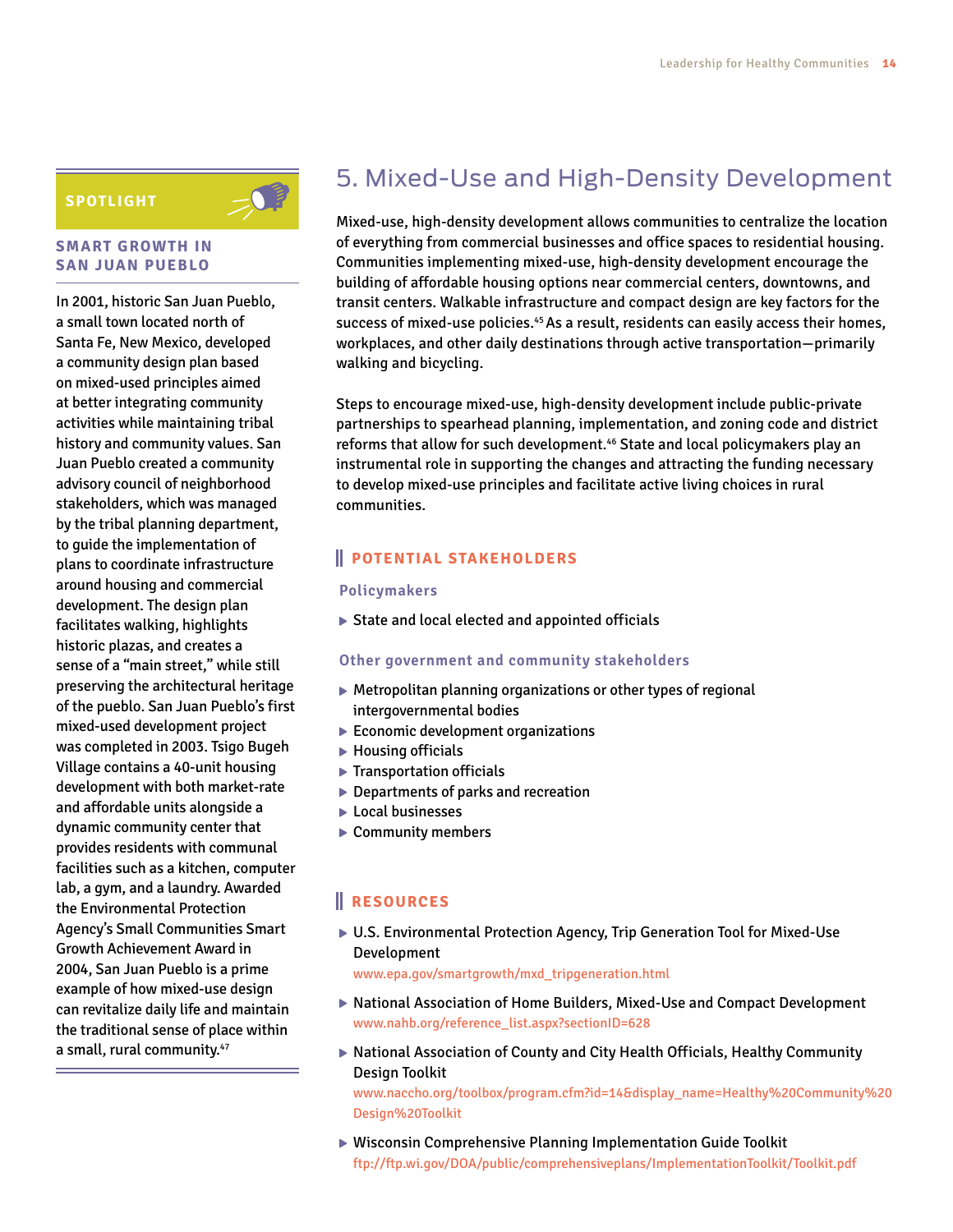# Daily Active Living

## Using community support to encourage daily active living

### 1. Safe Routes to School and Walking / Biking "School Buses"

Children ride in some type of vehicle for almost 85 percent of their trips to school or other destinations.48 Whereas sedentary forms of transportation tend to heighten the risk for childhood obesity, establishing a Safe Routes to School (SRTS) program encourages students and parents to adopt active forms of transportation.

SRTS programs make a community's built environment more conducive to safe walking and biking by building new—or modifying existing—infrastructure to improve sidewalks and crosswalks, create new paths for biking and walking, reduce traffic congestion, add traffic signs and lights, and control traffic speed.

SRTS is especially relevant in rural areas where people live longer distances from schools and communities often lack the sidewalks, crosswalks, and other infrastructure necessary for families to safely forgo motorized vehicles. SRTS improvements can support innovative ways to encourage children to use new walking paths or bike lanes. For example, walking or biking "school buses" involve a few parent or volunteer "drivers" who supervise a group of children as they walk or ride to school. Rural communities can also establish remote drop-off points for school buses, which allow kids to take the bus for a portion of their route and to walk or bike for the remainder of the way.<sup>49</sup>

Community leaders and organizations, schools, parents, and policymakers concerned with reducing childhood obesity and enhancing options for active transportation can take the lead in establishing SRTS programs. Communities can assess connectivity needs and opportunities when establishing a SRTS program and reach out to their state SRTS coordinator for additional support.50 (See below for the SRTS site that provides contact information for state coordinators.)

#### **GOALS**

To mobilize community members in support of active living and bring them together as they integrate physical activity into their daily lives.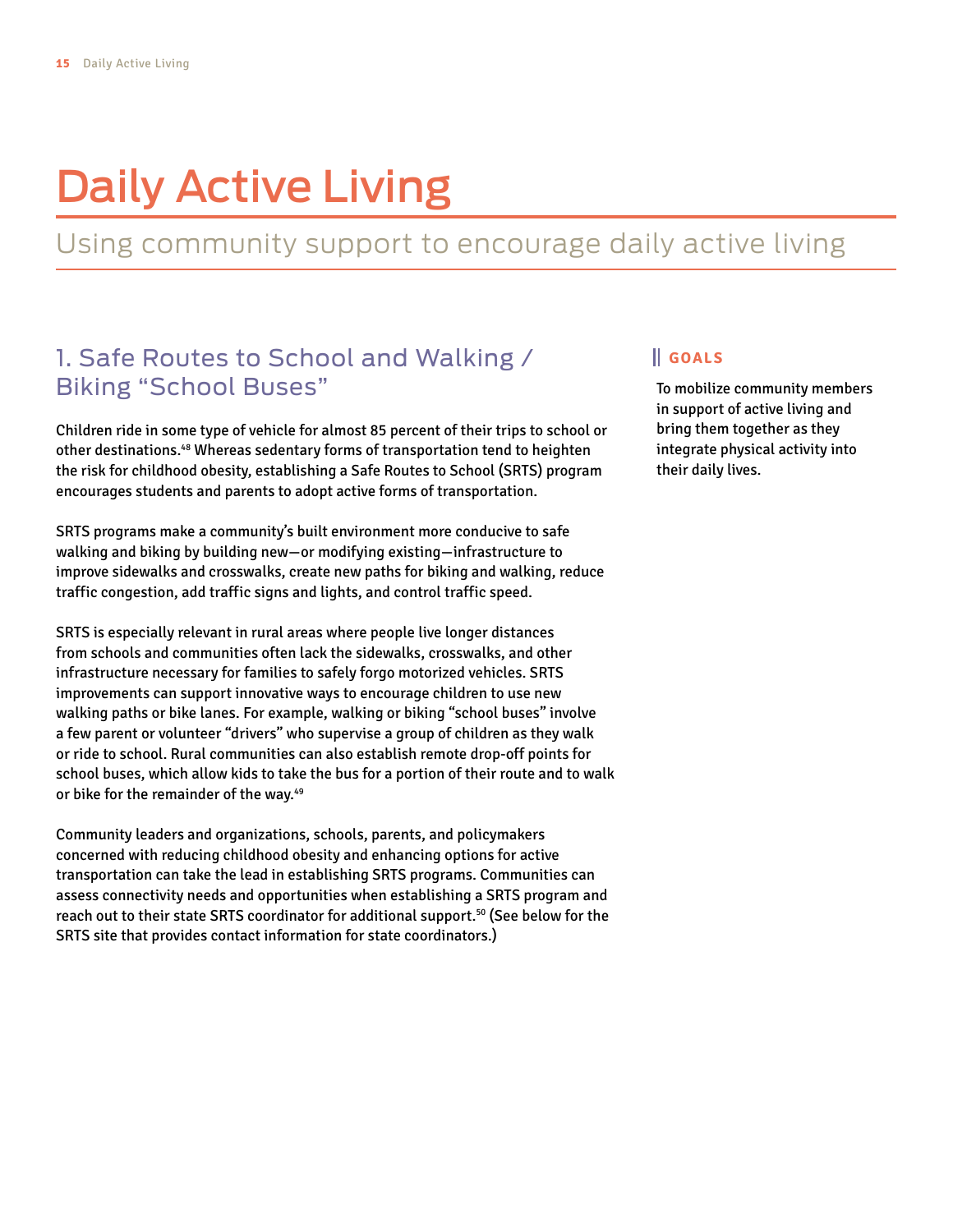#### **SPOTLIGHT**



#### **NAKNEK, ALASKA'S SOCKEYE RUN FITNESS TRAIL AND BIKE PATH**

Naknek, Alaska, a small island community with a population of 544, is located about three hours from Anchorage on the northeastern shore of Bristol Bay. In September 2012, the students and families of Naknek got a safe, secure passage to their schools and centers of community life.

Residents of this rural town wanted a safe way to travel from their homes to destinations like the Bristol Bay Borough School. Unfortunately, the common presence of off-highway vehicles (OHVs), which are capable of driving at high speeds on and off paved roads and gravel surfaces, posed a distinct threat to children who wanted to walk to school. Exhaust fumes from OHVs regularly cause respiratory problems, and the mere presence of vehicles driving off the main roads meant walking to school was not a safe option.

In response, the town built the 2.3 mile Sockeye Run Fitness Trail and Bike Path, with funding from Alaska's SRTS Program, the National Park Service's state recreational grants, and the Bristol Bay Borough. The trail connects the local school, senior center health clinic, and community center, thereby providing a safe opportunity for kids, parents, and the elderly to travel and play.<sup>51</sup>

#### **POTENTIAL STAKEHOLDERS**

#### **Policymakers**

State and local elected and appointed officials

#### **Other government and community stakeholders**

- Principals, other school administrators, teachers, and school nurses
- ▶ Parent-teacher organizations
- Transportation or traffic engineers, local planners
- $\blacktriangleright$  Public health professionals
- ► Law enforcement
- ▶ Parents and students, community members

#### **RESOURCES**

- ▶ National Center for Safe Routes to School, Safe Routes to School Guide: Steps to Creating a Safe Routes to School Program [http://guide.saferoutesinfo.org/pdf/SRTS-Guide\\_Steps.pdf](http://guide.saferoutesinfo.org/pdf/SRTS-Guide_Steps.pdf)
- ▶ National Center for Safe Routes to School, Find State Contacts for SRTS [www.saferoutesinfo.org/program-tools/find-](www.saferoutesinfo.org/program-tools/find)state-contacts
- ▶ National Center for Safe Routes to School, Starting a Walking School Bus <www.walkingschoolbus.org>
- ▶ ChangeLab Solutions, Safe Routes to School Policies in Rural School Districts [http://changelabsolutions.org/sites/default/files/SRTS-Policies-Rural\\_School\\_Districts-](http://changelabsolutions.org/sites/default/files/SRTS-Policies-Rural_School_Districts-FINAL_20140611.pdf)[FINAL\\_20140611.pdf](http://changelabsolutions.org/sites/default/files/SRTS-Policies-Rural_School_Districts-FINAL_20140611.pdf)
- ChangeLab Solutions, Opportunities to Walk to School Through Remote Drop-Off Programs

[http://changelabsolutions.org/sites/default/files/SRTS-Remote-Drop-Off-Rural\\_School\\_](http://changelabsolutions.org/sites/default/files/SRTS-Remote-Drop-Off-Rural_School_Districts-FINAL_20140611.pdf) [Districts-FINAL\\_20140611.pdf](http://changelabsolutions.org/sites/default/files/SRTS-Remote-Drop-Off-Rural_School_Districts-FINAL_20140611.pdf)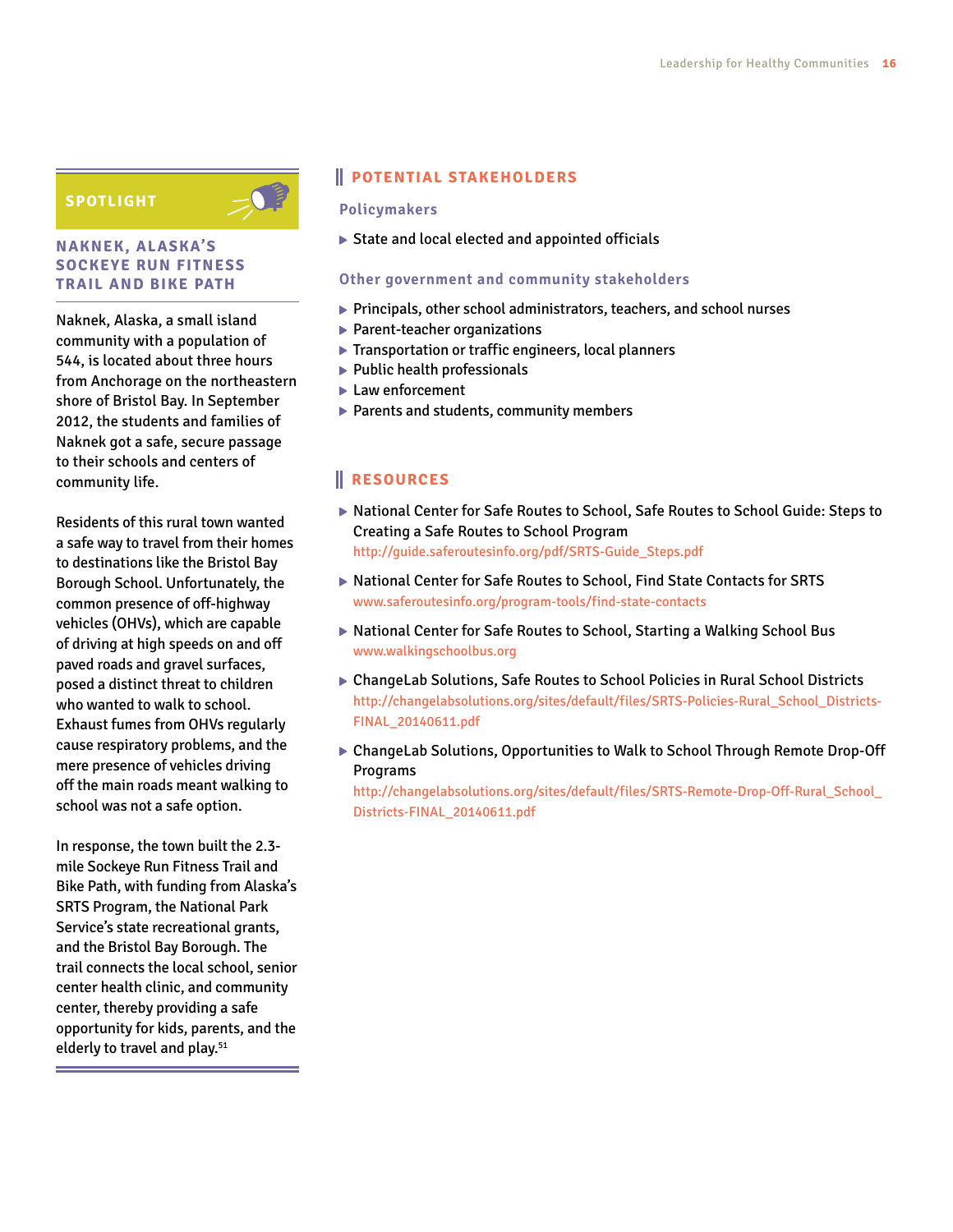## 2. Community Walking Groups

Community walking groups provide another option for helping residents stay active. Because walking is the most common form of movement and a valuable form of lowimpact exercise, most residents, regardless of age or fitness level, can participate in community walking groups.<sup>52</sup>

Rural community walking groups can promote walking as a regular form of physical activity and provide a way for residents to socialize and engage with the community. Walking groups can take people through centrally located sites to make attendance convenient and build appreciation of community assets. Routes can go through newly renovated areas of town, areas of traditional local significance, historical landmarks, or natural resource areas. Walking groups provide a social opportunity to promote active living among people who may otherwise forgo physical activity on a regular basis. Policymakers can work with local departments of health, public works, or parks and recreation to create safe environments for walking groups in their communities.

#### **POTENTIAL STAKEHOLDERS**

#### **Policymakers**

 $\triangleright$  State and local elected and appointed officials

#### **Other government and community stakeholders**

- ▶ Departments of parks and recreation
- ▶ Local law enforcement
- ► Local employers
- ▶ Community-based organizations and local nonprofits
- ▶ Schools and after-school programs
- Faith-based institutions
- ▶ Civic, recreation, and fitness centers
- ▶ Community members

- ▶ California Center for Physical Activity, Walk Kit: How to Start a Walking Program [www.caactivecommunities.org/wp-content/uploads/2011/03/walk\\_kit\\_v4.pdf](www.caactivecommunities.org/wp-content/uploads/2011/03/walk_kit_v4.pdf)
- ▶ Partnership for Prevention, Establishing a Community-Based Walking Group Program to Increase Physical Activity Among Youth and Adults <http://prevent.org/Topics.aspx?eaID=5&topicID=45>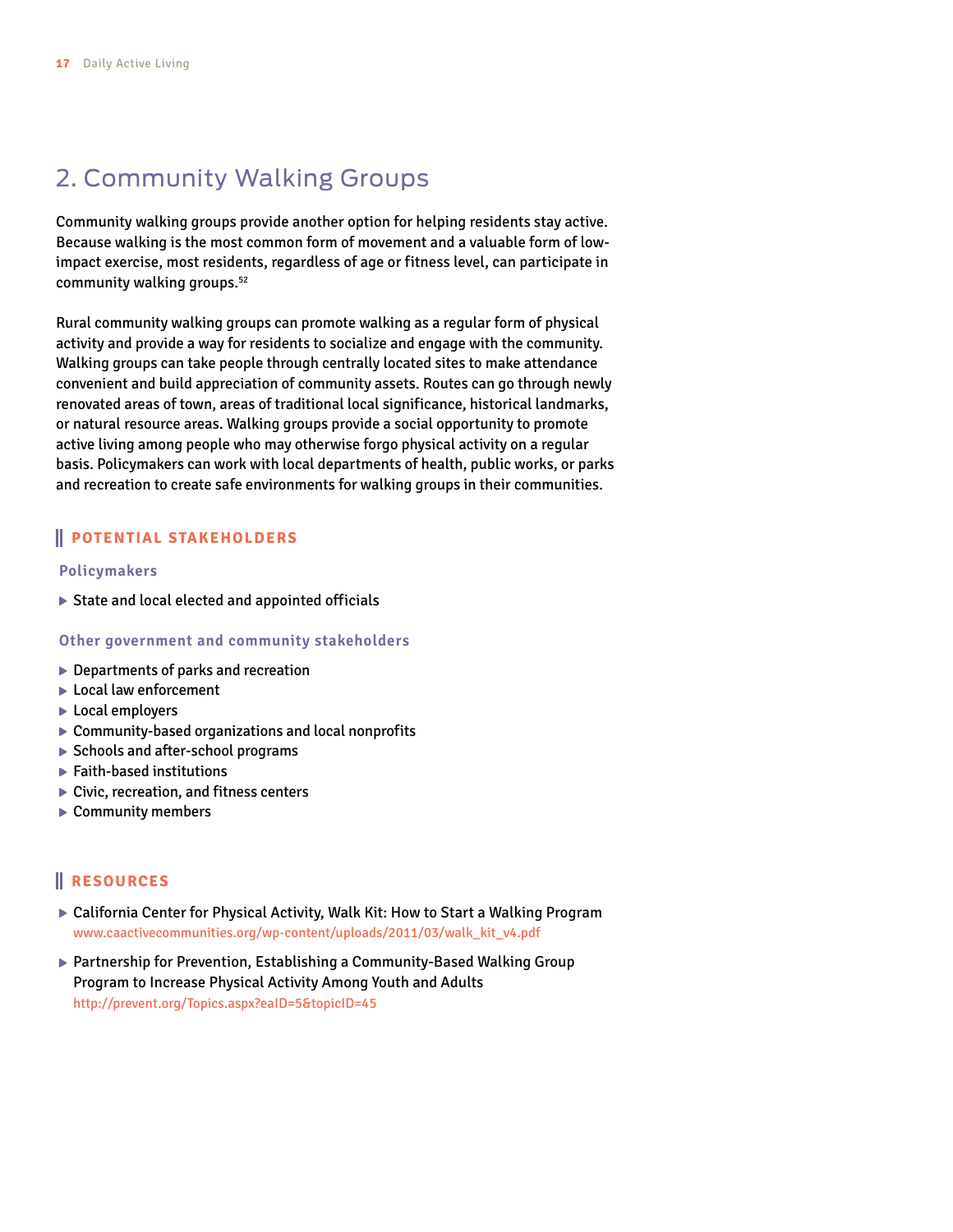# Physical Activity in School and Outside of School

## Integrating physical activity into the daily lives of youths

#### **GOALS**

To integrate regular, quality physical activity into the school day, ensuring rural students live healthier, more active lives while developing a lifelong appreciation for the value of physical activity.

## 1. Physical Education and Activity in School

Students are less active during school hours. A recent national survey from the Centers for Disease Control and Prevention (CDC) showed that only 27 percent of high school girls and just over 34 percent of high school boys attend physical education classes every day.<sup>53</sup> Similarly, only 25 percent of youths ages 12 to 15 engage in the recommended 60 minutes of daily physical activity.<sup>54</sup>

Physical education teachers, when available, must often fill a variety of roles due to limited school staffing, and this takes away valuable instructional time. Limited financial resources in many schools, including those in rural areas, mean teachers cannot attend conferences or training to improve physical education curricula, and physical education program budgets are often cut in favor of core academic classes.55,56,57 As a result of these budget constraints, physical education facilities and materials are often not suitable for quality, school-based physical activity.<sup>58</sup>

Policymakers, health advocates, and school officials can work to promote the importance of daily physical activity in the development and health of students. Given the funding challenges faced by most rural schools, applying for rural education grants and partnering with institutions well versed in best practices for physical education—such as local universities or YMCAs—can provide rural schools with valuable resources.

To ensure quality physical education in rural schools, policymakers and school administrators can support the development of curricula that follows CDC recommendations for daily physical activity and help provide instructors with muchneeded training and professional development. Policymakers can also institute minimum standards for either daily or weekly physical education time in line with current recommendations from the National Academies' Institute of Medicine.59

School administrators also can schedule physical activity breaks and include physical activity during normally sedentary academic classes to make sure students are exercising sufficiently throughout their time at school. This activity, in turn, can improve both students' health and academic outcomes.<sup>60</sup>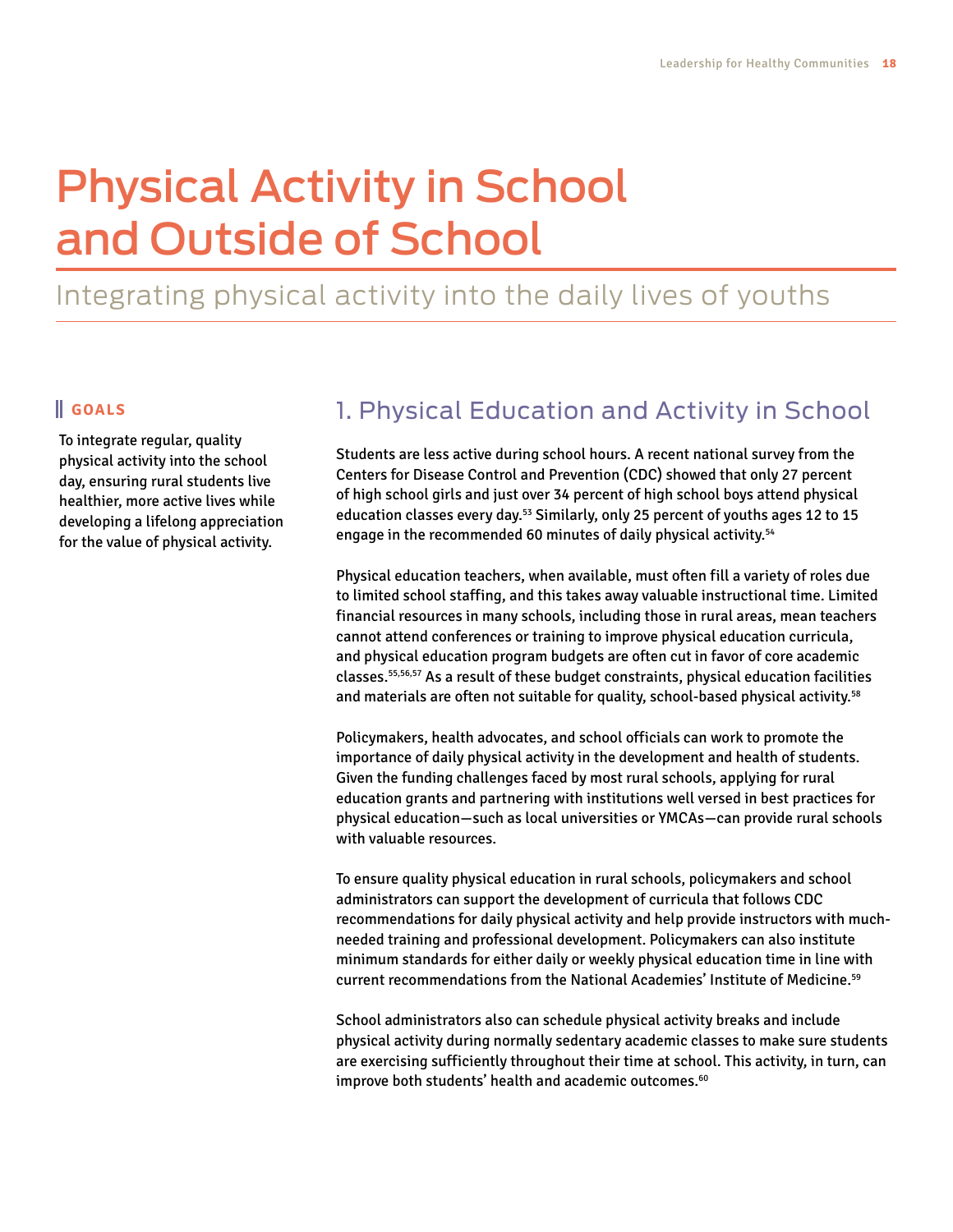#### **POTENTIAL STAKEHOLDERS**

**Policymakers**

State and local elected and appointed officials

**Other government and community stakeholders**

- $\blacktriangleright$  School administrators
- $\triangleright$  School physical education instructors
- ▶ Local nonprofits and community-based organizations
- ▶ Universities and colleges
- ▶ Parent-teacher organizations

#### **RESOURCES**

- ► Let's Move In School <http://www.letsmove.gov/active>-schools
- ▶ SHAPE America <http://www.shapeamerica.org>/
- U.S. Department of Education, Rural Education Achievement Program <www2.ed.gov/nclb/freedom/local/reap.html>
- U.S. Department of Education, Carol M. White Physical Education Program <http://www2.ed.gov/programs/whitephysed/index.html>
- ▶ Shape Up Across Oregon <www.shapeupacrossoregon.org>

#### **SPOTLIGHT**



#### **CREATIVELY ENCOURAGING PHYSICAL ACTIVITY IN KIDS**

Shape Up, a program established in Oregon and then expanded to Washington state, works to encourage daily physical activity and establish active living as a lifelong value. Students log "miles" on a map for every minute of physical activity in which they engage, with a goal of achieving enough miles to have crossed their state from end to end. Physical activity becomes a fun project that kids are excited about inside and outside of school. Students receive prizes throughout the duration of the program and, when they have completed their map, a certificate signed by the governor. Schools in rural Oregon and Washington have taken advantage of the Shape Up program and incorporated it into curricula for subjects like physical education, geography, and health. The Shape Up program exhibits one creative way of encouraging physical activity after—and during—school hours while simultaneously getting kids excited about being active.<sup>61</sup>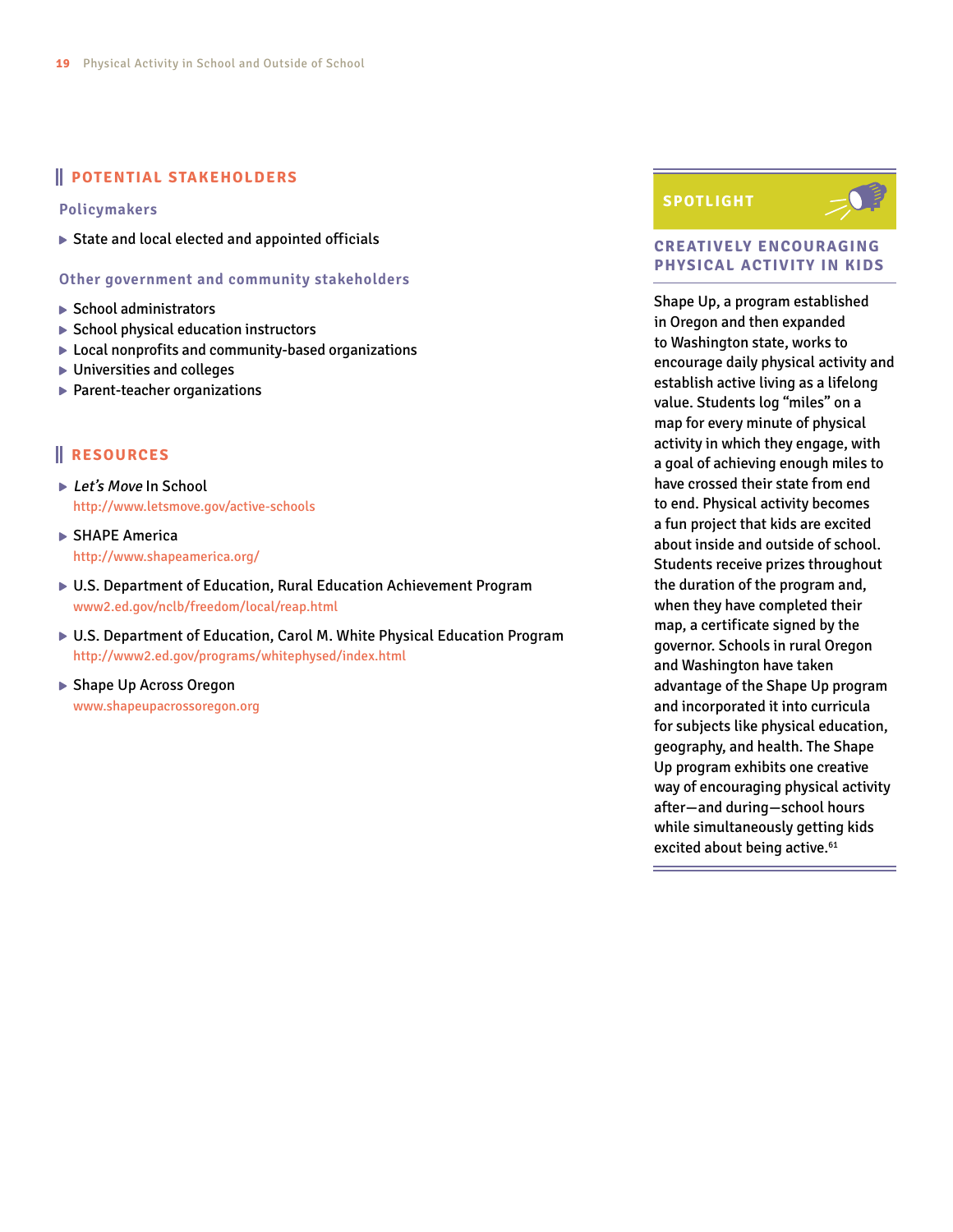## 2. Physical Activity Outside of School

After-school programs in urban and rural areas offer a prime opportunity for integrating physical activity into the daily lives of children, especially since so few children receive physical education during the school day. Unfortunately, limited financial support means many rural after-school programs lack resources needed to provide quality programming and care. In fact, after-school programs in rural communities receive the lowest per-student funding of all grantees under the 21<sup>st</sup> Century Community Learning Centers federal grants program.<sup>62</sup> With 2.5 million rural children living in poverty, the absence of resources for after-school programs compounds other well-documented barriers to the healthy development of rural children.<sup>63</sup>

Policymakers can promote creative ways for schools and after-school programs to collaborate and raise funds. State and local officials can help develop partnerships between local community organizations, schools, recreation outlets, fitness centers, and other businesses. Such partnerships can leverage existing community resources for the maintenance of rural after-school programs and their physical activity components. In-kind donations for after-school physical activity equipment and materials, shared-use agreements, and linkages with existing after-school programs in the region represent just a few ways in which rural communities can find innovative sources of support for after-school programs.<sup>64</sup>

Additionally, rural towns and community-based organizations and nonprofits can work together to arrange for the transportation of children to after-school activities, including intramural sports sites or recreation centers. To fulfill the need for trained instructors, after-school programs can work with local colleges and universities to recruit local athletes to help run physical activity programs. Creative collaborations among community and school stakeholders can generate new ways to maintain quality after-school programs that ensure rural students remain active after the school day ends.

Other programs, such as the JAM (Just-a-Minute) School Program, are available free for all schools, and provide different ways to get students up and moving throughout the school day. For example, Jammin' Minute is a one-minute program that includes five simple exercises students can do while standing by their desks, while JAM Blast provides a message delivered by a famous athlete on healthy living and eating.65 SHAPE America, formerly the American Alliance for Health, Physical Education, Recreation and Dance, provides a comprehensive list of organizations and resources that details goals and means of implementing physical activity in programming outside of school hours.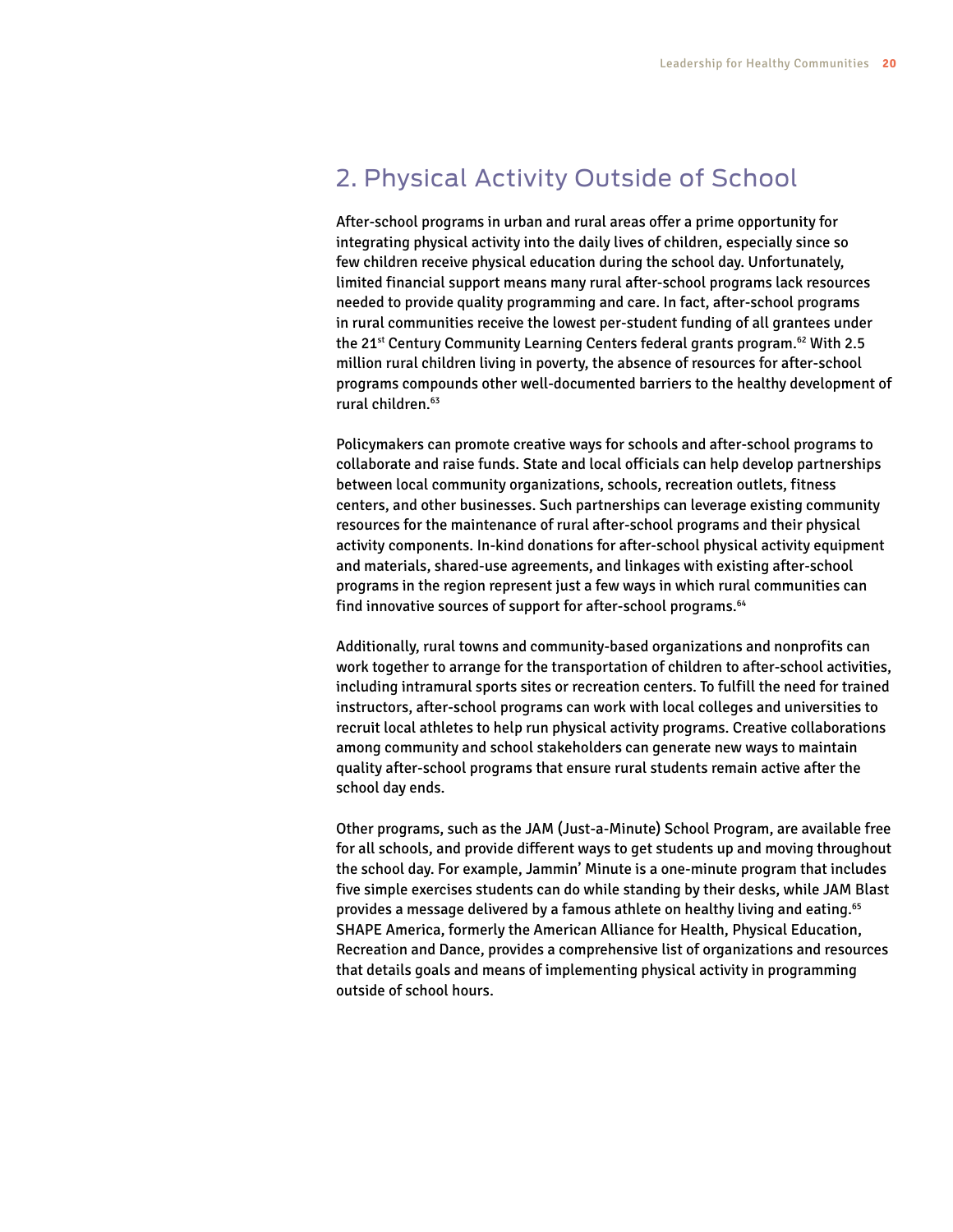#### **POTENTIAL STAKEHOLDERS**

#### **Policymakers**

- State and local elected and appointed officials
- School officials, state and local school boards, school administrators

#### **Other government and community stakeholders**

- ▶ Local education community (teachers, physical education instructors, parent-teacher organizations)
- $\triangleright$  Business sector, local employers, and retail establishments
- $\blacktriangleright$  Philanthropies
- **Libraries**
- ▶ Departments of parks and recreation
- $\blacktriangleright$  Civic and community organizations
- Faith-based organizations
- ▶ Universities and colleges
- $\blacktriangleright$  Health agencies
- ▶ Community members

#### **RESOURCES**

- ▶ Afterschool Alliance, Federal Policy Active Hours Afterschool <www.afterschoolalliance.org/policyactivehours.cfm>
- ▶ The Finance Project, Financing and Sustaining Out-of-School Time Programs in Rural Communities

<www.iowaafterschoolalliance.org/documents/resources/10.pdf>

Child Trends, Research-to-Results Brief: Strategies for Improving Out-of-School Programs in Rural Communities [www.childtrends.org/wp-content/uploads/2008/05/Child\\_Trends-2008\\_05\\_05\\_RB\\_](www.childtrends.org/wp-content/uploads/2008/05/Child_Trends-2008_05_05_RB_RuralOST.pdf)

[RuralOST.pdf](www.childtrends.org/wp-content/uploads/2008/05/Child_Trends-2008_05_05_RB_RuralOST.pdf)

- ▶ CANFIT, Policy Brief: Expanding Opportunities for Afterschool Physical Activity <http://canfit.org/pdf/CANFITExpandingASOpportunities.pdf>
- ▶ Spark, After School [www.sparkpe.org/after-](www.sparkpe.org/after)school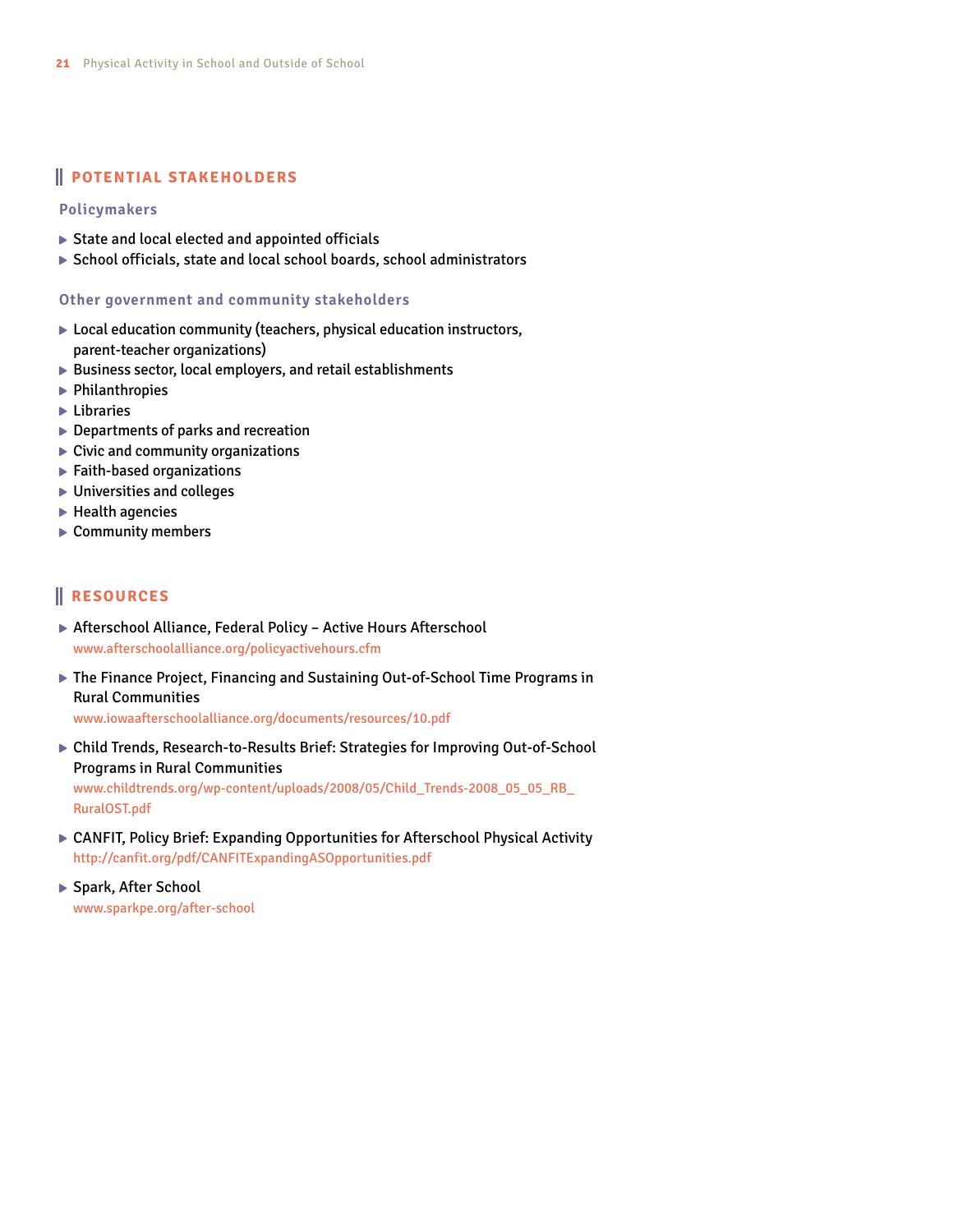# Community Health Engagement

Community-led policy development

#### **GOALS**

To actively involve residents in improving overall community health by removing barriers to active living and facilitating new projects to increase active living opportunities.

## 1. Rural Obesity Prevention Task Force

In May 2010, President Barack Obama announced the formation of a federal task force on childhood obesity. Along with Let's Move!, a program spearheaded by First Lady Michelle Obama, the task force works across federal departments and agencies, as well as with a variety of nongovernmental partners, to develop a coordinated, comprehensive approach to solving the problem of childhood obesity within a generation. The task force promotes:<sup>66</sup>

- Ensuring access to healthy food in schools and communities;
- Increasing physical activity for children; and
- $\blacktriangleright$  Educating parents to help them make healthier choices for their children.

Rural communities can establish their own local versions of the White House Task Force on Obesity Prevention as a strategy to bring childhood obesity to the forefront of community priorities. By involving a variety of community actors—from school administrators and health professionals to local business owners and faith-based groups—task forces can help coordinate strategies for addressing barriers to healthy living, encourage all residents to take responsibility for safeguarding community health, and focus attention on local obesity issues. While rural task forces are not yet common, a few rural areas have successfully formed task forces to explore obesity solutions. Examples of these task forces are listed below under "Resources."

#### **POTENTIAL STAKEHOLDERS**

#### **Policymakers**

- ▶ State and local elected and appointed officials
- ▶ School officials, including boards of education, local school boards, and school administrators

#### **Other government and community stakeholders**

- $\blacktriangleright$  Hospitals, local public health departments, and county and city health officials
- ▶ Parent-teacher organizations
- ▶ Parks and recreation officials
- ▶ Local recreation and community centers
- ▶ Local faith-based institutions
- ▶ Community groups and local nonprofit organizations
- Local businesses, including restaurant owners, grocers, and other food distributors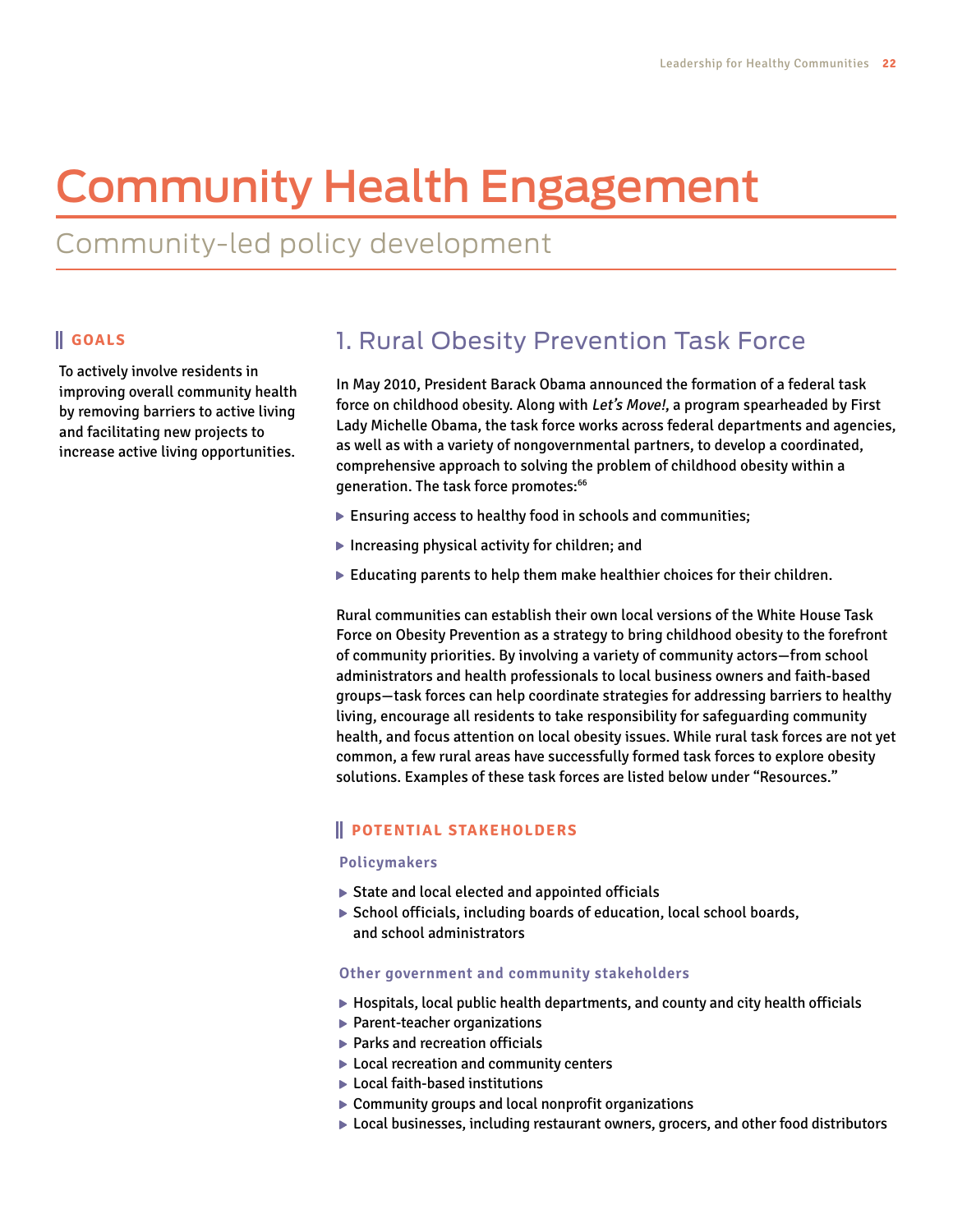- ▶ San Pablo City Council, Childhood Obesity Prevention Task Force <http://sanpabloca.gov/index.aspx?NID=1334>
- Harford County Health Department, Harford County Local Health Improvement Plan Workgroups: Obesity Prevention/Healthy Eating and Active Lifestyle <www.harfordcountyhealth.com>/?p=5543

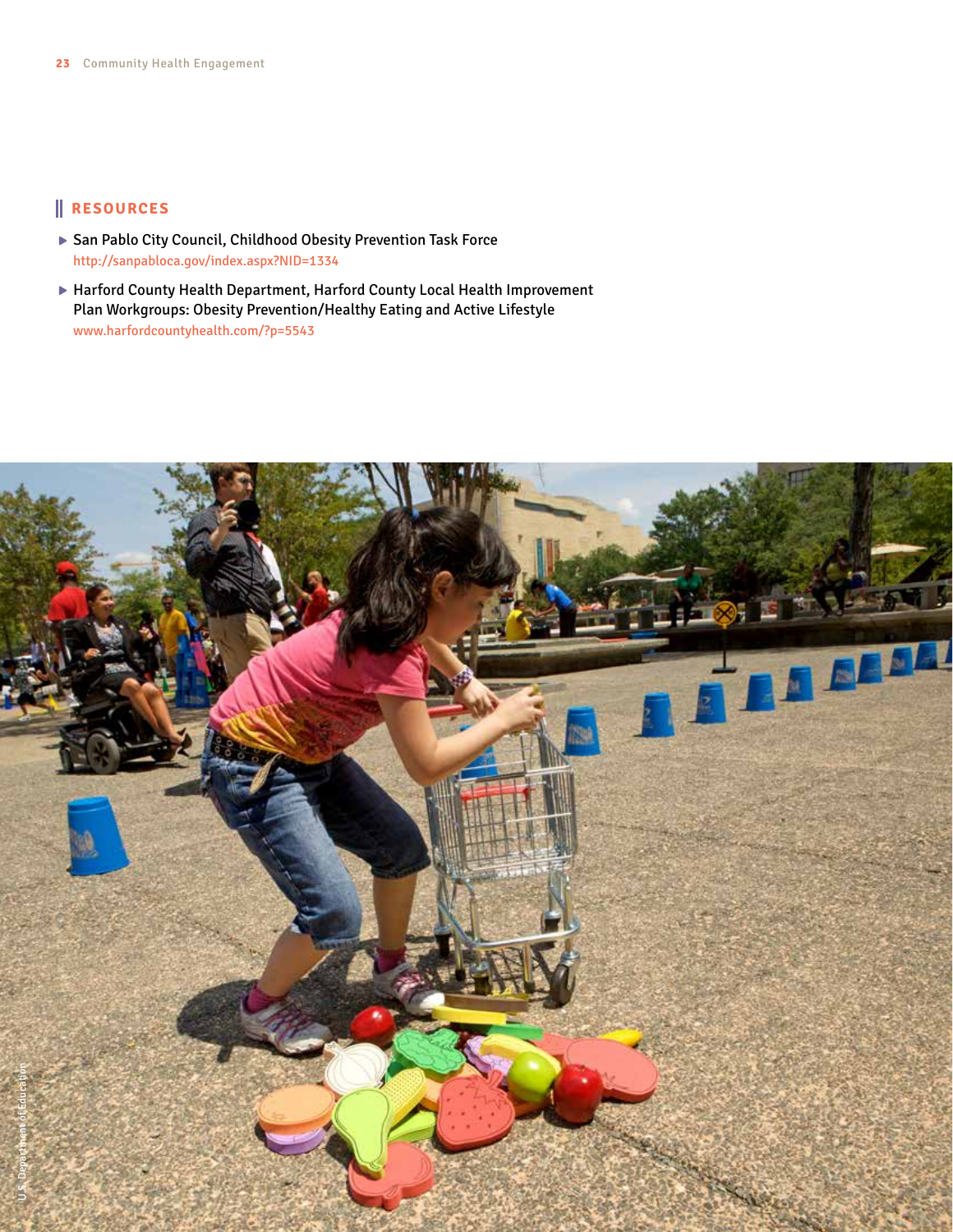## 2. Diabetes Prevention Program

The diabetes rate in rural America is 17 percent higher than in urban areas.<sup>67</sup> Fortunately, the YMCA has a Diabetes Prevention Program that is an effective model to help rural communities reduce the prevalence of diabetes, one of the most common chronic diseases related to obesity.

Supported nationally by the Diabetes Prevention and Control Alliance and the Centers for Disease Control and Prevention, the Diabetes Prevention Program uses education and lifestyle coaches to encourage people to eat healthy and be active. Topics highlighted in the program's curriculum include healthy eating, exercise, stress reduction, and problem solving. The program's two ultimate goals are helping participants to lose 7 percent of their body weight, and increasing participants' weekly exercise by 150 minutes.<sup>68</sup>

Rural community leaders, along with state and local policymakers, can establish diabetes prevention programs through their local YMCAs or create similar program models through other community-based organizations.

#### **POTENTIAL STAKEHOLDERS**

#### **Policymakers**

State and local elected and appointed officials

#### **Other government and community stakeholders**

- ► Local YMCAs
- $\triangleright$  Local health care providers, including nurses, physicians, specialists, hospitals, and community health workers
- ▶ County and city health officials
- ▶ Schools, after-school programs, and parent-teacher organizations
- ▶ Parks and recreation officials
- ▶ Local recreation and community centers
- ▶ Nursing homes
- ▶ Nonprofits
- ▶ Community members

#### **RESOURCES**

▶ YMCA, Diabetes Prevention Program <www.ymca.net/diabetes>-prevention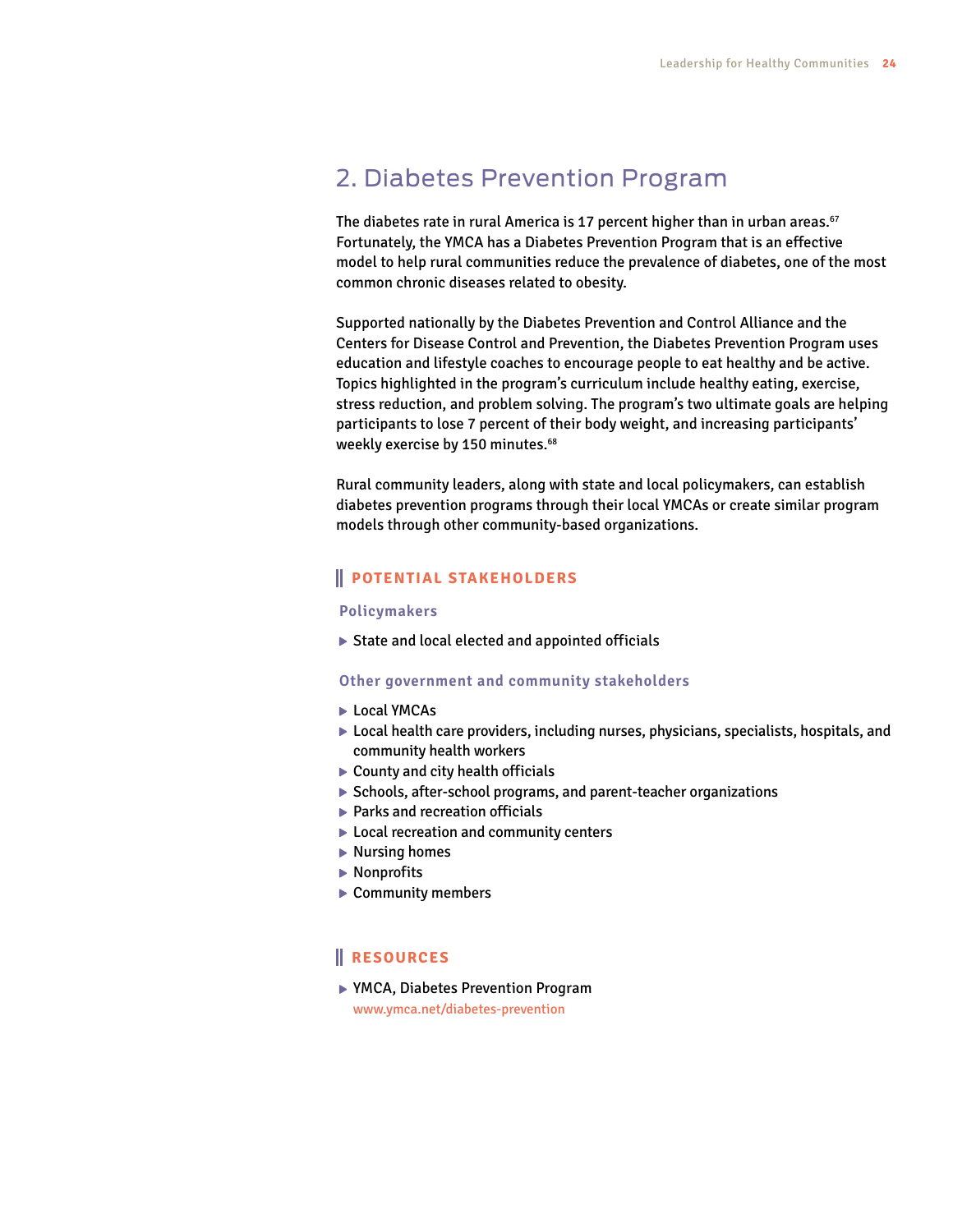## Part 2 Healthy Eating

- ▶ School Policy
- ▶ Food and Beverage Policy
- **Increasing Access to Healthy Foods**
- Community Health Engagement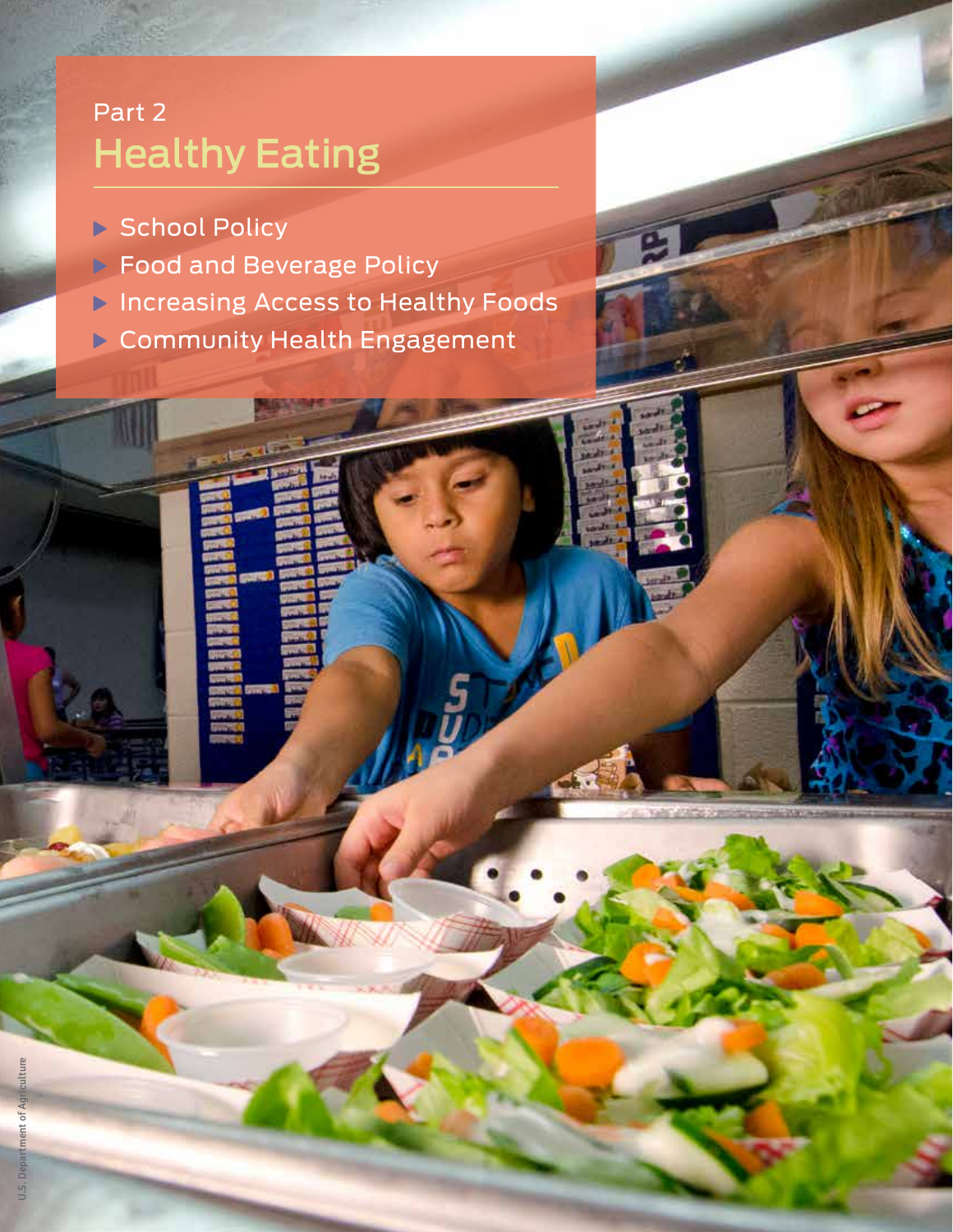# School Policy

Ensuring students have access to and education on healthy foods

#### **GOALS**

To encourage healthy eating habits among students during school hours by increasing access to fresh foods, limiting the availability of unhealthy foods, and providing comprehensive nutrition education.

## 1. School Meals

Children's dietary patterns are strongly associated with cognitive, academic, and psychosocial development.<sup>69</sup> Students consume roughly half of their daily calories during the school day, and studies have shown the strong influence of school food environments on adolescent dietary behaviors.<sup>70</sup>

The Healthy, Hunger-Free Kids Act of 2010 directed the U.S. Department of Agriculture (USDA) to establish new, updated standards for school meals. Introduced in 2012, the new standards increased fruits, vegetables, and whole grains, while reducing saturated fat, sodium, and total calories. The standards are helping to ensure that every student, whether in urban or rural communities, has equal access to healthy, nutritious school meals.

#### **BREAKFAST**

Eating a healthy breakfast improves students' academic performance, decreases their behavioral problems in class, and helps reduce their risk for obesity.<sup>71</sup> Ensuring access to breakfast at school is especially important for children from low-income families who may not receive a healthy breakfast at home. The updated USDA standards have already improved the nutritional quality of school breakfasts, but school officials and local policymakers can pursue a variety of options to help expand students' access to the food, such as by serving breakfast in classrooms during first period, serving it between morning classes, and/or pre-bagging it and making it available at a convenient spot for students to grab on the way to classes.<sup>72</sup>

#### **LUNCH**

School administrators and policymakers also have a variety of options at their disposal to encourage participation in the school lunch program. Launching a school salad bar is one popular way to get students excited about fresh, healthy fruits and vegetables. Policymakers can work with school leadership and food service providers to establish new salad bars and apply for funding from programs such as Let's Move! Salad Bars to Schools. 73

Many students, including those in low-income and rural communities, already have access to free or reduced-price healthy lunches. The Healthy, Hunger-Free Kids Act established the Community Eligibility Option to make it even easier for schools with high percentages of students from low-income families to receive free school meals. It allows schools in high-poverty areas to provide free meals to all of their students. After a series of successful pilot programs in certain states, the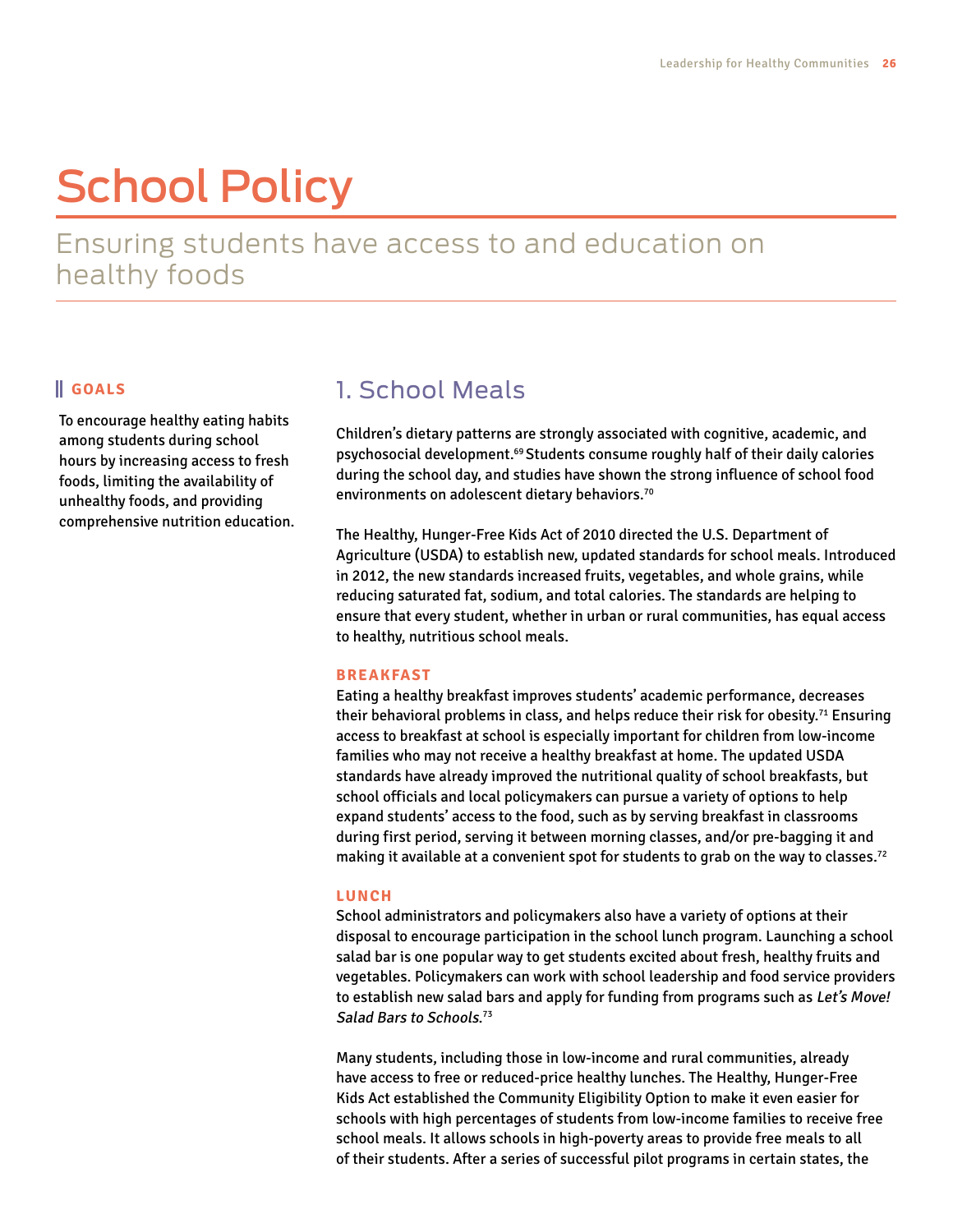Community Eligibility Option became available to schools nationwide beginning with the 2014–2015 school year. Policymakers can work with local school officials to take advantage of Community Eligibility and help ensure that low-income schools are being reimbursed for offering free breakfasts and lunches to students.

Another major issue facing many school districts is the lack of adequate kitchen equipment for successfully preparing and cooking school meals that meet the updated nutrition standards. Policymakers can provide schools with funding to modernize their kitchen equipment and make sure that kitchen staff have the training and resources they need to serve more nutritious meals.

#### **POTENTIAL STAKEHOLDERS**

#### **Policymakers**

- $\triangleright$  State and local elected and appointed officials
- $\triangleright$  School district officials and school administrators

#### **Other government and community stakeholders**

- ▶ Teachers
- **► USDA officials**
- School health advocates
- $\triangleright$  Community health organizations and food councils
- $\blacktriangleright$  School cafeteria staff
- ▶ Parents and parent-teacher organizations

- AASA, the School Superintendents Association, School Breakfast Resources [www.aasa.org/content.aspx?](www.aasa.org/content.aspx)id=20044
- ▶ Food Resource and Action Center, School Breakfast Program <http://frac.org/federal-foodnutrition-programs/school>-breakfast-program/
- ▶ Food Resource and Action Center, National School Lunch Program [http://frac.org/federal-foodnutrition-programs/national-](http://frac.org/federal-foodnutrition-programs/national)school-lunch-program/
- Robert Wood Johnson Foundation and The Pew Charitable Trusts, Kids' Safe and Healthful Foods Project, Safe and Healthy Meal Prep [http://www.healthyschoolfoodsnow.org/policy/safehealthymealprep-](http://www.healthyschoolfoodsnow.org/policy/safehealthymealprep)2/
- ▶ Let's Move Salad Bars to Schools <http://www.saladbars2schools.org>/
- ▶ No Kid Hungry Center for Best Practices, No Kid Hungry Campaign Efforts -School Breakfast <http://bestpractices.nokidhungry.org/school-breakfast/no>-kid-hungry-campaign-efforts
- ▶ Robert Wood Johnson Foundation, Strong School Meal Standards May Help Reduce Obesity Among Kids From Lower-Income Families [http://www.rwjf.org/en/about-rwjf/newsroom/newsroom-content/2013/04/school-meal](http://www.rwjf.org/en/about-rwjf/newsroom/newsroom-content/2013/04/school-meal-standards-may-help-reduce-obesity.html)[standards-may-help-reduce-obesity.html](http://www.rwjf.org/en/about-rwjf/newsroom/newsroom-content/2013/04/school-meal-standards-may-help-reduce-obesity.html)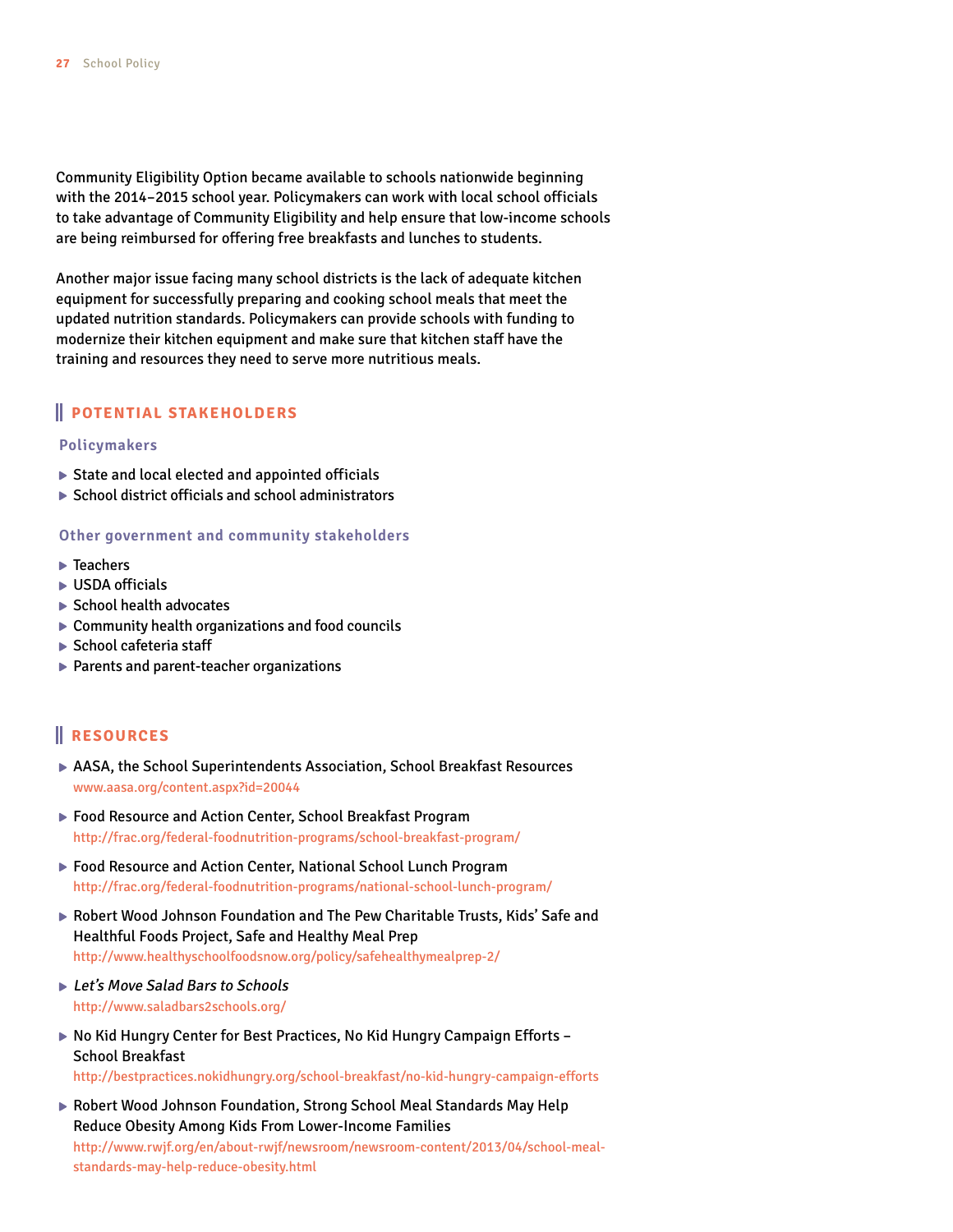## 2. School Snacks and Drinks

School snacks and drinks sold in à la carte lines, vending machines, or other venues such as school stores do not fall into the federally reimbursed school lunch category. For years, school snacks and drinks were often high in fat, calories, and sugar, which made it harder for students to develop healthy eating habits. These offerings also competed with healthy options offered by school lunch programs.74 The Healthy, Hunger-Free Kids Act also updated nutrition standards for school snacks and drinks, which took effect at the start of the 2014-2015 school year.

State and local policymakers can partner with school districts and administrators to ensure that schools comply with—or even exceed—the updated standards. Combined with more active promotion of fruits and vegetables, these standards will help students eat healthier foods at school.<sup>75</sup> Several states and cities in which childhood obesity rates have recently declined have, among other policies, improved the nutritional content of school snacks and beverages.<sup>76,77</sup>

The USDA Fresh Fruit and Vegetable Program is another way to bring healthy produce into schools and provide students with healthier snacks. Schools can also combine healthier foods with nutrition education.

#### **EXPLAINING THE USDA FRESH FRUIT AND VEGETABLE PROGRAM**

Between breakfast, lunch and snacks, kids consume the majority of their daily caloric intake at school. The Fresh Fruit and Vegetable Program (FFVP) is a critical link to providing some of the most vulnerable children, those most likely to be overweight and less likely to eat well, with fresh fruit and vegetable snacks. This program is present in all 50 states and targets schools with a high percentage of low-income students who receive free or reduced price lunch through the National School Lunch Program.78

#### **POTENTIAL STAKEHOLDERS**

#### **Policymakers**

- $\triangleright$  State and local elected and appointed officials
- $\triangleright$  School district officials and school administrators

#### **Other government and community stakeholders**

- ▶ Vending machine companies and local corner stores
- ▶ Teachers and nutritionists
- ▶ Local health nonprofits and food advocates
- ▶ Parents and teachers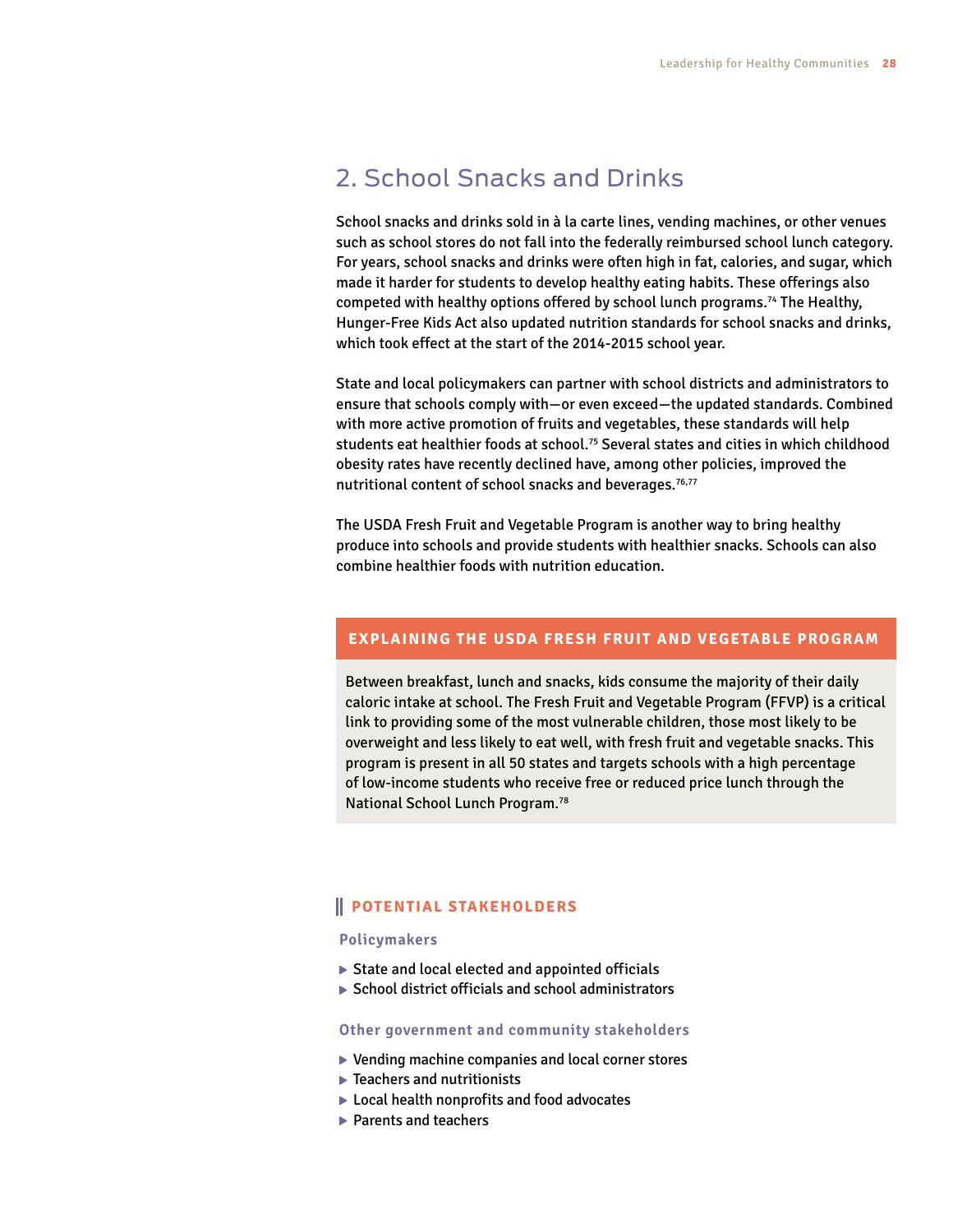#### **RESOURCES**

- Alliance for a Healthier Generation, Healthy Schools Program Framework of Best Practices [https://www.healthiergeneration.org/\\_asset/l062yk/07-278\\_HSPFramework.pdf](https://www.healthiergeneration.org/_asset/l062yk/07-278_HSPFramework.pdf)
- Alliance for a Healthier Generation, Smart Snack Calculator [https://www.healthiergeneration.org/take\\_action/schools/snacks\\_and\\_beverages/smart\\_](https://www.healthiergeneration.org/take_action/schools/snacks_and_beverages/smart_snacks/alliance_product_calculator) [snacks/alliance\\_product\\_calculator](https://www.healthiergeneration.org/take_action/schools/snacks_and_beverages/smart_snacks/alliance_product_calculator)/
- ▶ Alliance for a Healthier Generation, Wellness Stories [https://www.healthiergeneration.org/about\\_childhood\\_obesity/wellness\\_stories](https://www.healthiergeneration.org/about_childhood_obesity/wellness_stories)/
- CDC Division of Adolescent and School Health, Nutrition Standards for Foods in Schools

[www.cdc.gov/healthyyouth/nutrition/pdf/nutrition\\_factsheet\\_parents.pdf](www.cdc.gov/healthyyouth/nutrition/pdf/nutrition_factsheet_parents.pdf)

- Robert Wood Johnson Foundation, Success Stories: Smart Snacks in School [http://www.rwjf.org/en/research-publications/find-rwjf-research/2014/05/smart-snacks](http://www.rwjf.org/en/research-publications/find-rwjf-research/2014/05/smart-snacks-in-school.html)[in-school.html](http://www.rwjf.org/en/research-publications/find-rwjf-research/2014/05/smart-snacks-in-school.html)
- USDA Fresh Fruit and Vegetable Program, A Handbook for Schools <www.fns.usda.gov/cnd/ffvp/handbook.pdf>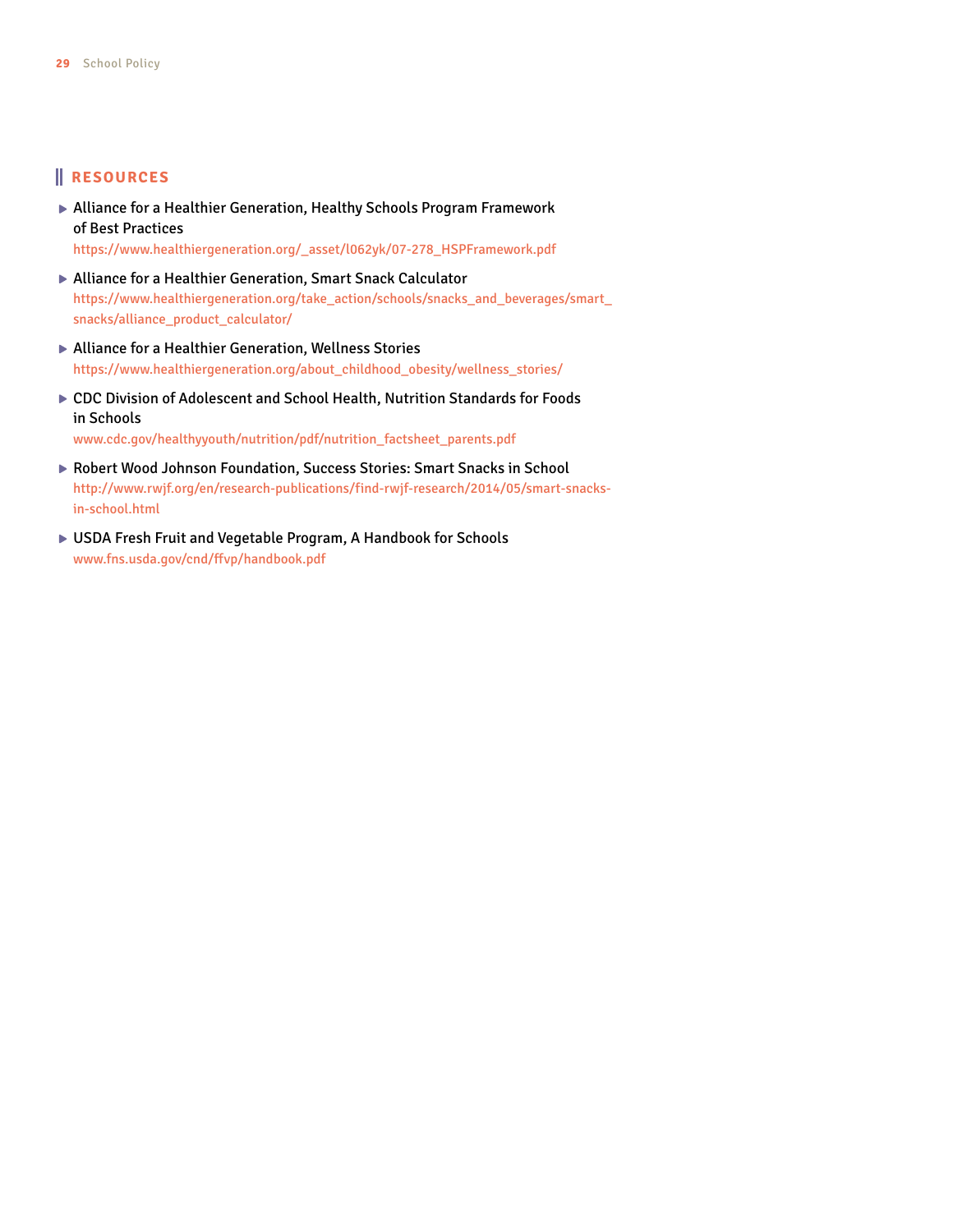### 3. Farm-to-School Programs

Farm-to-school programs can help increase the availability of healthy, locally grown foods in schools while providing local growers with new markets. Of the \$2.59 billion spent by schools in 2011–2012 to buy food, \$355 million was directed locally.79 These programs, which often include nutrition education components, offer new opportunities for teaching children about healthy eating and the value of fresh fruits and vegetables. Research on farm-to-school programs has shown a greater preference for fruits and vegetables among student participants and decreased waste.<sup>80</sup>

Since the first farm-to-school initiatives were piloted in 1996, more than 38,000 schools across all 50 states have established programs. Federal and state legislation has supported these efforts.81 The 2008 Farm Bill boosted farm-toschool programming by including a directive to "encourage schools to purchase locally grown and locally raised products to the maximum extent practicable and appropriate." In turn, more states enacted farm-to-school legislation, and schools have implemented programs that bring fresh produce into schools.<sup>82</sup> The 2010 Healthy, Hunger-Free Kids Act established a farm-to-school grant program to further aid schools in providing healthy, fresh foods to students.<sup>83</sup> In November 2013, USDA announced additional support for 71 farm-to-school projects in 42 states and the District of Columbia that are expected to serve nearly 1.26 million rural students.<sup>84</sup> State and local policymakers can collaborate with school districts and local growers to encourage the development of farm-to-school programs and support capacitybuilding for the provision of local foods to schools.

#### **POTENTIAL STAKEHOLDERS**

#### **Policymakers**

State and local elected and appointed officials

#### **Other government and community stakeholders**

- ▶ Farmers and local growers
- ▶ Farmers' markets
- $\triangleright$  School health advocates and nutritionists
- $\triangleright$  School districts and school administrators
- Community organizations focused on health, nutrition, fighting hunger, and food security
- **Environmental groups**
- ▶ 4-H groups, feed supply stores
- ▶ Community members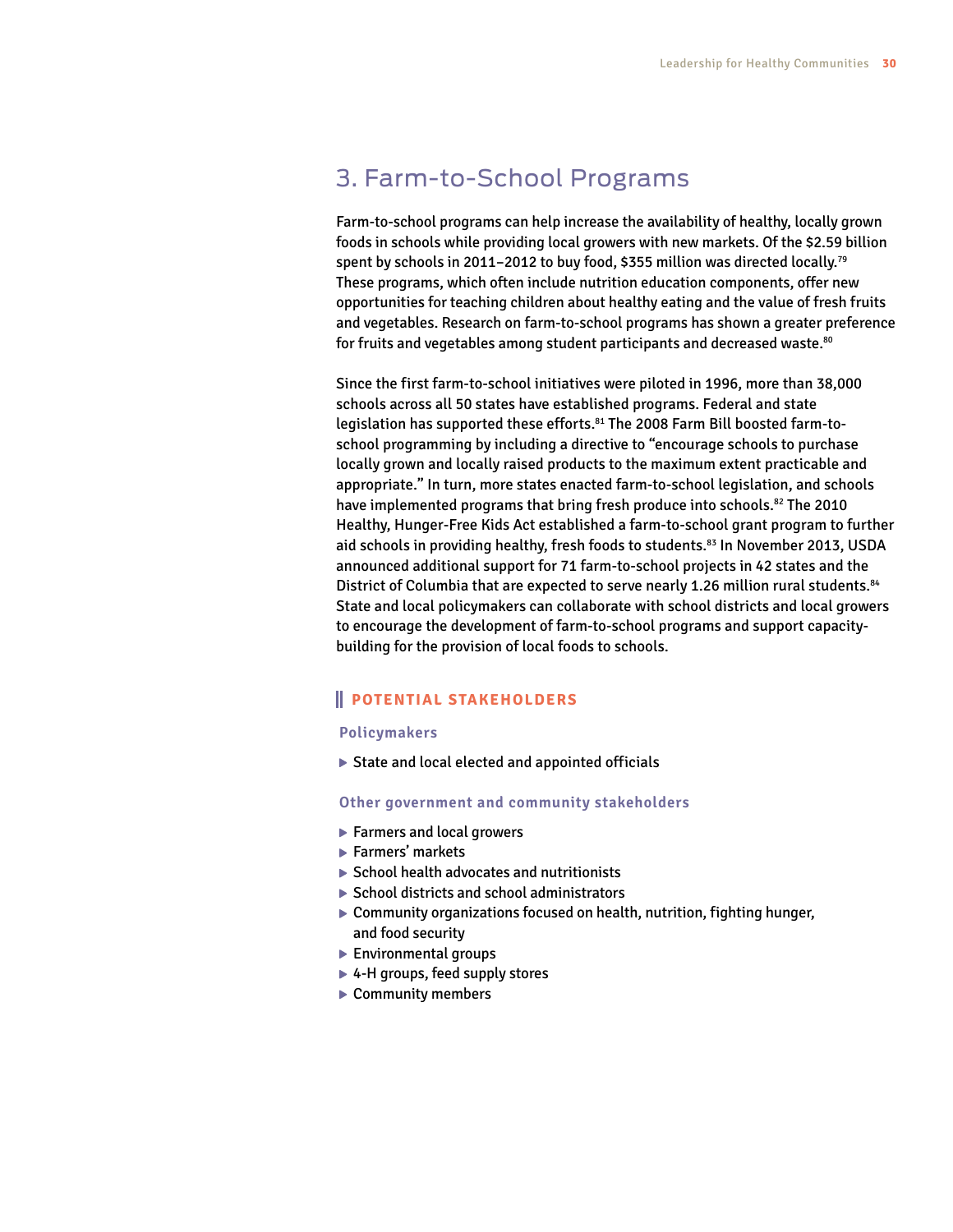- USDA Food and Nutrition Service, Farm-to-School Website <www.fns.usda.gov/cnd/f2s/default.htm>
- USDA Food and Nutrition Service, Farm-to-School Resources <www.fns.usda.gov/cnd/f2s/f2s-resources.htm>
- ▶ National Farm-to-School Network <http://www.farmtoschool.org>/
- National Farm-to-School Network, Evaluation Framework for Farm to School [http://www.farmtoschool.org/resources-main/evaluation-](http://www.farmtoschool.org/resources-main/evaluation)framework

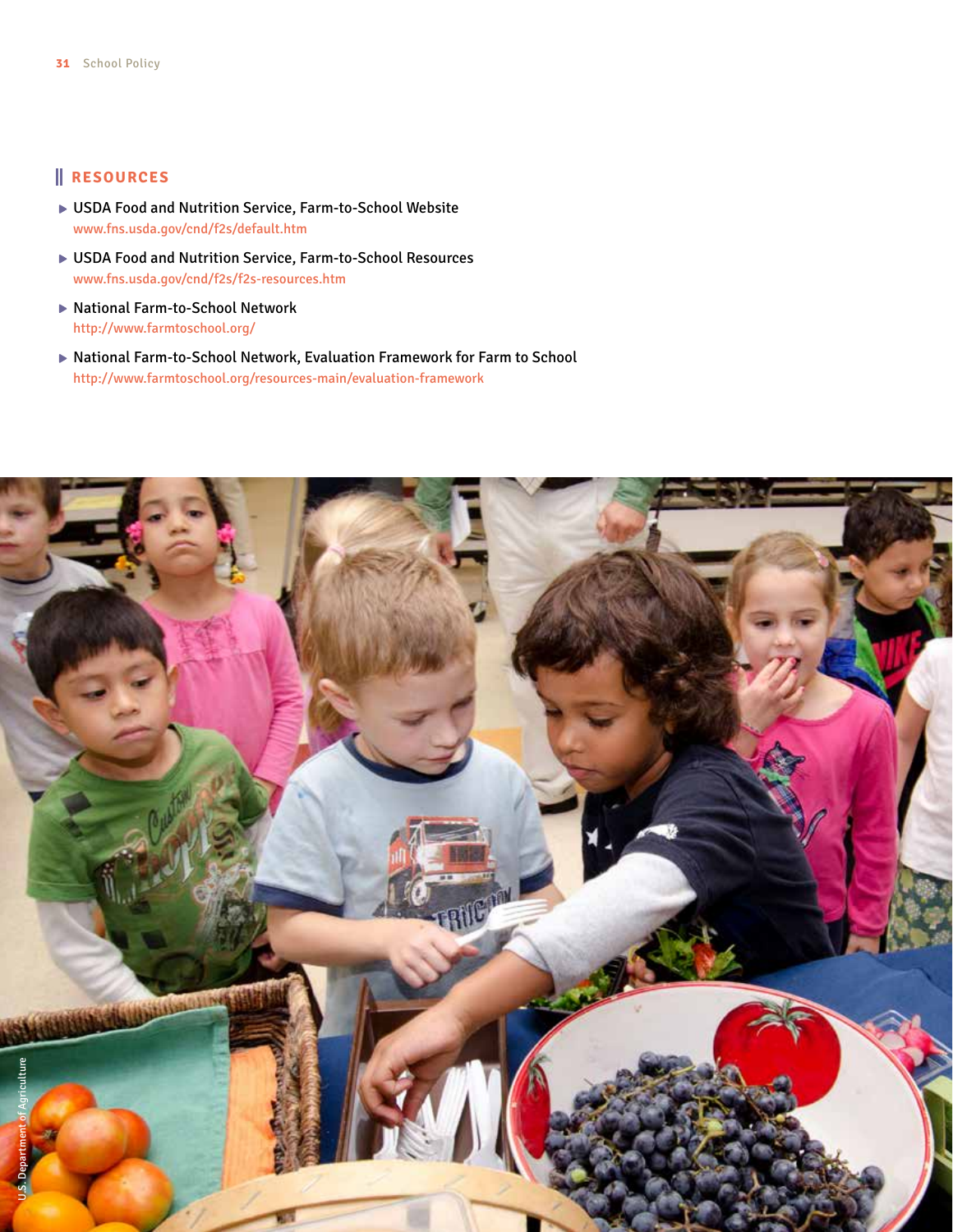#### **SPOTLIGHT**

#### **GLENWOOD SCHOOL GARDEN PROJECT**

Seeking to increase appreciation for and awareness of locallygrown foods, Juliet Cobb, a parent, teacher and school foundation president, has taken major steps in her rural community of West Plains, Missouri, to start a school garden. The Glenwood School Garden, which is funded by a placebased education grant of the Rural Schools Partnership and Community Foundation of the Ozarks, has secured the commitment of local public school students and staff. Each Glenwood class is responsible for maintaining its own garden and deciding what crops to grow. A garden club was also established so students can meet weekly and care for the garden outside of class hours. The gardens are located in a heavily trafficked area of the school, which allows students, parents, and teachers to see its progress. Students will eventually be able to pick and take home samples from their garden plots, giving them the unique experience of eating food they grew themselves and, hopefully, increasing their dedication to local produce and healthy eating.<sup>90</sup>

## 4. School Gardens

School gardens present students and teachers with the opportunity to learn about how food is produced, the importance of good nutrition, and making smart eating choices. School gardens can also help transform community spaces into areas for students to learn about the benefits of locally grown produce.<sup>85</sup>

Integration of nutrition education into school garden programs helps equip children with the knowledge they need to make healthier eating decisions, encourages them to share nutrition knowledge with their families, and helps them to develop a greater appreciation for the natural environment. Research has shown students more often choose fruits and vegetables for snacks and during meals after participating in a school gardening program.<sup>86</sup> In addition, school gardens offer children an opportunity for exercise.<sup>87</sup>

School gardens often involve the participation of farmers and other local growers, allowing students to interact with those who live in or near their communities and are responsible for producing fresh, healthy foods. Farmers can share their knowledge of agriculture, and also donate farming equipment or allow classes to visit their farms.<sup>88</sup> Members of the local farm bureau can serve as key instructors to teach students about planting, harvesting, food systems, and food safety.89 A variety of funding sources are available for school garden projects, some of which can be found below.

#### **POTENTIAL STAKEHOLDERS**

#### **Policymakers**

- $\triangleright$  State and local elected and appointed officials
- ▶ School districts, school boards, and school administrators

#### **Other government and community stakeholders**

- Teachers, nurses, and physical education instructors
- ▶ Local farmers and other growers of produce
- ▶ Farmers' markets
- ▶ Local public health departments and nonprofit organizations
- ▶ Departments of parks and recreation
- ▶ Parents and parent-teacher organizations
- ▶ Community centers

- ▶ Annie's Homegrown, Inc., Grants for Gardens [http://www.annies.com/giving-back/school-gardens/grants-](http://www.annies.com/giving-back/school-gardens/grants)for-gardens
- ▶ National Gardening Association, 2013 Youth Garden Grant Award [http://grants.kidsgardening.org/2013-](http://grants.kidsgardening.org/2013)youth-garden-grant-award
- Food and Agriculture Organization of the United Nations, Setting Up and Running a School Garden: A Manual for Teachers, Parents, and Communities [www.fao.org/docrep/009/a0218e/a0218e00.htm](http://www.fao.org/docrep/009/a0218e/a0218e00.htm)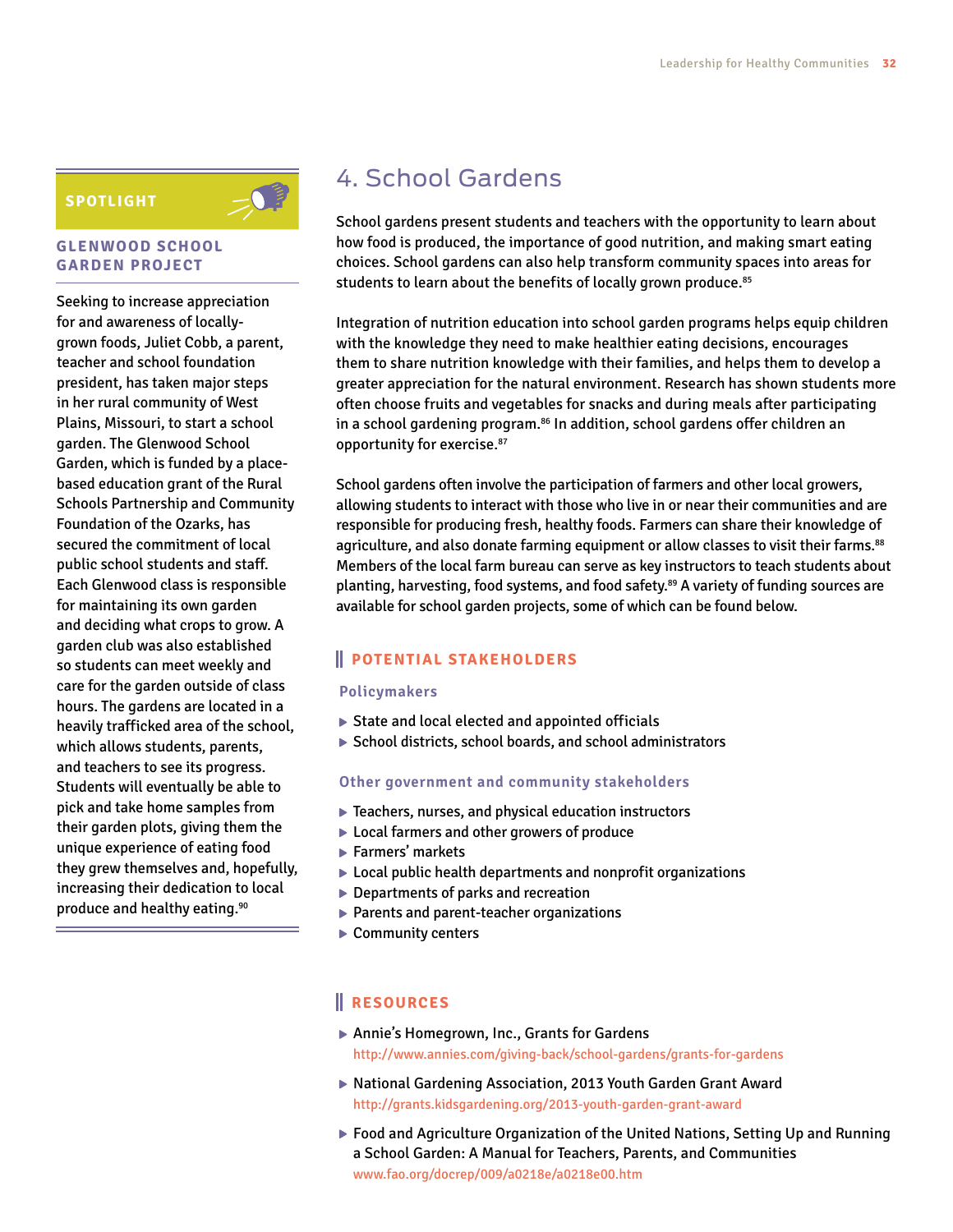## 5. Expanded Healthy Food and Nutrition Education

Studies have shown that school-based health education can have a profound effect not only on the health of students in the short and long terms, but also on the health and knowledge of parents and teachers.<sup>91</sup> A recent evaluation of the Nutrition Education and Obesity Prevention Grant Program, or SNAP-Ed, demonstrated that nutrition education programs can positively influence the willingness of participants in the Supplemental Nutrition Assistance Program (SNAP) to buy and eat healthy foods.92 Policymakers can work with schools to encourage the implementation of comprehensive nutrition and health education efforts, particularly in rural areas where farming is common. Nutrition education is often bundled together with health, science, or physical education classes. Expanding nutrition education curricula to include agriculture, seasonal food production, and the benefits of fresh produce could have a significant impact on students' daily eating habits.

#### **POTENTIAL STAKEHOLDERS**

#### **Policymakers**

- $\triangleright$  State and local elected and appointed officials
- School districts, state and local school boards, and school administrators

#### **Other government and community stakeholders**

- ▶ Teachers, school nutritionists, nurses, and food service directors
- $\blacktriangleright$  Parents and parent-teacher organizations
- ▶ Local farmers or other growers
- ▶ Community-based organizations and nonprofits
- ▶ Local health institutions like hospitals, clinics, and nurses

- Center for EcoLiteracy, Nourish Curriculum Guide [www.nourishlife.org/pdf/Nourish\\_Curriculum\\_Guide.pdf](www.nourishlife.org/pdf/Nourish_Curriculum_Guide.pdf)
- ▶ Nourish, Food System Tools <www.nourishlife.org/teach/food>-system-tools
- Food and Agriculture Organization of the United Nations, Setting Up and Running a School Garden: A Manual for Teachers, Parents, and Communities [www.fao.org/docrep/009/a0218e/a0218e00.htm](http://www.fao.org/docrep/009/a0218e/a0218e00.htm)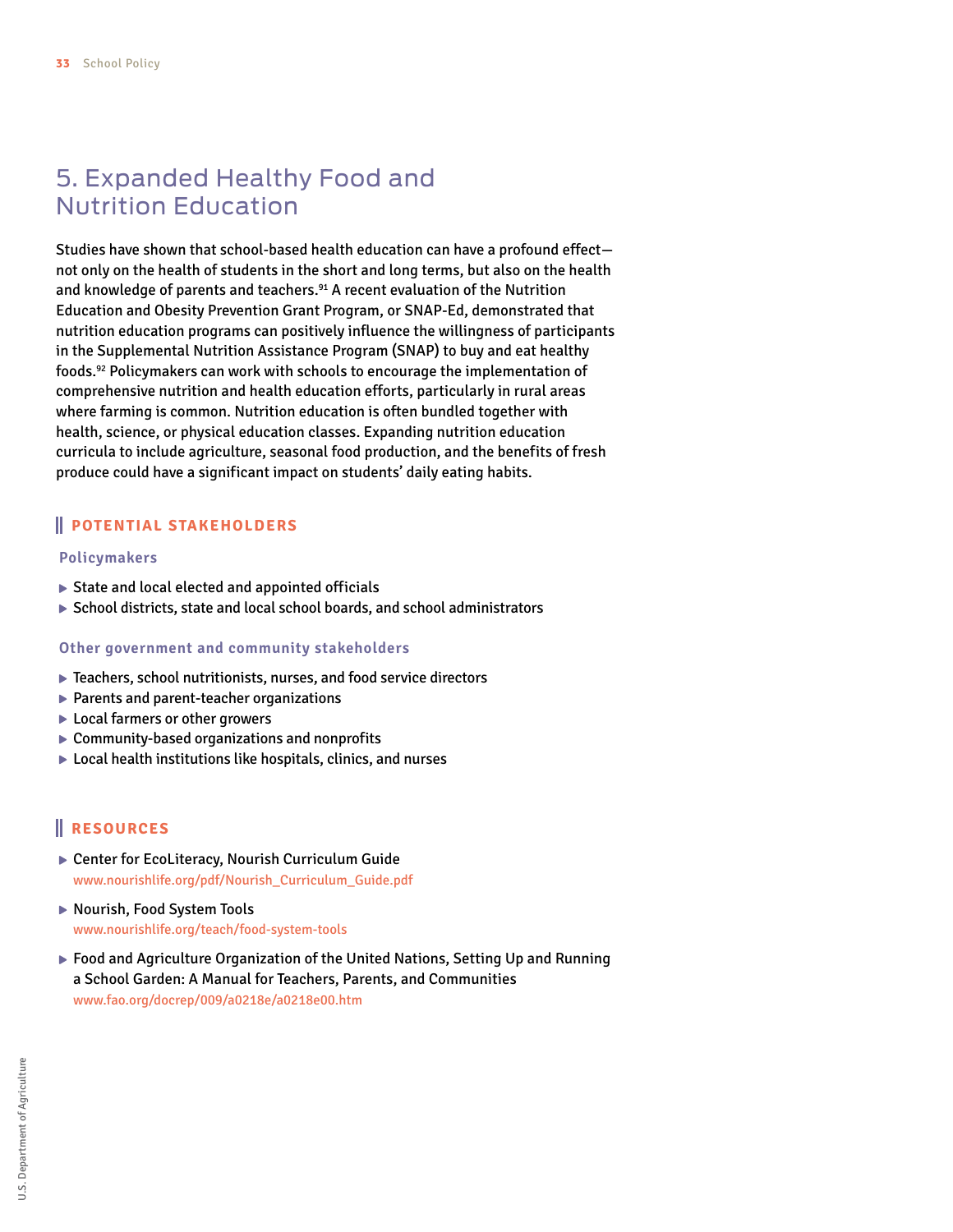# Food and Beverage Policy

## Engaging policy in support of healthy eating choices

#### **GOALS**

To reform food and beverage policies to better encourage healthy eating practices, end advertising and marketing of unhealthy foods, and provide support for the development of healthy food sources in rural communities.

## 1. Advertising of Unhealthy Foods and Beverages

The food and beverage industry spends billions of dollars each year marketing calorie-dense, nutrient-poor products to children.<sup>93</sup> As a result, kids see an average of 10 or more food-related ads every day, 80 percent of which advertise fast foods or other unhealthy snacks.94,95 In addition, children and families in low-income areas, minority communities, and rural food deserts see a greater number of these ads than kids living in urban, higher-income areas.<sup>96,97</sup> Given the availability and affordability of unhealthy products and fast-food restaurants in rural areas, food and beverage ads can have significant ramifications for children's daily eating choices and longterm health. Parents, pediatricians, and policymakers can act to ensure that food and beverage advertising no longer targets unhealthy food ads to at-risk groups.

Rural residents can take steps in their homes and communities to counteract unhealthy food and beverage advertising. School staff, parents, pediatricians, and health advocates can work to educate children and parents about how food ads affect their daily eating choices. Rural pediatricians can teach parents and kids about the health impacts of the junk foods seen on television, in movies, or on the computer.<sup>98</sup>

State and local policymakers can limit food and beverage advertising by ensuring that local school wellness policies allow marketing and advertising only for those foods and beverages meeting the Smart Snacks in Schools standards;<sup>99</sup> prohibiting unhealthy food and beverage ads during children's television programming; incentivizing ads that focus more on nutritious food items; prohibiting interactive advertising involving unhealthy foods; and banning product placement of unhealthy foods and beverages in children's movies. Policymakers can work with members of Congress, the Federal Trade Commission, and the Federal Communications Commission to implement changes prohibiting food and beverage ads targeted to children, especially in rural and low-income areas.<sup>100,101</sup>

Policymakers are also in a unique position to take the lead on removing and prohibiting advertisements of unhealthy foods and beverages on government property or facilities, especially in areas frequented by children such as zoos, athletic facilities, and museums.<sup>102</sup>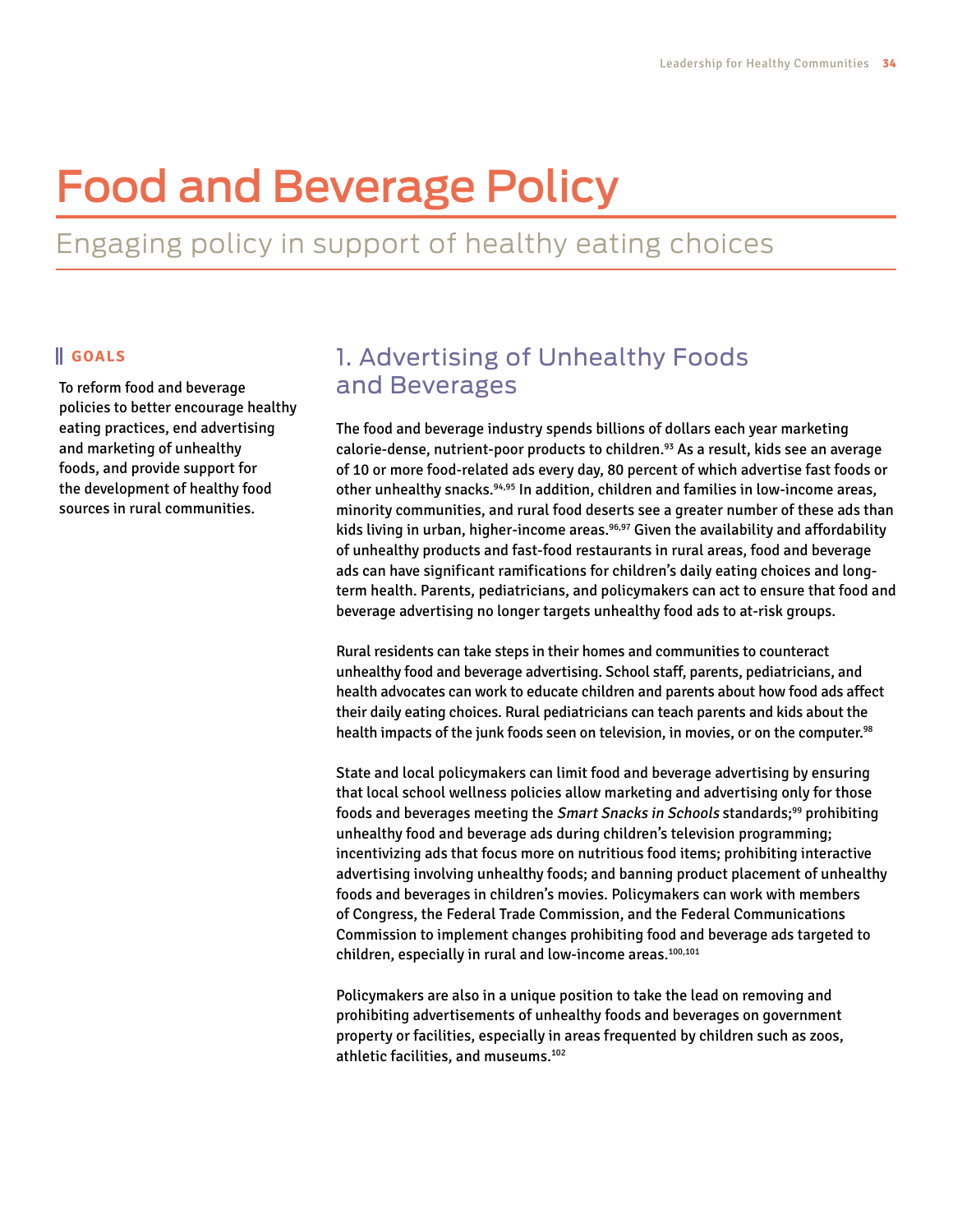#### **POTENTIAL STAKEHOLDERS**

**Policymakers**

State and local elected and appointed officials

**Other government and community stakeholders**

- ▶ Food and beverage companies
- ▶ Schools and teachers
- ▶ Parents and parent-teacher organizations
- Community centers, the local YMCA, and recreation and fitness centers
- ▶ Local universities and colleges
- Community organizations, nonprofits, and local health advocates
- $\blacktriangleright$  Hospitals, clinics, and nursing associations
- ▶ Federal Trade Commission
- ▶ Federal Communications Commission

#### **RESOURCES**

▶ The Prevention Institute, What You Can Do: Supporting Healthy Food & Activity Environments Advocacy

<www.preventioninstitute.org/focus-areas/supporting-healthy-food-a-activity.html>

- ▶ Berkeley Media Studies Group, State Law Approaches to Address Digital Food Marketing to Youth: Executive Summary [http://www.bmsg.org/resources/publications/state-](http://www.bmsg.org/resources/publications/state)law-approaches-address-digital-foodmarketing-youth-why-digital
- ▶ Yale Rudd Center for Food Policy & Obesity, Food Marketing to Youth [http://www.yaleruddcenter.org/what\\_we\\_do.aspx?id=4](http://www.yaleruddcenter.org/what_we_do.aspx?id=4)
- World Health Organization, Set of Recommendations on the Marketing of Foods and Non-Alcoholic Beverages to Children <www.who.int/dietphysicalactivity/marketing-food-to-children/en>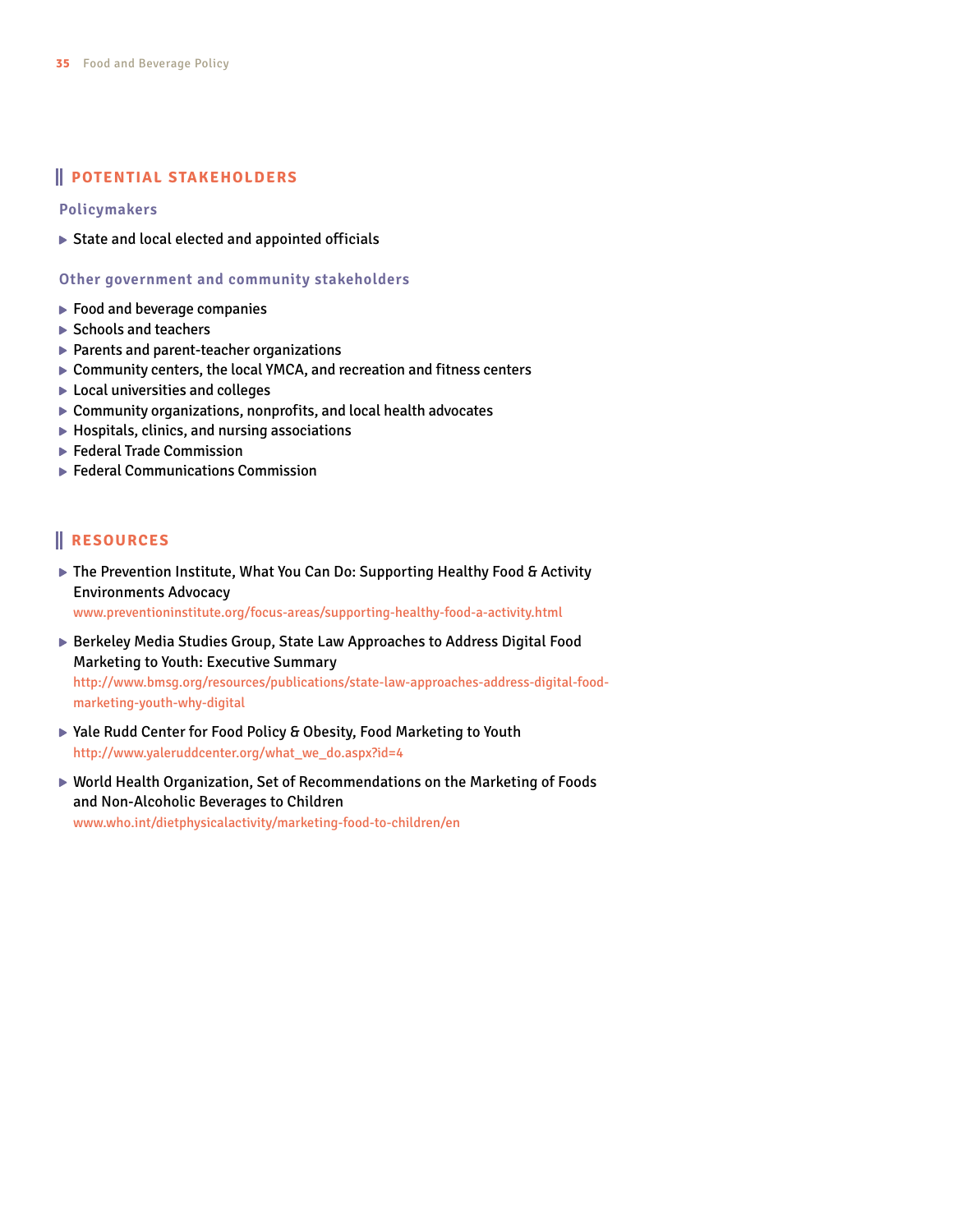#### **SPOTLIGHT**



#### **IOWANS TARGET OBESITY THROUGH RURAL RESTAURANT MENUS**

To address high rates of obesity throughout Iowa, the University of Iowa's Prevention Research Center for Rural Health developed a low-cost, low-risk pilot program to promote healthy eating habits in rural Iowa. Inspired by the concerns of residents in the town of Sigourney, the Center established a program at five local restaurants to encourage people to order healthy choices. The program advances healthy options by placing signs listing more nutritious menu items on tables and around the restaurants. An evaluation of the program found the intervention reached between 50 and 60 percent of customers, with up to one in three saying they used the new signs. Combined with other community-based programs, the researchers concluded the intervention could be an effective tool to help create a healthier nutrition environment.106

## 2. Restaurant Menu Labeling

Rural residents must also have the option to choose healthy foods and beverages in local restaurants.103 To enable consumers to make healthier decisions, the Food and Drug Administration (FDA) is in the process of implementing federal labeling requirements that would require restaurants and vending machine companies with 20 or more locations to include calorie counts for each menu option.

Since the pending FDA regulations only apply to restaurants, similar retail establishments, and vending machines with 20 or more locations, local and state policymakers can play an important role in encouraging those not covered—such as smaller local restaurants or smaller regional chains—to adhere voluntarily to the federal nutrition labeling requirements.104

Coalitions of public health organizations, public agencies, and restaurant retailers can safeguard community health and the interests of local businesses by achieving goals like menu labeling and more active promotion of healthy food choices.105

#### **POTENTIAL STAKEHOLDERS**

#### **Policymakers**

 $\triangleright$  State and local elected and appointed officials

#### **Other government and community stakeholders**

- ▶ Local health advocates, hospitals, nurses, and clinics
- Community development organizations, and nonprofits
- ▶ Local farmers' market associations and vendors
- ▶ Local convenience stores and restaurants
- ▶ Community residents

#### **RESOURCES**

Overview of FDA Proposed Labeling Requirements for Restaurants, Similar Retail Food Establishments and Vending Machines

<http://www.fda.gov/Food/IngredientsPackagingLabeling/LabelingNutrition/ucm248732.htm>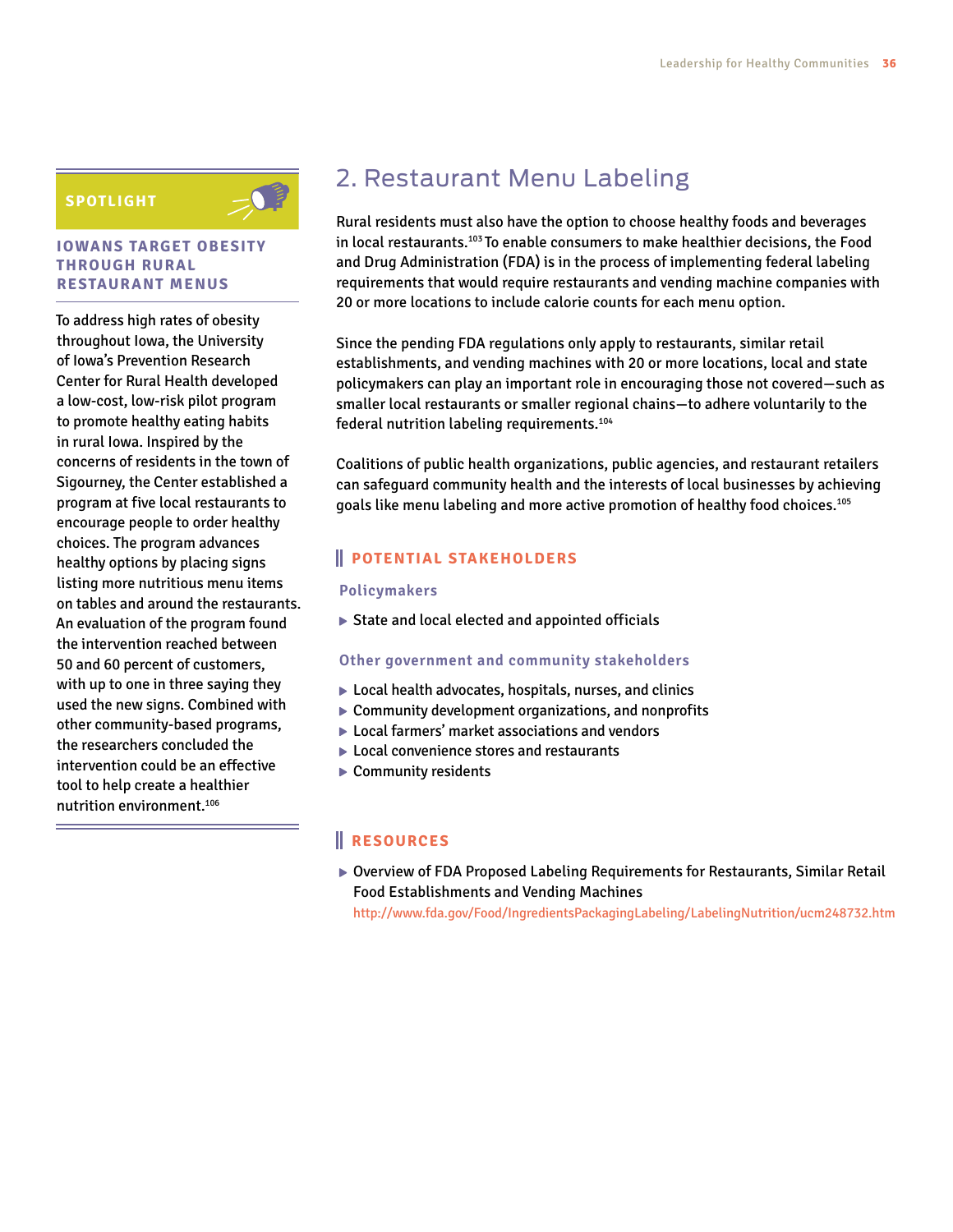## 3. Local Food Procurement

Demand for local foods continues to grow across the nation's rural communities. Policymakers must ensure that production and distribution infrastructure exists in rural communities to meet this growing demand by developing food supply systems that can provide local growers with the facilities and resources they need. This would create new jobs, support local farming economies, and improve long-term health outcomes.107

Policymakers can take additional steps to support all aspects of local food distribution, including business plans, research on best practices, and innovative distribution and marketing. State agencies, policymakers, and local food advocates can encourage universities and other large institutions to procure a percentage of their food locally, promote strategies for developing local food distribution, and create a coalition council to spearhead the local farm and food system movement.108

#### **POTENTIAL STAKEHOLDERS**

#### **Policymakers**

State and local elected and appointed officials

#### **Other government and community stakeholders**

- ▶ State agencies
- Universities and colleges
- $\blacktriangleright$  Schools
- ▶ Food advocates and local nonprofits
- ▶ Local restaurants and other food retailers
- ▶ Local farmers

#### **RESOURCES**

▶ ChangeLab Solutions, Understanding Healthy Procurement: Using Government's Purchasing Power to Increase Access to Healthy Food <http://changelabsolutions.org/publications/healthy>-procurement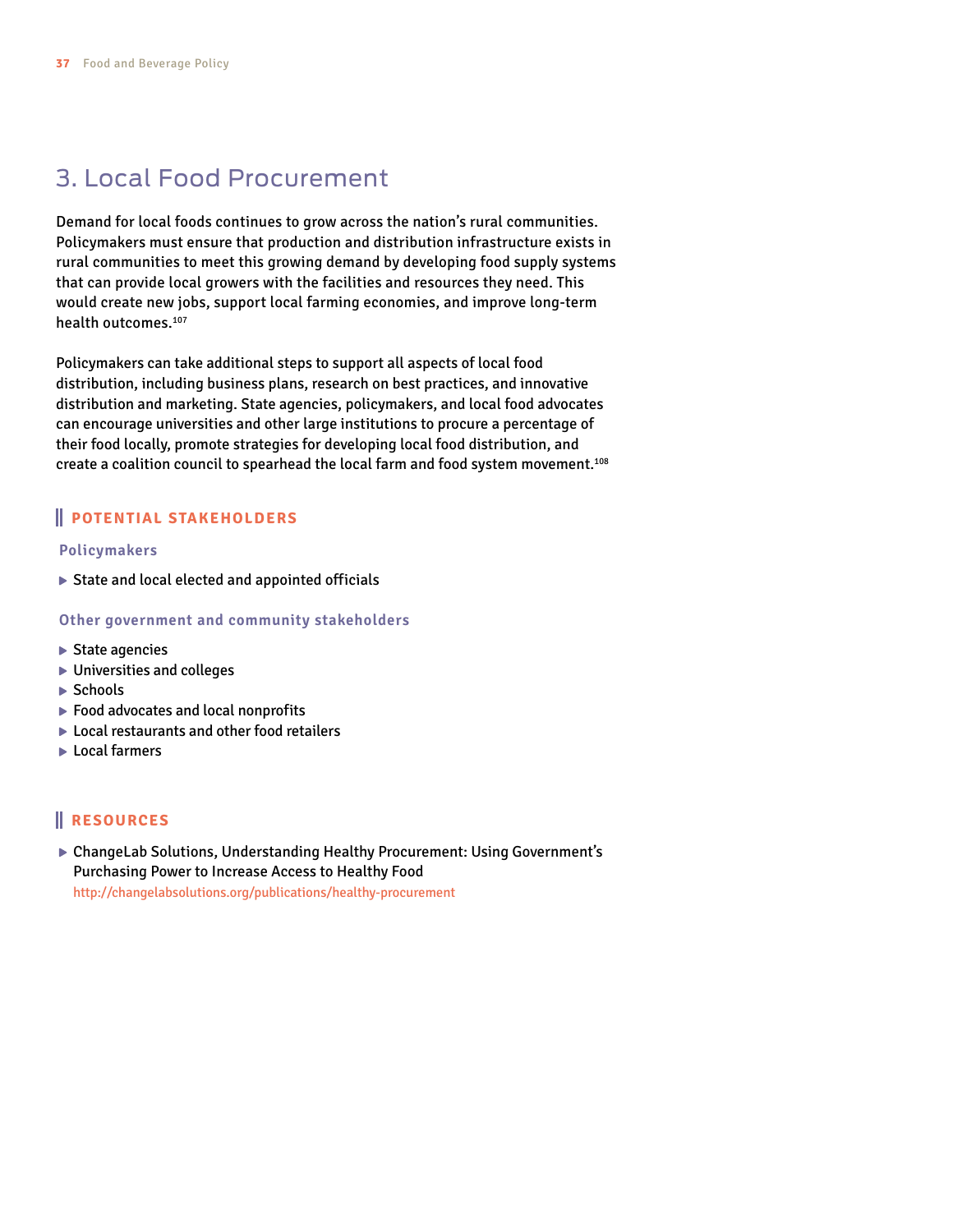# Increasing Access to Healthy Foods

Innovative ways to get fresh foods into rural communities

#### **GOALS**

To change the food landscape in rural communities by encouraging innovative solutions to address food insecurity and increase the availability and accessibility of affordable, nutritious foods.

## 1. Fresh Food Financing Initiatives

It is estimated that 20 percent of rural counties are "food deserts," in which residents must travel at least 10 miles to the nearest supermarket.109 Food insecurity is most common in rural and low-income areas, where residents face long distances to stores with nutritious foods and an abundance of nearby convenience stores and fast-food restaurants that serve unhealthy items. Fresh food financing initiatives (FFFIs) provide financial support for the establishment of grocery stores and supermarkets with fresh produce and other healthy options in the communities that need them most.110

The FFFI model was pioneered in Pennsylvania as a way to take on the daunting challenges to healthy food access in low-income areas. In partnership with the Food Trust, a national nonprofit group, the Reinvestment Fund, a community development finance firm, matched funds appropriated by the state to form a public-private financing initiative that would help increase the availability and accessibility of nutritious foods.111 Since its establishment in 2004, Pennsylvania's FFFI has developed nearly 90 new grocery stores with fresh-food options in underserved communities around the state.112

The successes of local FFFIs helped to bring about the Healthy Food Financing Initiative, a national program supported by the Obama administration, in part because the model attracts private capital investment to enhance the government's contributions.113 Since 2011, the federal initiative has distributed \$109 million in grants and leveraged more than \$1 billion in further community investments through public-private partnerships. The 2014 Farm Bill formally authorized the program for the first time with funding of \$125 million.<sup>114</sup> (For more information, see this Toolkit's section on the 2014 Farm Bill and the local food movement.)

FFFIs are often implemented in urban areas, but work just as well in rural communities. FFFIs could help rural communities encourage supermarket chains to open stores in underserved areas, overcoming barriers like high development and operating costs and complicated development processes. The FFFI model also could help fund creative retailing options, such as mobile markets and food hubs, as additional ways to expand access to healthy foods throughout rural communities.

State and local policymakers can encourage groups and community leaders to access the federal Healthy Food Financing Initiative, as well as other available funding options, to develop similar efforts to increase the availability of healthy foods in rural communities.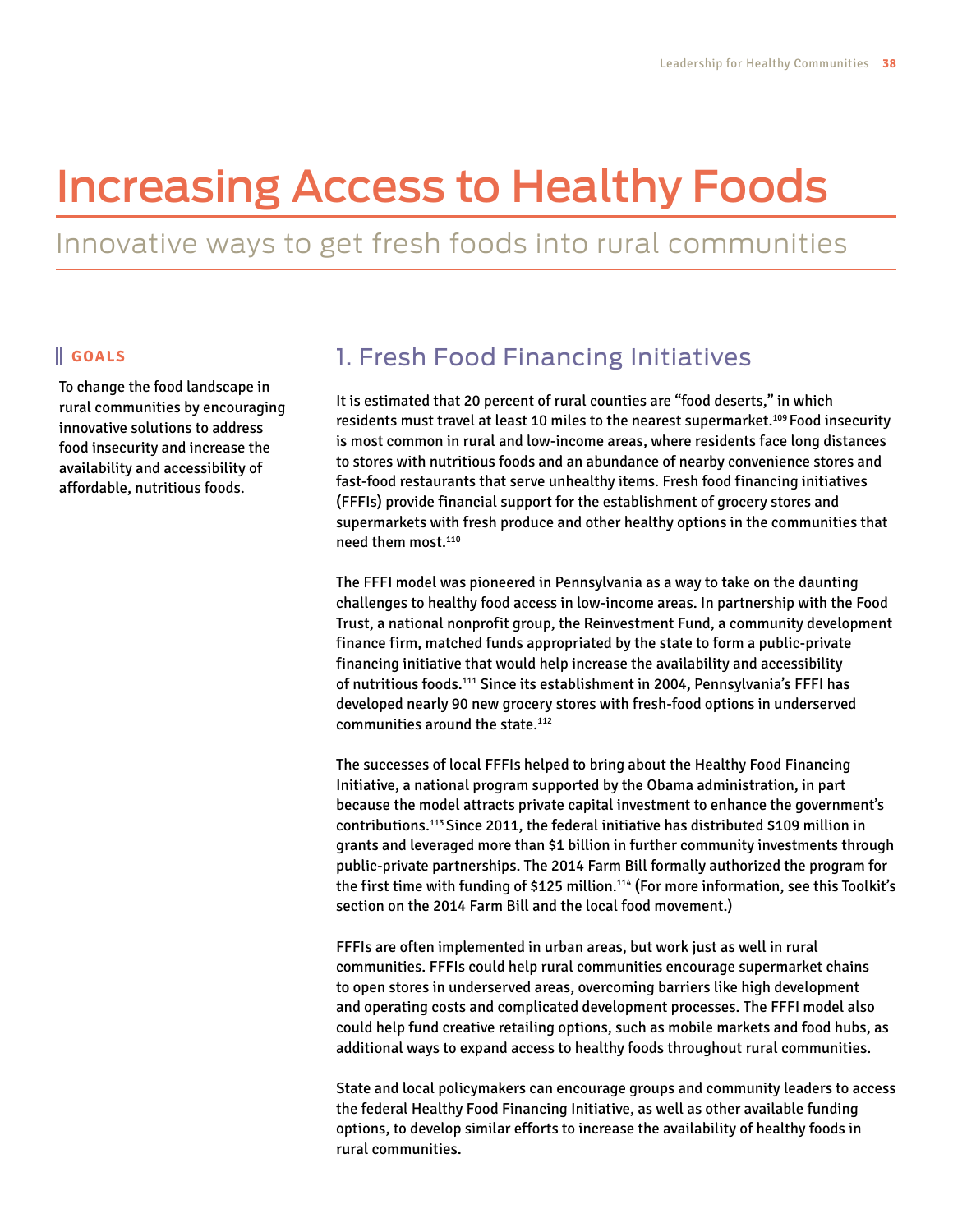#### **POTENTIAL STAKEHOLDERS**

**Policymakers**

State and local elected and appointed officials

**Other government and community stakeholders**

- $\blacktriangleright$  Public health organizations
- ▶ Child health advocates
- $\blacktriangleright$  Economic development associations
- Associations representing supermarket and produce industries

- The Reinvestment Fund, Pennsylvania Fresh Food Financing Initiative [http://www.trfund.com/pennsylvania-](http://www.trfund.com/pennsylvania)fresh-food-financing-initiative/
- ▶ Office of Community Services, Healthy Food Financing Initiative <www.acf.hhs.gov/programs/ocs/resource/healthy>-food-financing-initiative-0
- U.S. Department of the Treasury, Community Development Financial Institutions Fund: Financing Healthy Food Options [www.cdfifund.gov/what\\_we\\_do/FinancingHealthyFoodOptions.asp?](www.cdfifund.gov/what_we_do/FinancingHealthyFoodOptions.asp)programID=13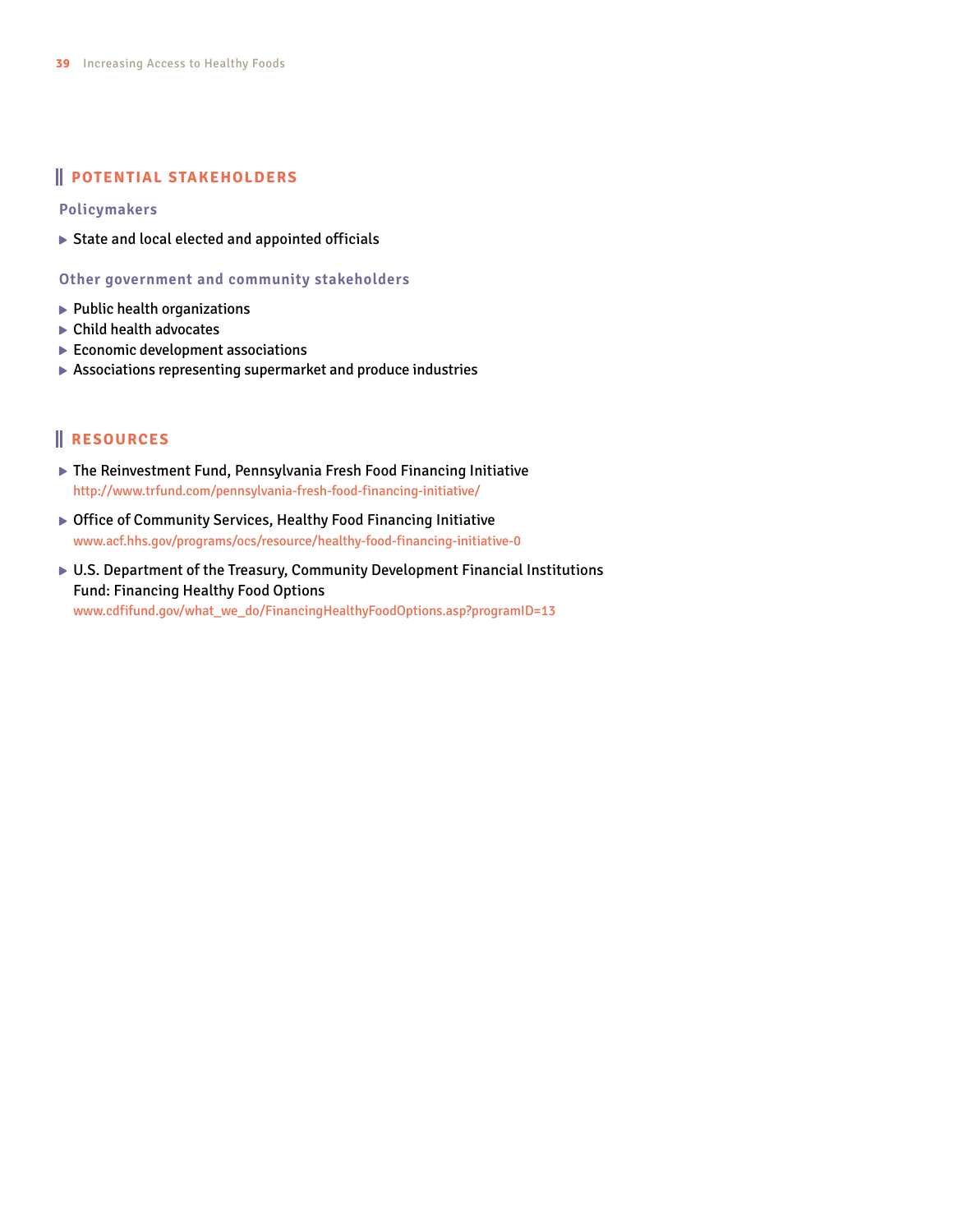#### **SPOTLIGHT**

#### **A MOBILE MARKET FOR SOUTH CAROLINIANS**

Knowing that many of South Carolina's rural areas suffer from food insecurity, state health advocates, with the help of the University of South Carolina, decided to examine one county's food landscape and the impact of food insecurity on health outcomes. The research revealed that a variety of rural communities in Spartanburg County were food deserts, and local residents were at high risk for becoming overweight or obese.

Healthy Kids, Healthy Communities, a national program of the Robert Wood Johnson Foundation, decided to take action to bring healthy foods to at-risk rural South Carolinians. The Spartanburg County Healthy Kids, Healthy Communities partnership formed a leadership council dedicated to improving community health. The council, in turn devised plans to implement a new mobile food initiative.

The Hub City Farmers' Market now has a Mobile Market that brings fresh fruits and vegetables to local destinations, including a major apartment complex, a church, and the local school. Future plans for the Mobile Market include attending all festivals and celebrations around town, as well as diversifying the produce offered to encourage residents to try new kinds of healthy foods. The Mobile Market will also begin tracking sales to better predict which foods people demand the most.<sup>119</sup>

## 2. Healthy Mobile Markets

Rural communities often lack access to fresh foods. Mobile vending, or selling foods out of a portable vehicle, has emerged as an increasingly popular way to address food insecurity. The mobility of such markets enables them to bring healthy foods to hard-to-reach rural communities and avoids common barriers to providing healthy foods, such as zoning laws prohibiting the establishment of large supermarkets.115

A variety of mobile vending options can bring healthy foods to rural communities in need. Although food stands in urban areas often conjure up thoughts of hot dogs and pretzels, healthy versions of these types of stands can provide a convenient way to sell fresh produce. Mobile markets can also take the form of food trucks that stop at popular and convenient local destinations like churches and schools to sell fresh fruits and vegetables to residents. These food trucks ensure community members have access to affordable healthy options, with many accepting Supplemental Nutrition Assistance Program (SNAP, formerly known as food stamps) benefits as payment.116

Local and state policymakers can implement zoning laws and regulations that offer incentives to encourage the sale of healthy options from mobile markets. Counties have also used start-up loans or access to government-sponsored community events to attract and encourage mobile food vendors to sell healthy food options.<sup>117,118</sup> Community leaders, food retailers, and policymakers can work together to facilitate the use of mobile markets to counteract food insecurity in rural areas.

#### **POTENTIAL STAKEHOLDERS**

#### **Policymakers**

▶ State and local elected and appointed officials

#### **Other government and community stakeholders**

- ► Local housing authority
- ▶ Local farmers' market association and vendors
- ► Local farmers
- $\blacktriangleright$  School districts
- ▶ Departments of parks and recreation
- Community organizations and health-focused nonprofits
- ▶ Universities and colleges
- ▶ Community residents

#### **RESOURCES**

▶ ChangeLab Solutions, Healthy Mobile Vending <http://changelabsolutions.org/childhood-obesity/mobile>-vending-produce-carts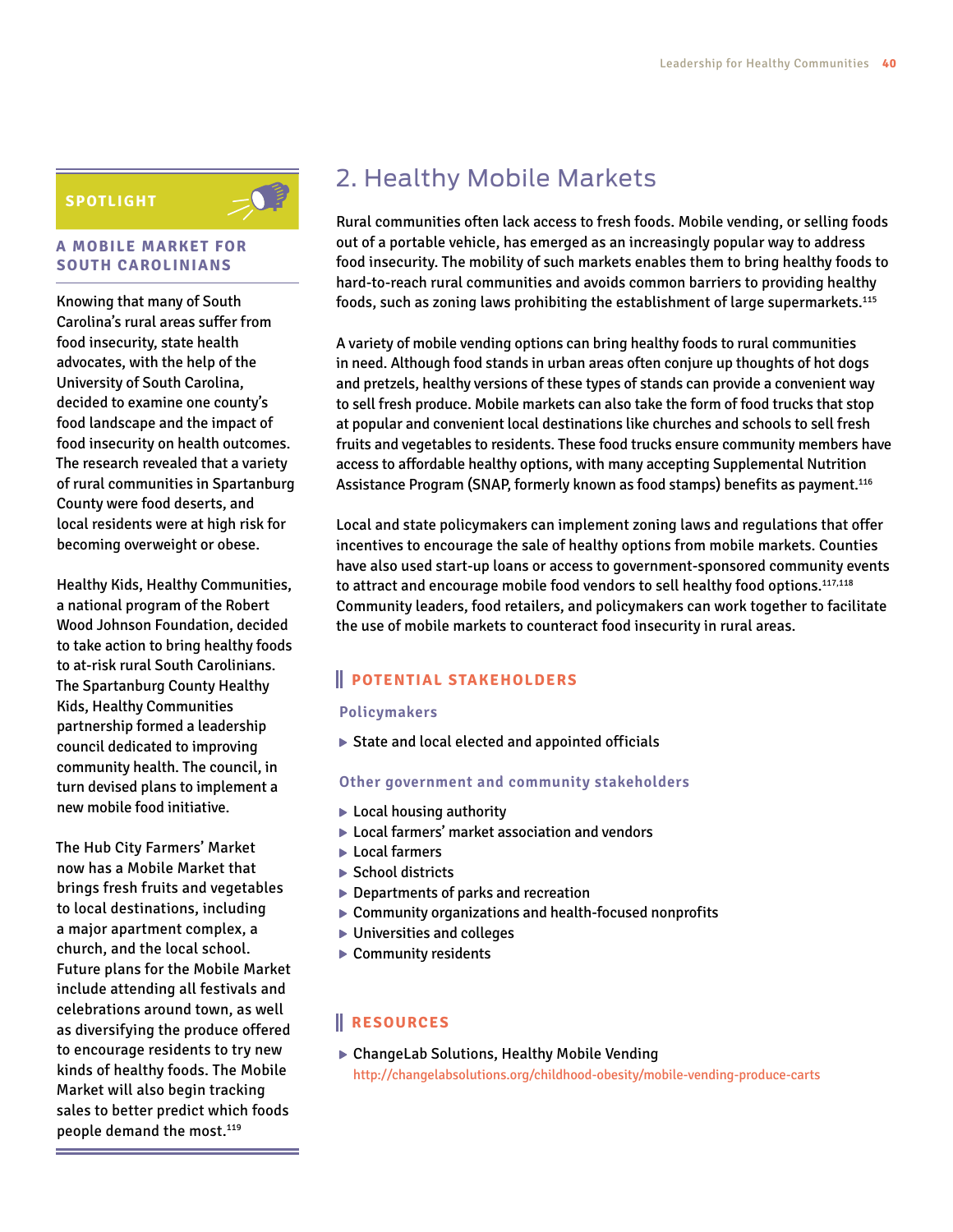## 3. Community Supported Agriculture

Community supported agriculture (CSA) allows rural residents to purchase shares of produce from local farmers, who deliver food, including fresh fruits and vegetables, dairy, or eggs to their customers. This sale and distribution method has grown in popularity as a way to bring healthy produce into rural food deserts and to connect rural communities with local farmers operating nearby. In addition, CSA has become a common method of connecting SNAP beneficiaries to previously inaccessible fresh foods. CSA agreements further the economic success of local farmers while simultaneously ensuring that the surrounding rural areas have access to foods normally shipped out to mass urban markets.120

CSAs also provide an opportunity for low-income rural families to afford healthy foods. Many CSA farmers' use payment systems that accept electronic benefit transfers (EBT) or an installment payment plan allowing individuals to pay in increments throughout the season. Some even hold community-wide fundraisers to help subsidize lower-income neighborhoods. Finally, CSAs often locate distribution sites near public transportation or organize carpools to ensure all customers can reach their food shares.121 State and local policymakers can work with agricultural associations, farmers, and rural communities to facilitate the implementation of CSA programs.

#### **POTENTIAL STAKEHOLDERS**

#### **Policymakers**

 $\triangleright$  State and local elected and appointed officials

#### **Other government and community stakeholders**

- ▶ Local farmers' market associations and vendors
- ▶ School districts
- ▶ Departments of parks and recreation
- Community organizations and health-focused nonprofits
- ▶ Community residents

- USDA National Agricultural Library, Community Supported Agriculture <www.nal.usda.gov/afsic/pubs/csa/csa.shtml>
- ▶ Roby Van En Center at Wilson College <www.wilson.edu/about-wilson-college/fulton/robyn-van-en-center/index.aspx>
- ▶ Food & Farming Network, CSA Training Manual <http://www.foodandfarmingnetwork.org/csa>
- ► Hunger Action New York State, Community Supported Agriculture in New York State: Profiles exploring how New York's farmers are providing low-income families with health, fresh, & nutritious fruits and vegetables <www.hungeractionnys.org/CSAProfiles.pdf>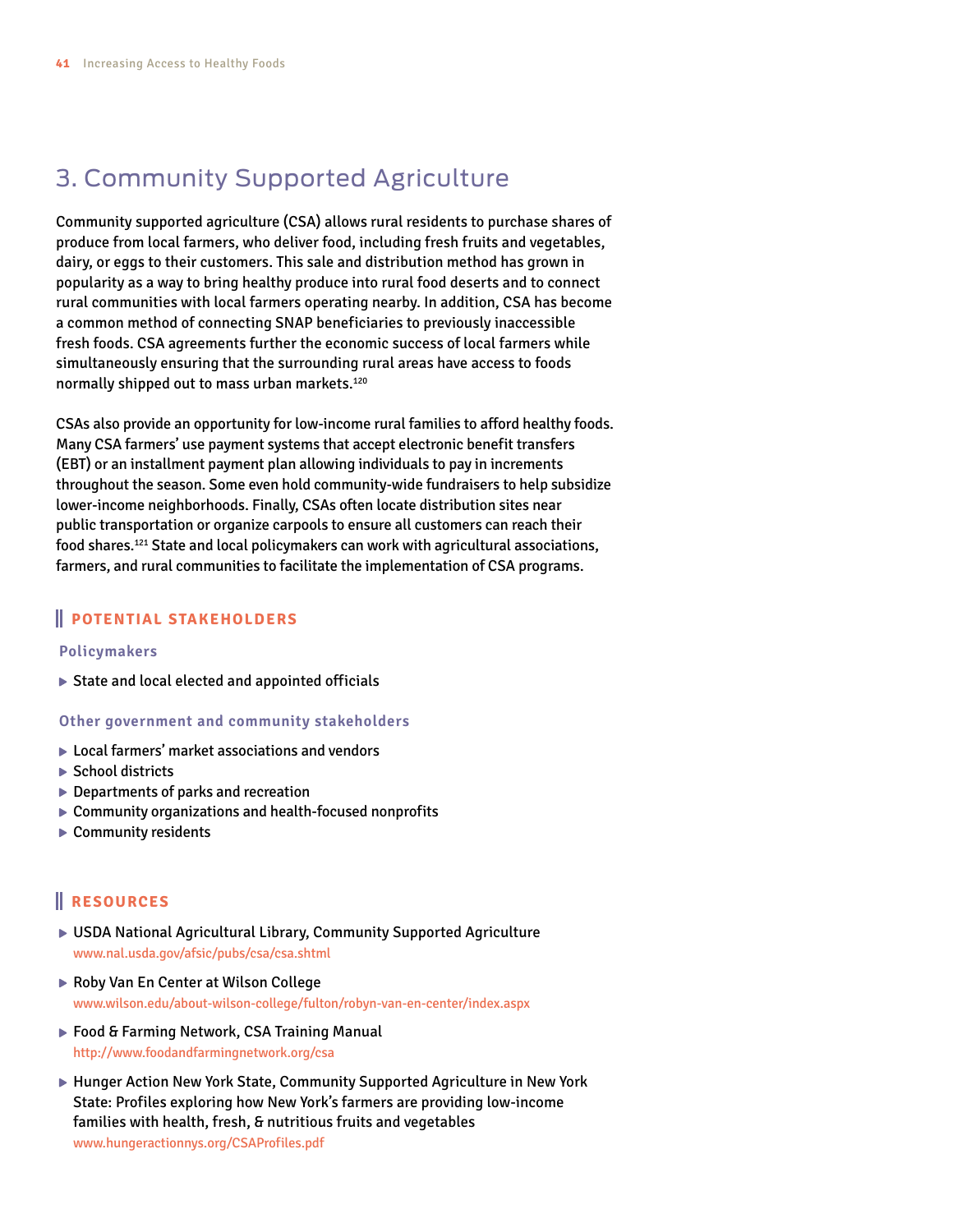#### **SPOTLIGHT**



#### **TRACY CITY'S FOOD HUB PROJECT**

Cumberland Farmers' Market in Tracy City, Tennessee, established the city's first food hub after receiving a USDA Rural Development Grant for approximately \$40,000. The food hub provides small and mid-sized farmers with an affordable, convenient way to market fresh foods to local businesses and institutions. In addition, customers can order fresh produce via the food hub's website, as well as through the regular farmers' market. Over the last four years, Tracy City's food hub has grown to offer hundreds of different products sold by more than 60 local farmers. Future development of the food hub will expand its services to allow small farmers to meet the wholesale demands of restaurants and businesses.126

### 4. Food Hubs

State and local policymakers can advocate for partnerships, funding, and in-kind support for the establishment of food hubs in rural communities. Providing small and mid-sized farms with access to otherwise inaccessible markets in rural communities, food hubs enable farmers to sell a diverse array of locally grown fruits and vegetables in food deserts. More than 100 regional food hubs already exist around the country, with 40 percent serving rural food deserts desperate for affordable, locally sourced produce.<sup>122</sup> Food hubs locate all aspects of food sales-including production, aggregation, distribution, storage, and marketing—at a single point of purchase, minimizing transaction costs for farmers and ranchers, and providing fresh wholesale foods to previously untapped markets in rural communities. They can organize through nonprofit and community-based organizations, privately held corporations or cooperatives, or be publicly owned through public markets or farmers' markets.<sup>123</sup>

For low-income rural communities, food hubs can offer fresh food wholesale to institutional customers such as local schools or hospitals, as well as directly to residents through venues like farmers' markets.<sup>124</sup> Food hubs further increase their impact on rural communities by selling to SNAP recipients, providing education courses on nutrition and healthy cooking, and serving as a location for health screenings.125

#### **POTENTIAL STAKEHOLDERS**

#### **Policymakers**

▶ State and local elected and appointed officials

#### **Other government and community stakeholders**

- ▶ Local small and mid-sized farmers and ranchers
- ▶ School districts
- **Local businesses**
- ▶ Community-based organizations and nonprofits
- ▶ Community members
- Farmers' market associations and vendors

- ▶ USDA Rural Development Grants [www.rurdev.usda.gov/RD\\_Grants.html](www.rurdev.usda.gov/RD_Grants.html)
- National Good Food Network, Food Hub Collaboration Webinars [http://ngfn.org/resources/ngfn-cluster-calls/ngfn-](http://ngfn.org/resources/ngfn-cluster-calls/ngfn)cluster-calls
- USDA, Regional Food Hub Resource Guide <http://ngfn.org/resources/ngfn-database/knowledge/FoodHubResourceGuide.pdf>
- USDA Agricultural Marketing Service, Food Hubs: Building Stronger Infrastructure for Small and Mid-Size Producers <www.ams.usda.gov/AMSv1.0/FoodHubs>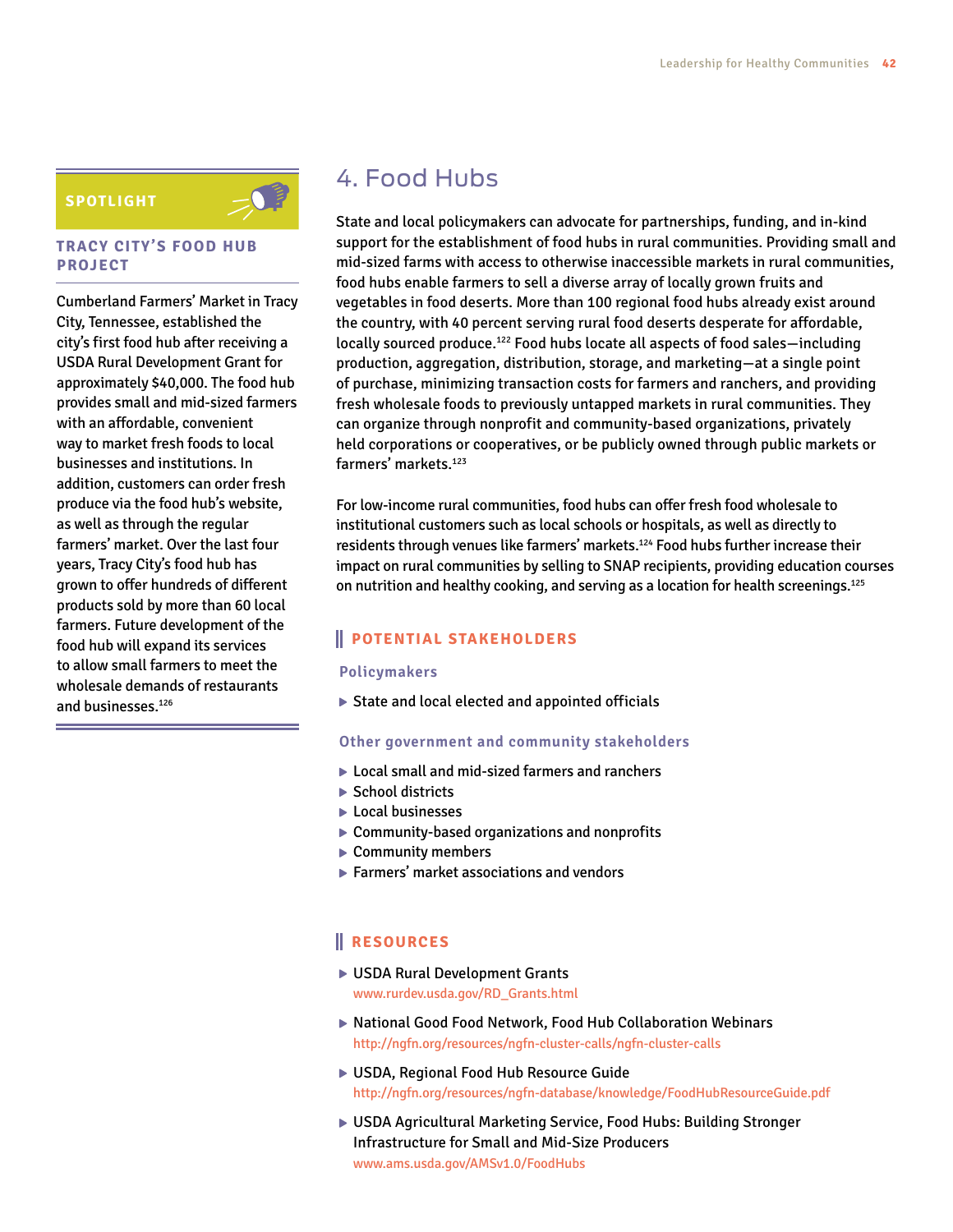## 5. Farmers' Markets and EBT Transfers

Local and state officials can encourage the establishment of farmers' markets to increase rural access to fresh foods. Not only do farmers' markets present a valuable opportunity for community development, local economic growth, and communal social activity, they represent a valuable way to bring fresh, affordable local foods to rural families.<sup>127</sup>

In particular, policymakers and community leaders can ensure farmers' markets target those who depend upon federal nutrition assistance programs like SNAP or the Women, Infants, and Children (WIC) program by supporting systems to accept benefits from these programs.<sup>128</sup> Policymakers can ensure farmers' markets have the technology to process SNAP benefits by incentivizing the acceptance of Electronic Benefit Transfers (EBT).<sup>129</sup> Though farmers' markets often lack access to electricity, phone lines, or point-of-sale terminals, other methods of accepting SNAP benefits have been developed to compensate for such challenges. Some localities have created a system in which SNAP recipients purchase food tokens for an amount of their choice before visiting the market. Those customers can then trade tokens for food items without having to worry about the vendors' ability to accept EBTs.<sup>130</sup> Other options involve the use of wireless technology to facilitate the use of EBTs at the point of sale.<sup>131</sup>

#### **POTENTIAL STAKEHOLDERS**

#### **Policymakers**

State and local elected and appointed officials

#### **Other government and community stakeholders**

- ▶ Farmers' market organizers and vendors
- ▶ City, state, and federal government agencies
- ▶ SNAP administrative agency
- ▶ WIC office
- $\blacktriangleright$  Public health departments
- ▶ Local hospitals, clinics, and senior centers
- $\blacktriangleright$  Food pantries, anti-hunger and anti-poverty organizations
- $\blacktriangleright$  Economic development entities

#### **RESOURCES**

- ▶ Farmers' Market Promotion Program (FMPP) <www.ams.usda.gov/AMSv1.0/FMPP>
- ▶ Project for Public Spaces and Wholesome Wave: SNAP/EBT at Your Farmers' Market: Seven Steps to Success [www.pps.org/pdf/SNAP\\_EBT\\_Book.pdf](www.pps.org/pdf/SNAP_EBT_Book.pdf)
- ▶ Wholesome Wave, Double Value Coupon Program (DVCP) <http://wholesomewave.org/dvcp>

### **SPOTLIGHT**



#### **ABINGDON FARMERS' MARKET**

In 2007, Abingdon Farmers' Market was transformed from an informal "tailgate" market into an officially established marketplace serving 8,000 people in the town of Abingdon in southwest Virginia. With the help of a local nonprofit, Appalachian Sustainable Development, Abingdon Farmers' Market built a pavilion to provide its vendors and customers with a covered site as well as electricity and water. In addition, Appalachian Sustainable Development awarded the farmers' market funding in 2009 to support Virginia's first SNAP EBT scrip program. Using a wireless point-ofsale device and wooden tokens, SNAP recipients can use EBTs to purchase the fresh, healthy foods sold at the market. Going even further, thanks to a grant to Appalachian Sustainable Development from Wholesome Wave, the farmers' market began offering a Double Value Coupon Program (DVCP), which matches the value of SNAP benefits customers use to purchase fresh fruits and vegetables. By the end of 2009, the farmers' market had awarded \$1,281 in SNAP redemptions, which were then matched 100 percent by the DVCP. Abingdon Farmers' Market has done much to encourage all residents of the town to add locally grown produce to their daily meals. Its efforts to enable low-income customers to increase the healthy foods in their diets stands as an example for other rural communities.132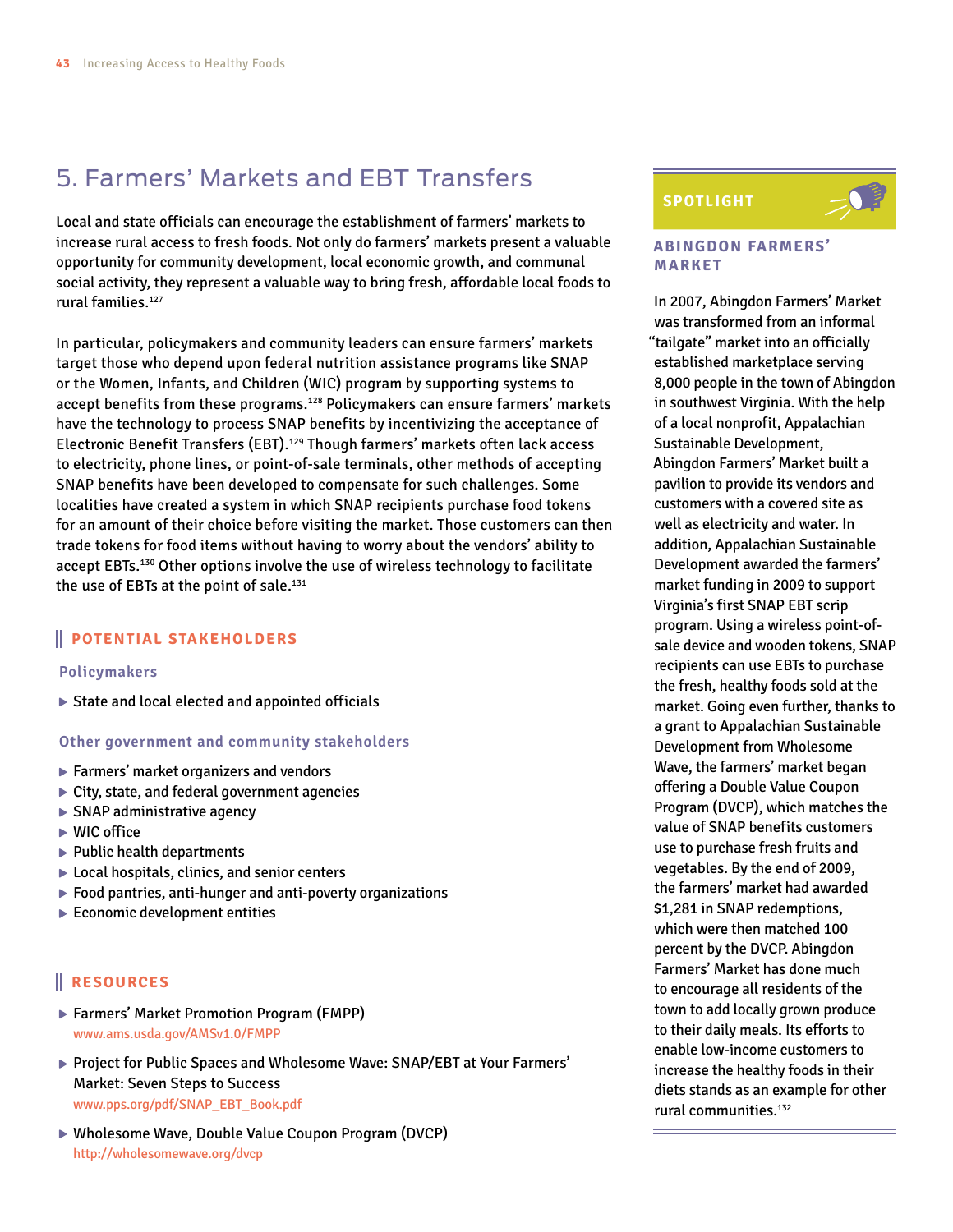### 6. The 2014 Farm Bill

The 2014 Farm Bill (P.L. 133-79) authorizes grants and incentive programs to improve the availability of healthy foods for rural and low-income families. Local and state policymakers can take advantage of programs like the Fresh Fruit and Vegetable Program, Farmers' Market and Local Food Promotion Program, Community Food Project Competitive Grant Program, and the USDA Rural Business and Industry Loan program. These programs provide farmers with funding resources for selling fresh foods locally, including support for the processing, distribution, storage and marketing of local and regional foods. Through these programs, farmers will see more of the economic benefits earned from the local and regional sale of fresh produce, which adds to their financial capacity to sell locally and regionally in the future. As a result, these programs help to increase customer access to fresh foods.<sup>121</sup>

#### **EXPLAINING THE FARMERS' MARKET AND LOCAL FOOD PROMOTION PROGRAM**

A component of the Farmers' Market and Local Food Promotion Program, the Farmers' Market Promotion Program (FMPP) helps local officials start farmers' markets in their communities. FMPP provides grants to agricultural cooperatives, local governments, nonprofit corporations, economic development agencies, and tribal governments to set up farmers' markets, roadside stands, community supported agriculture programs, and other direct farmer-to-consumer opportunities.<sup>133</sup>

#### **EXPLAINING THE COMMUNITY FOOD PROJECTS COMPETITIVE GRANT PROGRAM**

The Community Food Projects (CFP) Competitive Grant Program is the first Farm Bill program designed to build regional food systems.<sup>134</sup> Grants from this program are awarded to private nonprofit groups or coalitions of local government and for-profit entities to carry out projects, such as developing sustainable food systems, community gardens, and farmers' markets that meet the food needs of low-income families.135 Funding can be used to meet specific agricultural needs, develop infrastructure to assist in the storage and distribution of food, and implement marketing strategies that benefit agricultural producers and low-income consumers.<sup>136</sup>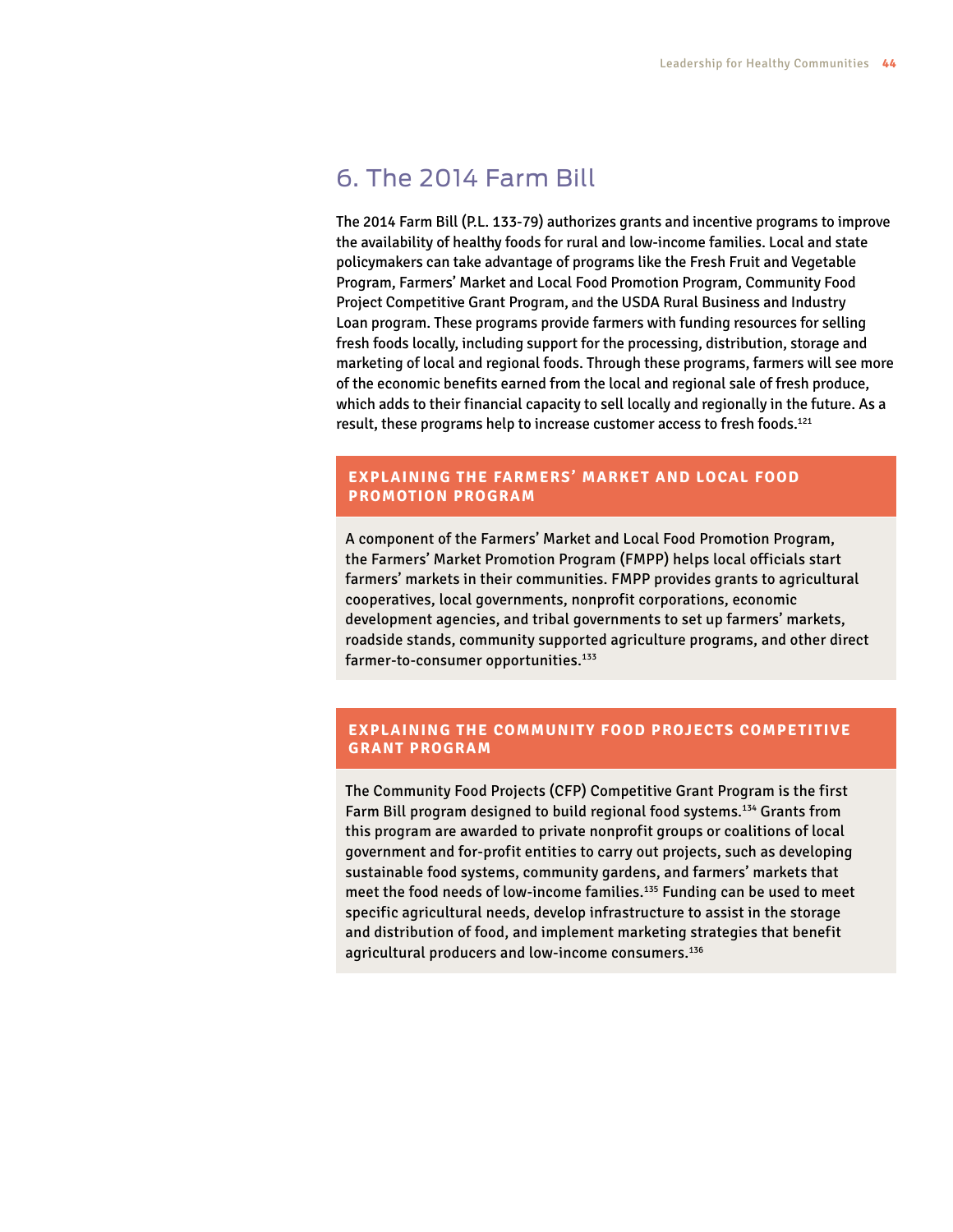#### **EXPLAINING THE USDA BUSINESS AND INDUSTRY GUARANTEED LOAN PROGRAM**

Created by the 2008 Farm Bill and expanded in the 2014 Farm Bill, the USDA Business and Industry Guaranteed Loan Program allows the federal government to guarantee loans to small rural businesses.<sup>137</sup> The program works to boost the rural private credit market by guaranteeing loans to rural enterprises, cooperatives, businesses, and individuals. It includes a subprogram directly supporting local and regional food systems and the incomes of farmers and ranchers, with priority given to food enterprises within low-income and other communities that suffer from food insecurity.<sup>138,139</sup>

#### **POTENTIAL STAKEHOLDERS**

#### **Policymakers**

 $\triangleright$  State and local elected and appointed officials

**Other government and community stakeholders**

- ▶ USDA officials and program managers
- ► Local farmers
- Grocers and local food markets
- $\triangleright$  Schools and school administrators
- ▶ Farmers' markets
- ▶ Community organizations, nonprofits, and food advocates
- ▶ State agencies

#### **RESOURCES**

- ▶ USDA Announces \$78 Million Available for Local Food Enterprises <http://www.usda.gov/wps/portal/usda/usdahome?contentid=2014>/05/[0084.](0084.xml) [xml&](0084.xml)navid=NEWS\_RELEASE&navtype=RT&parentnav=LATEST\_RELEASES&edeployment\_ action=retrievecontent
- USDA Agricultural Marketing Service, Farmers' Market Promotion Program (FMPP)

<www.ams.usda.gov/AMSv1.0/FMPP>

- USDA National Institute of Food and Agriculture, Community Food Project Competitive Grant Program <www.nifa.usda.gov/fo/communityfoodprojects.cfm>
- ▶ National Sustainable Agriculture Coalition, Local and Regional Food Enterprise Guaranteed Loans Program

[http://sustainableagriculture.net/publications/grassrootsguide/local-food-systems-rural](http://sustainableagriculture.net/publications/grassrootsguide/local-food-systems-rural-development/local)[development/local](http://sustainableagriculture.net/publications/grassrootsguide/local-food-systems-rural-development/local)-food-enterprise-loans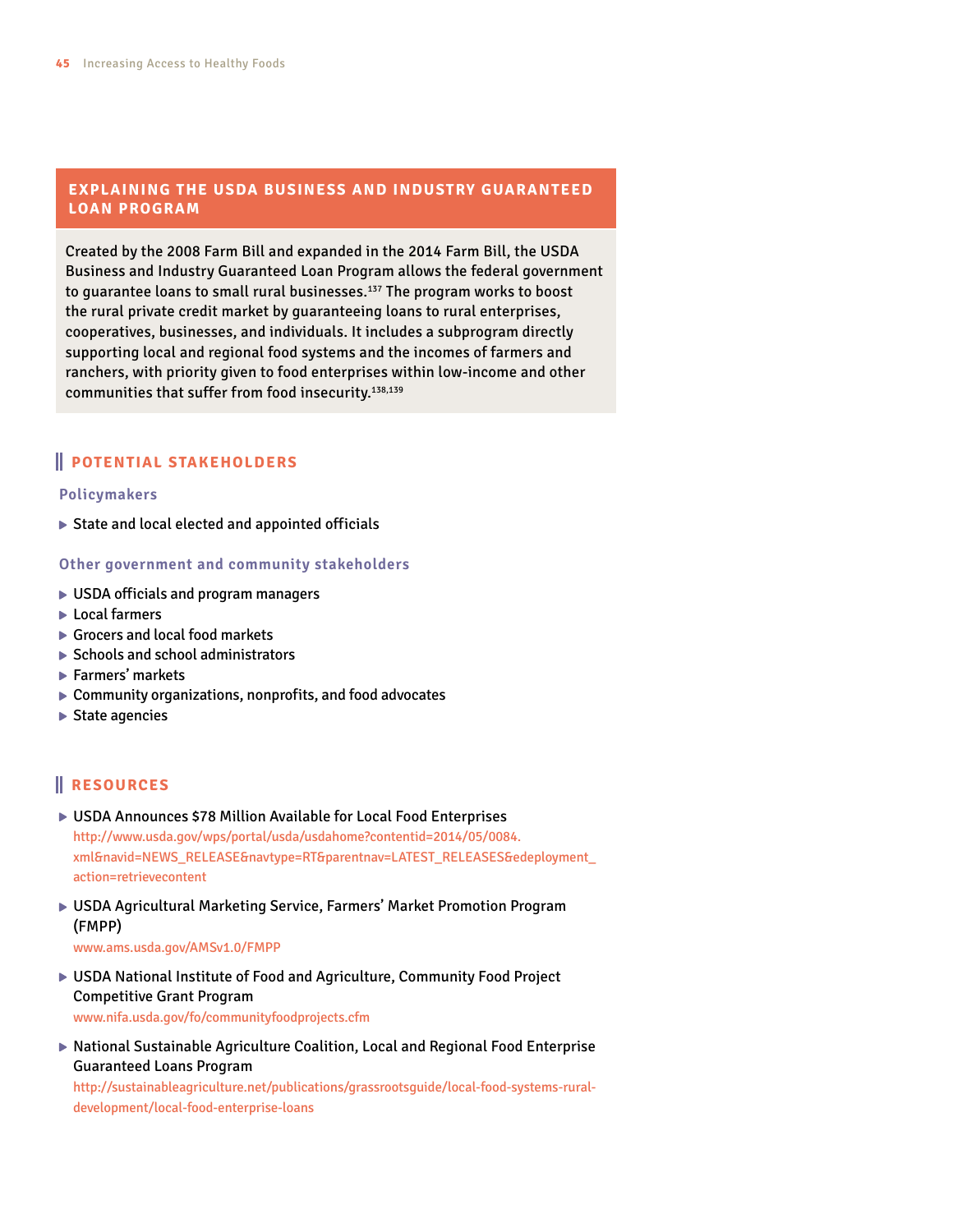# Community Health Engagement

Involving rural residents in the promotion of healthy eating habits

#### **GOALS**

To promote healthy eating habits by improving nutrition education and healthy cooking skills among rural residents.

## 1. Individual and Community Gardens

Gardens provide rural communities with a source of fresh produce often hard to find in rural markets or restaurants, open up new opportunities to educate residents about nutrition, healthy cooking and local food sources, and help reconnect rural communities with traditions of growing and eating locally grown food.<sup>140</sup> In addition, they offer a valuable opportunity for physical activity.

- $\triangleright$  A variety of community garden models exist, allowing rural communities to choose which model best fits their needs and available resources:<sup>141</sup>
- ▶ Single-plot gardens for educational or training purposes;
- Multi-plot gardens for groups of residents to maintain, either independently or through a local entity like a church or apartment complex;
- $\triangleright$  School gardens for educational purposes or for students to maintain themselves; and
- A space for mentorship between experienced growers and interested residents, either on a one-on-one basis or for collective learning.

Successful community gardens take time to establish and require adequate resources, funding, and community motivation. Communities can assess potential challenges beforehand to inform the strategy for their community garden model.<sup>142</sup> State and local policymakers can then mobilize necessary support, funding, and resources to ensure the success of community gardens in those rural localities.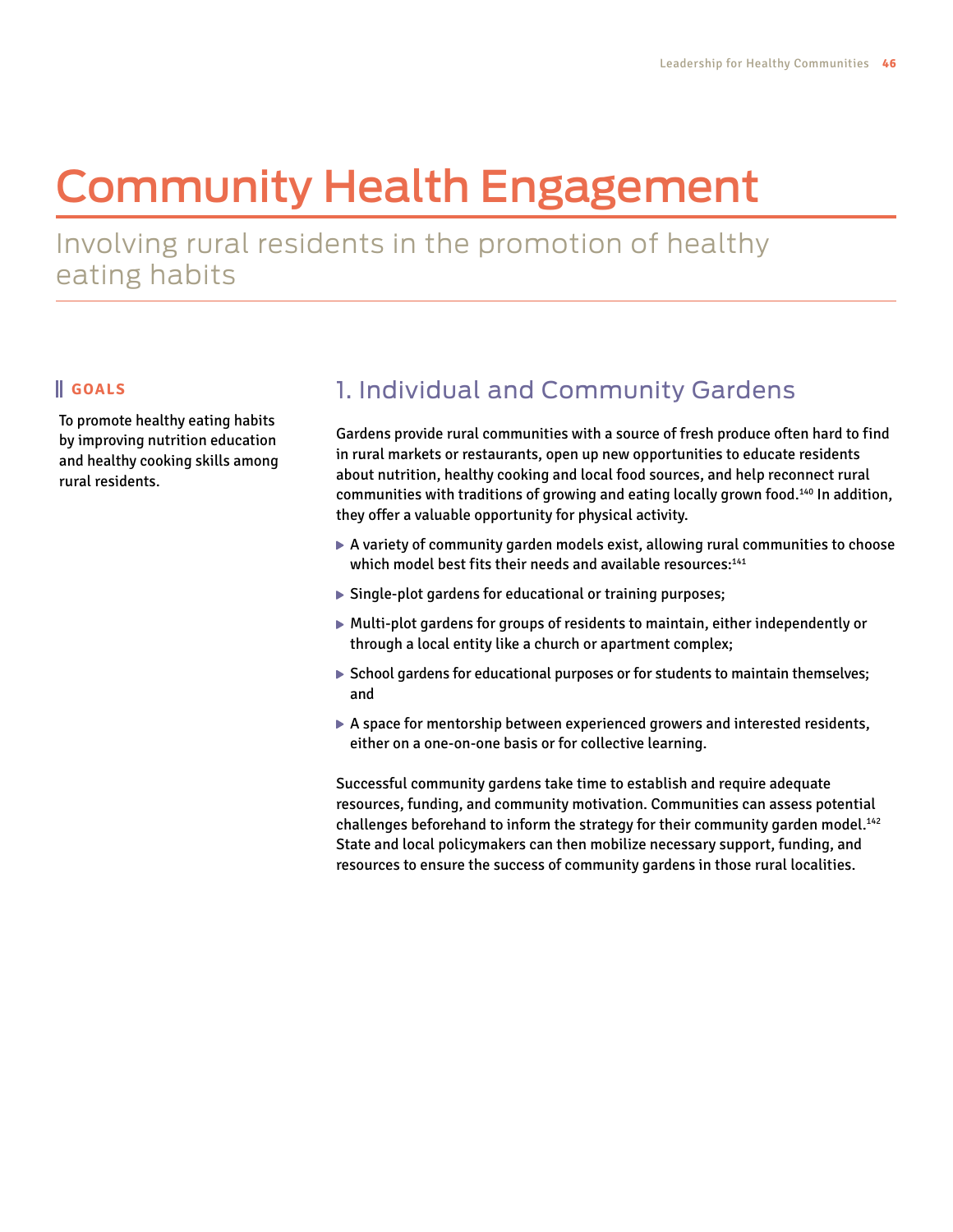#### **POTENTIAL STAKEHOLDERS**

#### **Policymakers**

- State and local elected and appointed officials
- $\blacktriangleright$  Tribal leaders

#### **Other government and community stakeholders**

- Local universities and colleges
- ▶ Schools and student groups
- $\blacktriangleright$  Nursing homes
- ▶ Community developers
- ▶ Community organizations
- ▶ Local farmers and other growers
- ► Local businesses
- ▶ Community members

#### **RESOURCES**

- American Community Gardening Association <http://communitygarden.org>
- ▶ Wisconsin Department of Health Services, Got Dirt? Gardening Initiative, Garden Toolkit

[http://www.dhs.wisconsin.gov/physical-activity/FoodSystem/Gardening/GotDirt/](http://www.dhs.wisconsin.gov/physical-activity/FoodSystem/Gardening/GotDirt)

▶ USDA National Institute of Food and Agriculture, "People's Garden" Grant Program

<www.csrees.usda.gov/fo/peoplesgarden.cfm>

#### **SPOTLIGHT**



#### **BRINGING GROWING TRADITIONS BACK TO THE SAN CARLOS APACHE RESERVATION**

USDA People's Garden offers resources, success stories, and grants to communities located in food deserts that want to start gardens to improve food security. One successfully funded garden initiative in southeastern Arizona benefited the San Carlos Apache Reservation, which has largely lost its traditions of growing and eating locally grown produce. As a result, the typical diet of a San Carlos Apache Reservation resident changed dramatically in recent years, leading to high rates of diabetes, obesity, and heart disease. The People's Garden Grant will support the University of Arizona in establishing five community gardens around the Reservation, as well as in implementing outreach programs to improve nutrition education and healthy eating throughout the Apache community. Ultimately, the project aims to reconnect the San Carlos Apache Reservation with its historical traditions and simultaneously change the way residents think about food and health.<sup>143</sup>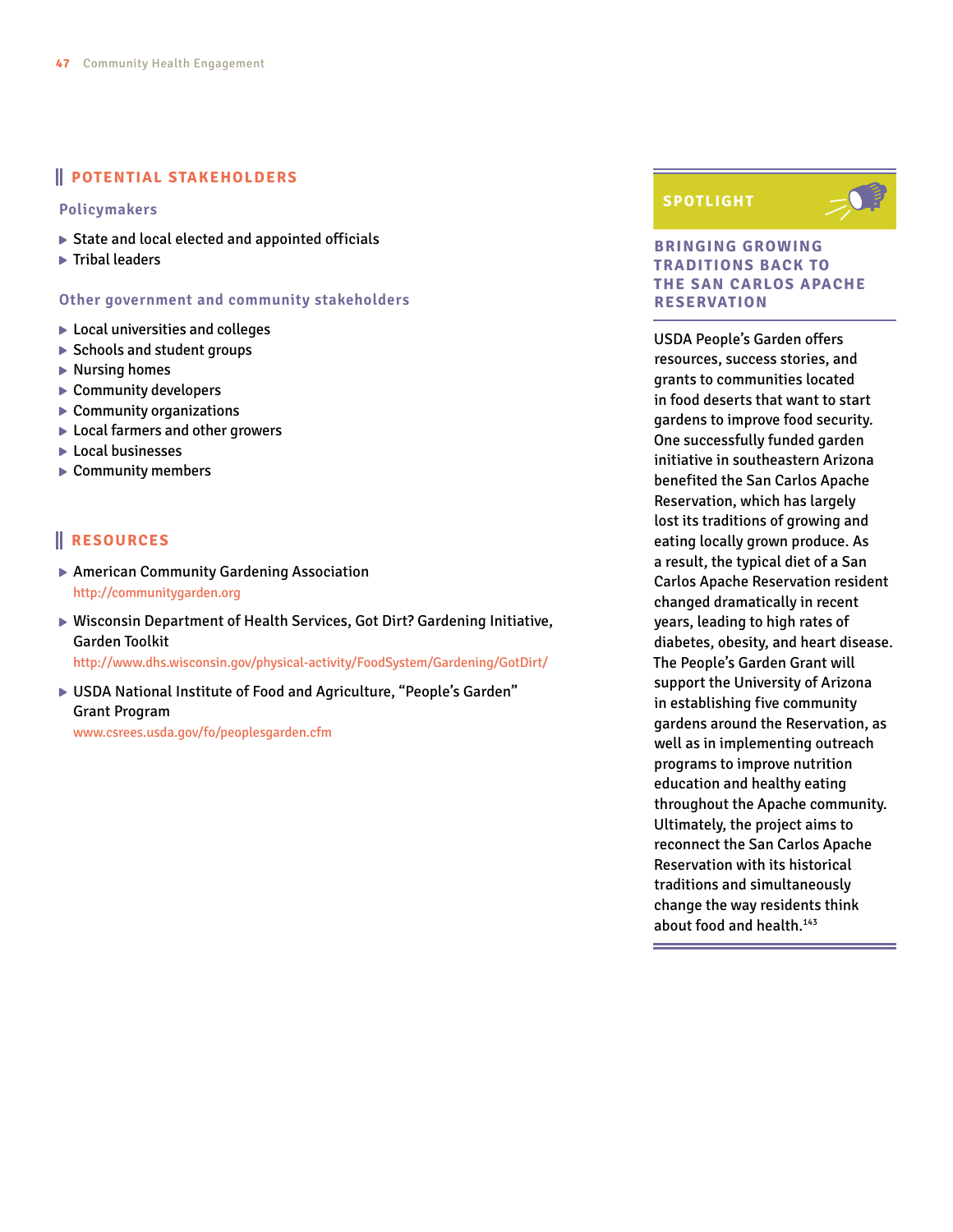#### **SPOTLIGHT**



#### **ALGOMA'S FARM MARKET KITCHEN**

A local nonprofit opened the Farm Market Kitchen in Algoma, a city of about 3,300 people located 30 miles east of Green Bay, Wisconsin. It provides farmers, chefs, restaurants, bakers, cooking instructors, community groups, nonprofits, and other local entrepreneurs with a space to develop and expand food-related small businesses. Open to residents of the entire northeastern region of Wisconsin, the Farm Market Kitchen offers a fully certified and equipped kitchen space, the Farm Market Kitchen Incubator, for preparing, sourcing, and storing food. The Farm Market Kitchen also provides assistance with marketing, branding and e-commerce to ensure its members have all the resources they need to successfully nurture their businesses. Members can even sell their products at the store located in the same facility.<sup>146</sup>

## 2. Community Kitchens

Community kitchens provide local farmers, gardeners and other food producers with the capacity and space to process, store, and distribute their produce locally. Often operated through joint-use agreements with schools or churches, community kitchens fill a gap in infrastructure by providing a space for growers to prepare fresh produce for sale in local or regional markets.<sup>144</sup> State and local policymakers can increase funding for and facilitate the establishment of community kitchens. Doing so would provide rural areas, which often lack appropriate facilities for the establishment of a local or regional food system, with increased capacity to support local food production.

Community kitchens allow rural residents not involved in the agriculture industry to take part in the handling and preparation of fresh produce that will then be sold to local markets.145 In addition, community kitchens can serve as a space for educational classes on healthy cooking and nutrition or for the distribution of healthy meals to low-income families. Engaging the community in the production of local foods, through hands-on assistance or joint-use of communal spaces, can expose rural residents to the value of fresh local food and encourage healthy behaviors in their daily lives.

#### **POTENTIAL STAKEHOLDERS**

#### **Policymakers**

▶ State and local policymakers

#### **Other government and community stakeholders**

- ▶ Local agriculture advocacy organizations, food policy councils, and community coalitions
- ▶ School districts
- ▶ Local co-op organizations
- ▶ Community education programs
- ▶ Local public health and environmental health departments
- ▶ Land grant universities and researchers
- ▶ Community members

- Greensgrow Community Kitchen, Policy and Procedure Handbook 2012 [http://greensgrow.org/wp-content/uploads/2013/01/Greensgrow-Community-Kitchen-](http://greensgrow.org/wp-content/uploads/2013/01/Greensgrow-Community-Kitchen-Policy-Handbook-2012.pdf)[Policy-Handbook-2012.pdf](http://greensgrow.org/wp-content/uploads/2013/01/Greensgrow-Community-Kitchen-Policy-Handbook-2012.pdf)
- ▶ Manistee Community Kitchen <http://manisteekitchen.org/programs/cookingmatters>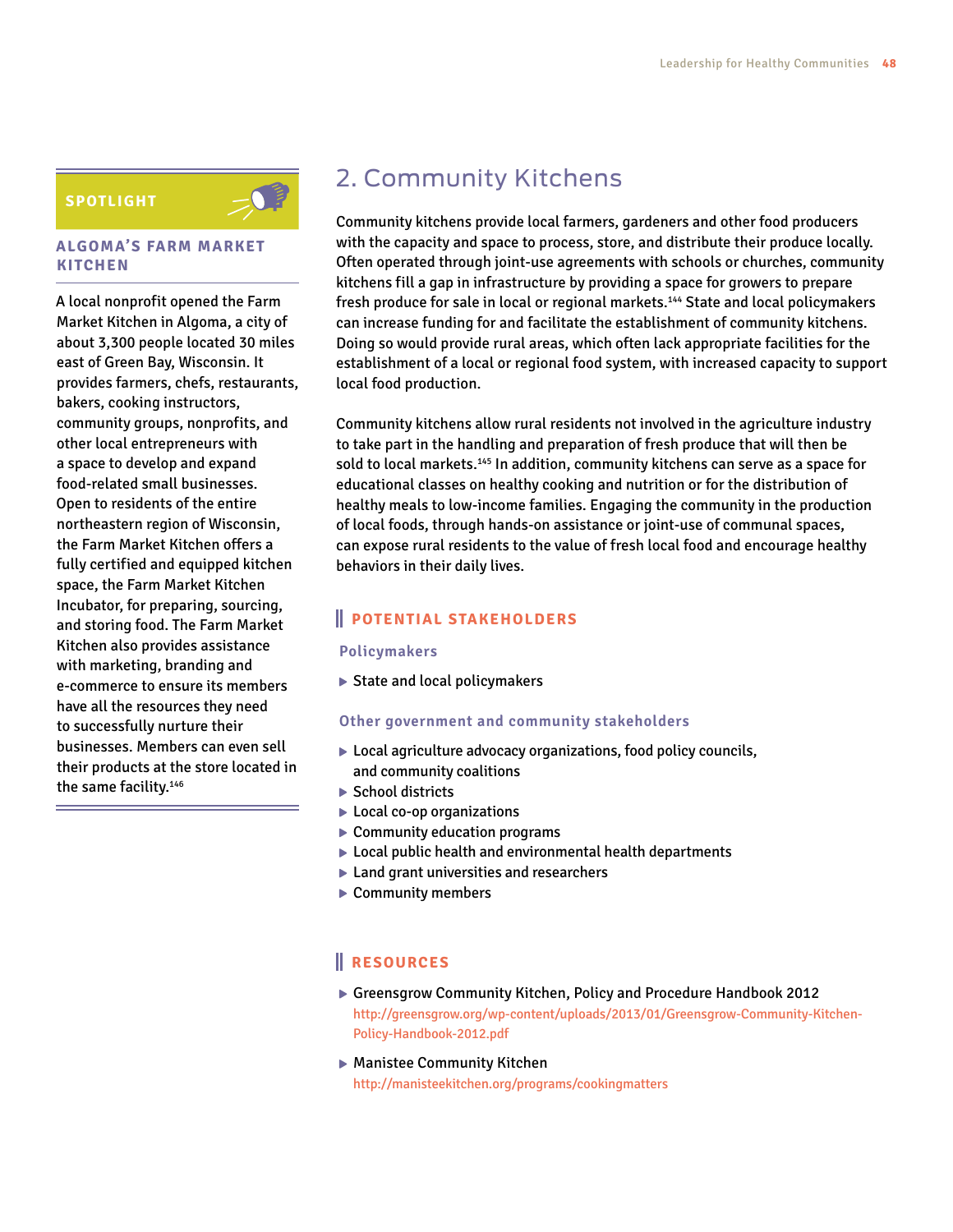## 3. Nutrition and Healthy Cooking Education

Teaching residents how to shop for and prepare affordable, nutritious meals can help foster daily healthy eating habits. State and local policymakers can encourage local schools and organizations to provide health and cooking education to rural residents and utilize existing venues such as schools, Boy and Girl Scout organizations, Boys and Girls Clubs, community colleges, nursing homes, food pantries, and churches.147 Local universities and nonprofits can also help to connect nutritionists and chefs with community leaders to facilitate healthy eating and cooking classes.

Hands-on cooking classes can give rural residents direct knowledge of how to prepare healthy meals and provide a valuable way to engage people in learning about nutrition. Trips to local markets, food kitchens, restaurants, gardens, and farms can offer additional opportunities to teach people to identify healthy and unhealthy foods and strategies focused on maximizing nutrition and minimizing cost.

Workplace wellness programs provide another opportunity to improve the health and education of rural residents. Employers can use offices and workrooms to provide information on nutrition and healthy cooking through such programs as lunchtime courses, access to online resources for health information, or daily exercise breaks.148

#### **POTENTIAL STAKEHOLDERS**

#### **Policymakers**

▶ State and local elected or appointed officials

#### **Other government and community stakeholders**

- $\blacktriangleright$  Schools
- ▶ Community centers
- $\triangleright$  Local public health organizations, hospitals, and clinics
- ▶ Nursing homes
- Fitness and recreation centers, YMCA
- ▶ Community kitchens
- ▶ Local nonprofits
- ▶ After-school programs
- ▶ Boys and Girls Clubs, Girls and Boy Scout troops
- $\blacktriangleright$  Public library
- ▶ Farmers' markets and local farmers
- ▶ Local restaurants, food markets, and food pantries

#### **RESOURCES**

- University of Minnesota Extension, Health and Nutrition, Toolkits and Resources [http://www.extension.umn.edu/family/health-](http://www.extension.umn.edu/family/health)and-nutrition/
- ▶ WhyHunger, National Hunger Clearinghouse, Cooking Up Community: Nutrition Education in Emergency Food Programs

[www.whyhunger.org/uploads/fileAssets/a86cb1\\_10a252.pdf](www.whyhunger.org/uploads/fileAssets/a86cb1_10a252.pdf)

#### **SPOTLIGHT**



#### **"HEALTHY EATING EVERY DAY!" AT PORT TOWNSEND PUBLIC LIBRARY**

The public library in Port Townsend, a town of 9,000 residents in Washington state, set out to improve the health of its community through a "Healthy Eating Every Day!" program. After conducting an initial assessment of the needs of residents, the Port Townsend Public Library improved its collection of printed materials on health and nutrition, created an online resource for nutrition information, held cooking classes and demonstrations for families, and hosted events featuring authors of books related to healthy eating.<sup>149</sup>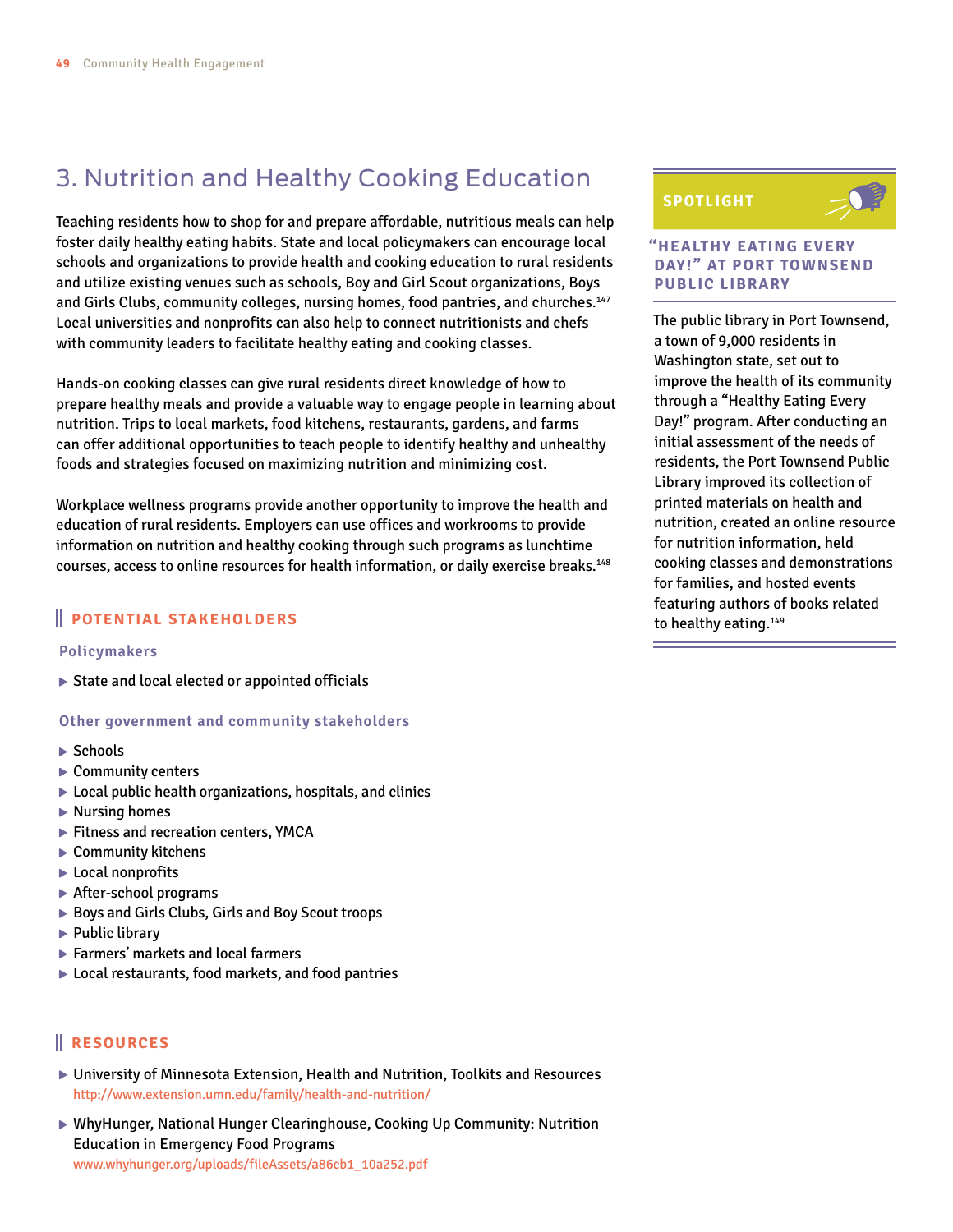# Endnotes

- 1 Ogden CL, Carroll MD, Kit BK, et al. Prevalence of Obesity in the United States, 2009–2010. NCHS Data Brief, No. 82. Hyattsville, MD: National Center for Health Statistics, 2012.
- 2 Ogden CL, Carroll MD, Kit BK, et al. Prevalence of Obesity and Trends in Body Mass Index Among US Children and Adolescents, 1999-2010. Journal of the American Medical Association, 307(5): 483-390, 2012.
- 3 Befort CA, Nazir N and Perri MG. Prevalence of Obesity Among Adults from Rural and Urban Areas of the United States: Findings from NHANES (2005-2008). Journal of Rural Health, 28(4): 392-397, 2012.
- 4 Dillon C and Rowland C. Rural Obesity Strategies to Support Rural Counties in Building Capacity. Washington, D.C.: National Association of Counties, 2008.
- 5 Befort, Nazir and Perri.
- 6 Befort, Nazir and Perri.
- 7 Liu J, Bennett KJ, Harun N, et al. Urban-Rural Differences in Overweight Status and Physical Inactivity Among US Children Aged 10–17 years. Journal of Rural Health, 24(4): 407-415, 2008.
- 8 Befort, Nazir and Perri.
- 9 The 2011 Report to the Secretary: Rural Health and Human Services Issues. Rockville, MD: The National Advisory Committee on Rural Health and Human Services, 2011.
- 10 Byun S, Meece JL, Irvin MJ. Rural-Nonrural Differences in Educational Attainment: Results from the National Educational Longitudinal Study of 1988-2000. American Educational Research Association Annual Meeting, Denver CO, May 3, 2010.
- 11 Frederick CB, Snellman K, Putnam RD. Increasing Socioeconomic Disparities in Adolescent Obesity. PNAS. 2014. [www.pnas.](www.pnas.org/cgi/doi/10.1073/pnas) [org/cgi/doi/10.1073/pnas](www.pnas.org/cgi/doi/10.1073/pnas).1321355110. Accessed January 16, 2014.
- 12 Ahern M, Brown C and Dukas S. A National Study of the Association Between Food Environments and County-Level Health Outcomes. Journal of Rural Health, 27(4): 367-379, 2011.
- 13 Lynch WC, Martz J, Eldridge G, et al. Childhood Obesity Prevention in Rural Settings: Background, Rationale, and Study Design of '4-Health,' a Parent-Only Intervention. BMC Public Health, 12(255):1-11, 2012.
- 15 Liu et al.
- 16 Loh TH, Walljasper J, Sonenklar D, et al. Active Transportation Beyond Urban Centers: Walking and Bicycling in Small Towns and Rural America. Washington, DC: Rails-to-Trails Conservancy. [http://www.railstotrails.](http://www.railstotrails.org/resources/documents/ourWork/reports/BeyondUrbanCentersReport.pdf) [org/resources/documents/ourWork/reports/](http://www.railstotrails.org/resources/documents/ourWork/reports/BeyondUrbanCentersReport.pdf) [BeyondUrbanCentersReport.pdf](http://www.railstotrails.org/resources/documents/ourWork/reports/BeyondUrbanCentersReport.pdf). Accessed January 15, 2014.
- 17 Parks SE, Housemann RA, Brownson RC. Differential Correlates of Physical Activity in Urban and Rural Adults of Various Socioeconomic Backgrounds in the United States. Journal of Epidemiology & Community Health. 2003; 57:29-35.
- 18 Loh et al.
- 19 Place J, Schur CL, Meit M, et al. Bridging the Health Divide: The Rural Public Health Agenda. Pittsburgh: University of Pittsburgh Center for Rural Health Practice, 2004. [http://www.](http://www.upb.pitt.edu/uploadedfiles/about/sponsored_programs/center_for_rural_health_practice/bridging) [upb.pitt.edu/uploadedfiles/about/sponsored\\_](http://www.upb.pitt.edu/uploadedfiles/about/sponsored_programs/center_for_rural_health_practice/bridging) [programs/center\\_for\\_rural\\_health\\_practice/](http://www.upb.pitt.edu/uploadedfiles/about/sponsored_programs/center_for_rural_health_practice/bridging) [bridging](http://www.upb.pitt.edu/uploadedfiles/about/sponsored_programs/center_for_rural_health_practice/bridging)%20the%20health[%20divide.pdf](20divide.pdf). Accessed January 15, 2014.
- 20 Food Research and Action Center. Why Low-Income and Food Insecure People are Vulnerable to Overweight and Obesity. [http://frac.org/initiatives/hunger-and](http://frac.org/initiatives/hunger-and-obesity/why)[obesity/why](http://frac.org/initiatives/hunger-and-obesity/why)-are-low-income-and-foodinsecure-people-vulnerable-to-obesity/. Accessed November 28, 2012.
- 21 Dillon and Rowland.
- 22 Loh et al.
- 23 Barnidge EK, Radvanyi C, Duggan K, et al. Understanding and Addressing Barriers to Implementation of Environmental and Policy Interventions to Support Physical Activity and Healthy Eating in Rural Communities. Journal of Rural Health, 29(1): 97-105, 2013.
- 24 Batan M, Butterfoss FD, Jaffe A, et al. <sup>A</sup> Sustainability Planning Guide for Healthy Communities. Atlanta: National Center for Chronic Disease Prevention and Health Promotion. [http://www.cdc.gov/nccdphp/](http://www.cdc.gov/nccdphp/dch/programs/healthycommunitiesprogram/pdf/sustainability_guide.pdf) [dch/programs/healthycommunitiesprogram/](http://www.cdc.gov/nccdphp/dch/programs/healthycommunitiesprogram/pdf/sustainability_guide.pdf) [pdf/sustainability\\_guide.pdf](http://www.cdc.gov/nccdphp/dch/programs/healthycommunitiesprogram/pdf/sustainability_guide.pdf). Accessed January 15, 2014.
- 25 Mizoguchi N, Luluquisen M, Witt S, et al. Handbook for Participatory Community Assessments. Oakland, CA: Alameda County Public Health Department, 2004. [http://](http://www.livingknowledge.org/livingknowledge/wp-content/uploads/2011/11/3-AC-01-Participatory-community-assessments.pdf) [www.livingknowledge.org/livingknowledge/](http://www.livingknowledge.org/livingknowledge/wp-content/uploads/2011/11/3-AC-01-Participatory-community-assessments.pdf) [wp-content/uploads/2011/11/3-AC-01-](http://www.livingknowledge.org/livingknowledge/wp-content/uploads/2011/11/3-AC-01-Participatory-community-assessments.pdf) [Participatory-community-assessments.pdf](http://www.livingknowledge.org/livingknowledge/wp-content/uploads/2011/11/3-AC-01-Participatory-community-assessments.pdf). Accessed January 12, 2014.
- 26 The Government of the Hong Kong Special Administrative Region of the People's Republic of China, Department of Health, Healthy Cities Project. Basic Principles of Healthy Cities: Community Diagnosis. Hong Kong; 2009. [http://www.chp.gov.hk/files/](http://www.chp.gov.hk/files/pdf/hcp_community_diagnosis_en.pdf) [pdf/hcp\\_community\\_diagnosis\\_en.pdf](http://www.chp.gov.hk/files/pdf/hcp_community_diagnosis_en.pdf). Accessed January 12, 2014.
- 27 Mishkovsky N, Dalbey M, Bertina S, et al. Putting Smart Growth to Work in Rural Communities. Washington: Leaders at the Core of Better Communities; 2010. [http://](http://icma.org/en/icma/knowledge_network/documents/kn/Document/301483/Putting_Smart_Growth_to_Work_in_Rural_Communities) [icma.org/en/icma/knowledge\\_network/](http://icma.org/en/icma/knowledge_network/documents/kn/Document/301483/Putting_Smart_Growth_to_Work_in_Rural_Communities) [documents/kn/Document/301483/](http://icma.org/en/icma/knowledge_network/documents/kn/Document/301483/Putting_Smart_Growth_to_Work_in_Rural_Communities) Putting\_Smart\_Growth\_to\_Work\_in\_Rural [Communities](http://icma.org/en/icma/knowledge_network/documents/kn/Document/301483/Putting_Smart_Growth_to_Work_in_Rural_Communities). Accessed November 27, 2012.
- 28 Shoup L and Ewing R. The Economic Benefits of Open Space, Recreation Facilities and Walkable Community Design. San Diego: Active Living Research; 2010. [http://](http://activelivingresearch.org/economic) [activelivingresearch.org/economic](http://activelivingresearch.org/economic)-benefitsopen-space-recreation-facilities-andwalkable-community-design. Accessed November 25, 2012.
- 29 Smart Growth America. National Complete Streets Coalition: What are Complete Streets? [http://www.smartgrowthamerica.](http://www.smartgrowthamerica.org/complete-streets/complete-streets-fundamentals/complete) [org/complete-streets/complete-streets](http://www.smartgrowthamerica.org/complete-streets/complete-streets-fundamentals/complete)[fundamentals/complete](http://www.smartgrowthamerica.org/complete-streets/complete-streets-fundamentals/complete)-streets-faq. Accessed August 11, 2014.
- 30 LiveWell Colorado. Guide to Integrating Healthy Eating and Active Living into Colorado's Rural and Small Town Communities. Denver: LiveWell Colorado, n.d. [http://livewellcolorado.org/uploads/](http://livewellcolorado.org/uploads/ckfinder/userfiles/files/guide) [ckfinder/userfiles/files/guide](http://livewellcolorado.org/uploads/ckfinder/userfiles/files/guide)%20to%20 rural%20and%20small[%20town.pdf](20town.pdf). Accessed November 17, 2012.
- 31 Active Living Research. The Economic Benefits of Open Space, Recreation Facilities and Walkable Community Design. San Diego: Active Living Research; 2010.
- 32 Complete Streets in Small Towns. Washington: National Complete Streets Coalition.
- 33 Walkable Communities. Frequently Asked Questions. <www.walkable.org/faqs.html>. Accessed October 16, 2012.
- 34 United States Department of Transportation Federal Highway Administration. A Resident's Guide for Creating Safe and Walkable Communities. [http://safety.fhwa.dot.gov/](http://safety.fhwa.dot.gov/ped_bike/ped_cmnity/ped_walkguide/ch1.cfm) [ped\\_bike/ped\\_cmnity/ped\\_walkguide/ch1.](http://safety.fhwa.dot.gov/ped_bike/ped_cmnity/ped_walkguide/ch1.cfm) [cfm](http://safety.fhwa.dot.gov/ped_bike/ped_cmnity/ped_walkguide/ch1.cfm). Accessed October 18, 2012.

<sup>35</sup> LiveWell Colorado.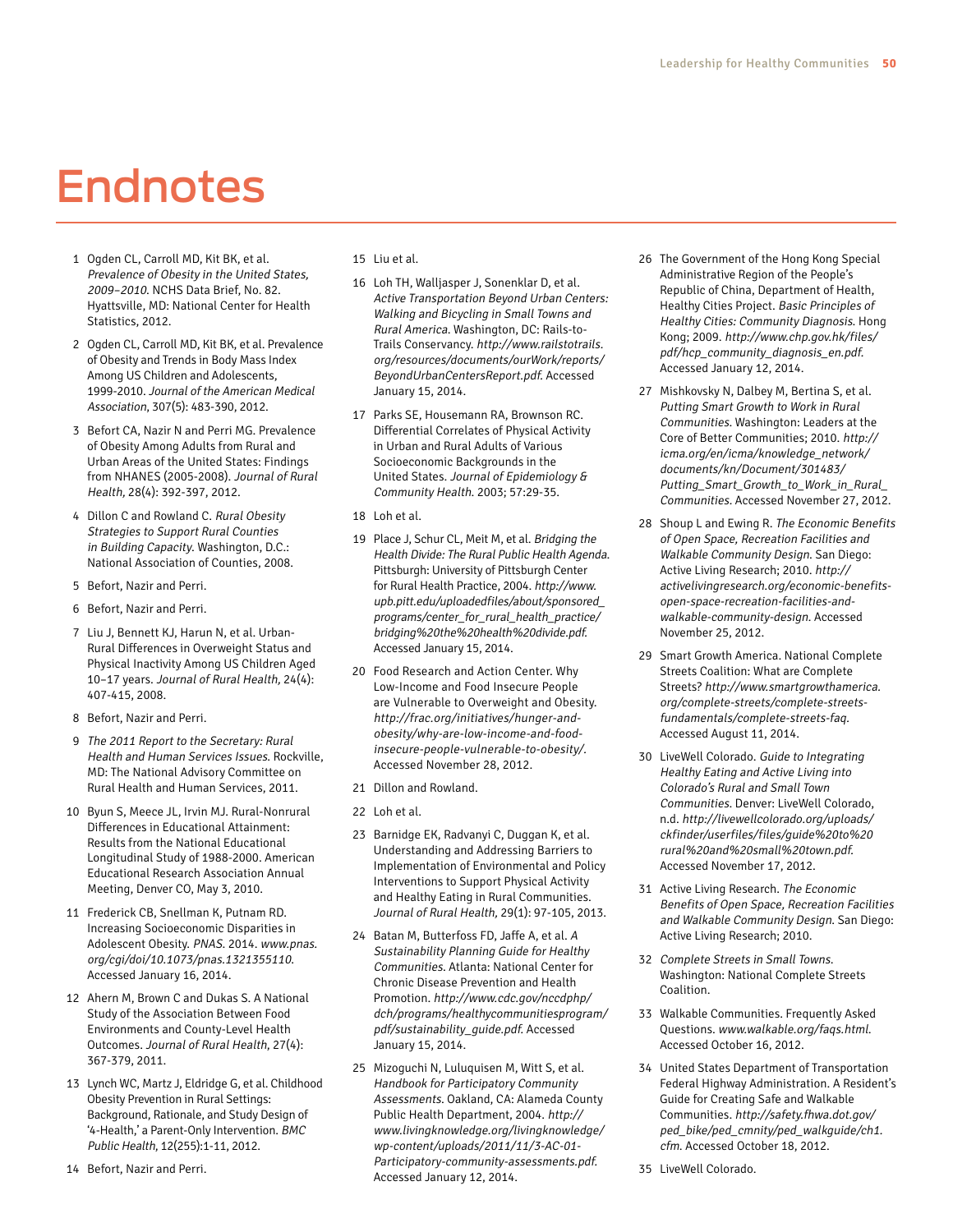- 36 Nicholls J, Cannon S, Duffy S, et al. Washington's Complete Streets & Main Street Highways Program: Case Studies & Practices. Seattle: Washington State Department of Transportation, 2011. [http://www.wsdot.](http://www.wsdot.wa.gov/research/reports/fullreports/780.1.pdf) [wa.gov/research/reports/fullreports/780.1.pdf](http://www.wsdot.wa.gov/research/reports/fullreports/780.1.pdf). Accessed October 18, 2012.
- 37 ChangeLab Solutions. Model Joint Use Agreement Resources. [http://](http://changelabsolutions.org/publications/model) [changelabsolutions.org/publications/model](http://changelabsolutions.org/publications/model)-JUAs-national. Accessed August 11, 2014.
- 38 Filardo M, Vincent JM, Allen M, et al. Joint Use of Public Schools: A Framework for a New Social Contract. Washington: 21st Century School Fund; 2010. [http://citiesandschools.](http://citiesandschools.berkeley.edu/reports/2010_JU_Concept_Paper.pdf) [berkeley.edu/reports/2010\\_JU\\_Concept\\_](http://citiesandschools.berkeley.edu/reports/2010_JU_Concept_Paper.pdf) [Paper.pdf](http://citiesandschools.berkeley.edu/reports/2010_JU_Concept_Paper.pdf). Accessed May 28, 2013.
- 39 Leadership for Healthy Communities. Action Strategies Toolkit: A Guide for Local and State Leaders Working to Create Healthy Communities and Prevent Childhood Obesity. Washington: Leadership for Healthy Communities; 2011.
- 40 National Recreation and Parks Association. Play Deserts. [http://www.nrpa.org/Grants](http://www.nrpa.org/Grants-and-Partners/Recreation-and-Health/Play)[and-Partners/Recreation-and-Health/Play](http://www.nrpa.org/Grants-and-Partners/Recreation-and-Health/Play)-Deserts/. Accessed August 11, 2014.
- 41 Barnidge EK, Radvanyi C, Duggan K, et al. Understanding and Addressing Barriers to Implementation of Environmental and Policy Interventions to Support Physical Activity and Healthy Eating in Rural Communities. Journal of Rural Health, 29(1): 97-105, 2013.
- 42 Mishkovsky N, Dalbey M, Bertina S, et al. Putting Smart Growth to Work in Rural Communities. Washington: Leaders at the Core of Better Communities; 2010. [http://](http://icma.org/en/icma/knowledge_network/documents/kn/Document/301483/Putting_Smart_Growth_to_Work_in_Rural_Communities) [icma.org/en/icma/knowledge\\_network/](http://icma.org/en/icma/knowledge_network/documents/kn/Document/301483/Putting_Smart_Growth_to_Work_in_Rural_Communities) [documents/kn/Document/301483/](http://icma.org/en/icma/knowledge_network/documents/kn/Document/301483/Putting_Smart_Growth_to_Work_in_Rural_Communities) [Putting\\_Smart\\_Growth\\_to\\_Work\\_in\\_Rural\\_](http://icma.org/en/icma/knowledge_network/documents/kn/Document/301483/Putting_Smart_Growth_to_Work_in_Rural_Communities) [Communities](http://icma.org/en/icma/knowledge_network/documents/kn/Document/301483/Putting_Smart_Growth_to_Work_in_Rural_Communities). Accessed November 27, 2012.
- 43 Parker L, Burns AC, Sanchez E eds. Local Government Actions to Prevent Childhood Obesity. Washington: National Academies Press; 2001. [http://www.rwjf.](http://www.rwjf.org/en/research-publications/find-rwjf-research/2009/01/local-government-actions-to-prevent-childhood-obesity.html) [org/en/research-publications/find-rwjf](http://www.rwjf.org/en/research-publications/find-rwjf-research/2009/01/local-government-actions-to-prevent-childhood-obesity.html)[research/2009/01/local-government](http://www.rwjf.org/en/research-publications/find-rwjf-research/2009/01/local-government-actions-to-prevent-childhood-obesity.html)[actions-to-prevent-childhood-obesity.html](http://www.rwjf.org/en/research-publications/find-rwjf-research/2009/01/local-government-actions-to-prevent-childhood-obesity.html). Accessed May 25, 2013.
- 44 Schweigerdt S and Bobilev J. Community Built: Stories of Volunteers Creating and Caring for Their Trails. Washington: Rails-to-Trails Conservancy. n.d. [http://community.](http://community.railstotrails.org/media/p/27429/download.aspx) [railstotrails.org/media/p/27429/download.](http://community.railstotrails.org/media/p/27429/download.aspx) [aspx](http://community.railstotrails.org/media/p/27429/download.aspx). Accessed May 28, 2013.
- 45 Vermont Natural Resources Council. Community Planning Toolbox: Mixed Use Development. Montpelier: Vermont Natural Resources Council; 2012. [www.](www.smartgrowthvermont.org/toolbox/tools/mixedusedevelopment) [smartgrowthvermont.org/toolbox/tools/](www.smartgrowthvermont.org/toolbox/tools/mixedusedevelopment) [mixedusedevelopment/](www.smartgrowthvermont.org/toolbox/tools/mixedusedevelopment). Accessed October 16, 2012.
- 46 City of Boulder and Boulder County. Boulder Valley Comprehensive Plan. Boulder: City of Boulder and Boulder County; 2010. [www.bouldercolorado.gov/index.](www.bouldercolorado.gov/index.php) [php?](www.bouldercolorado.gov/index.php)option=com\_content&view=article&id= 15375&Itemid=5169. Updated September 28. 2012. Accessed October 22, 2012.
- 47 Smart Growth Online. Smart Growth in Action: San Juan Pueblo Master Land Use Plan, San Juan Pueblo, New Mexico. Butte: Smart Growth Online; 2005. [http://sgnarc.ncat.org/](http://sgnarc.ncat.org/engine/index.php/resources/2005/10/03/smart) [engine/index.php/resources/2005/10/03/](http://sgnarc.ncat.org/engine/index.php/resources/2005/10/03/smart) [smart](http://sgnarc.ncat.org/engine/index.php/resources/2005/10/03/smart)-growth-in-action-san-juan-pueblo. Accessed November 28, 2012.
- 48 United States Centers for Disease Control and Prevention. Kids Walk-to-School Fact Sheet. Atlanta: U.S. Centers for Disease Control and Prevention; 2012. [www.cdc.gov/](www.cdc.gov/nccdphp/dnpa/kidswalk/fact_sheet.htm) [nccdphp/dnpa/kidswalk/fact\\_sheet.htm](www.cdc.gov/nccdphp/dnpa/kidswalk/fact_sheet.htm). Accessed October 22, 2012.
- 49 Safe Routes to School National Partnership. Implementing Safe Routes to School in Low-Income Schools and Communities: A Resource Guide for Volunteers and Professionals. 2010.
- 50 LiveWell Colorado.
- 51 National Center for Safe Routes to School. Third Grader's Wish for a Safe Route to School Becomes a Community Cornerstone Project in Naknek, Alaska. 2012. [www.](www.saferoutesinfo.org/about-us/newsroom/our-newsletter/article/alaskan) [saferoutesinfo.org/about-us/newsroom/our](www.saferoutesinfo.org/about-us/newsroom/our-newsletter/article/alaskan)[newsletter/article/alaskan](www.saferoutesinfo.org/about-us/newsroom/our-newsletter/article/alaskan)-third-graderswish Accessed November 5, 2012.
- 52 Housemann RA. Evaluation of Walking Trail Usage in Rural Communities: Factors Influencing Walking Behavior Among Women. Saint Louis: Prevention Research Center; 2000.
- 53 Centers for Disease Control and Prevention. Youth Risk Behevior Surveillance – United States, 2011. MMWR. 2012;61(SS-4).
- 54 Fakhouri THI, Hughes JP, Burt VL, et al. Physical activity in U.S. youth aged 12–15 years, 2012. NCHS data brief, no 141. Hyattsville, MD: National Center for Health Statistics. 2014.
- 55 Cutforth N and Belansky E. Improving the Quality of Physical Education in Schools. Ellensburg: Pelinks4u; n.d. [www.pelinks4u.](www.pelinks4u.org/articles/cutforthBelansky2_11.htm) [org/articles/cutforthBelansky2\\_11.htm](www.pelinks4u.org/articles/cutforthBelansky2_11.htm). Accessed October 17, 2012.
- 56 Belansky E, Cutforth N, Delong E, et al. Early Impact of the Federally Mandated Local Wellness Policy on Physical Activity in Rural, Low-Income Elementary Schools. Journal of Public Health Policy, 30: 142-159, 2009.
- 57 Vuchenich ML. Effects of a Before School Physical Activity Program on Physical Activity and On-Task Behavior in Elementary School-Aged Children (Thesis). Retrieved from NC Docks, 2010.
- 58 Cutforth and Belansky.
- 59 Institute for Medicine. Educating the Student Body: Taking Physical Activity and Physical Education to School. Washington: National Academies Press; 2013.
- 60 Integrating Physical Activity into the Complete School Day. Reston, VA: National Association for Sport and Physical Education.
- 61 Helseth C. School-Based Programs Help Children Shape Up. The Rural Monitor. 2011. [www.raconline.org/newsletter/winter11/](www.raconline.org/newsletter/winter11/feature.php) [feature.php](www.raconline.org/newsletter/winter11/feature.php)#story1. Accessed October 20, 2012.
- 62 Afterschool Programs: Helping Kids Succeed in Rural America. Issue 4. Washington: Afterschool Alliance, 2007.
- 63 Out-Of-School Time Programs In Rural Areas. No. 6. Cambridge, MA: Harvard Family Research Project, 2011.
- 64 Sandel K and Bhat S. Financing and Sustaining Out-of-School Time Programs in Rural Communities. The Finance Project, 2008.
- 65 JAM (Just-a-Minute) School Program. About the Program. <www.jamschoolprogram.com>. Accessed May 28, 2013.
- 66 The White House. Solving the Problem of Childhood Obesity Within a Generation: White House Task Force on Childhood Obesity Report to the President. Washington: Task Force on Childhood Obesity; 2010. [http://](http://www.letsmove.gov/sites/letsmove.gov/files/TaskForce_on_Childhood_Obesity_May2010_FullReport.pdf) [www.letsmove.gov/sites/letsmove.gov/files/](http://www.letsmove.gov/sites/letsmove.gov/files/TaskForce_on_Childhood_Obesity_May2010_FullReport.pdf) [TaskForce\\_on\\_Childhood\\_Obesity\\_May2010\\_](http://www.letsmove.gov/sites/letsmove.gov/files/TaskForce_on_Childhood_Obesity_May2010_FullReport.pdf) [FullReport.pdf](http://www.letsmove.gov/sites/letsmove.gov/files/TaskForce_on_Childhood_Obesity_May2010_FullReport.pdf). Accessed October 16, 2012.
- 67 Reddy P, Hernan AL, Vanderwood KK, et al. Implementation of Diabetes Prevention Programs in Rural Areas: Montana and South-Eastern Australia Compared. Australian Journal of Rural Health, 19(3): 125-134, 2011.
- 68 Young Men's Christian Association (YMCA). About the Program. [www.ymca.net/](www.ymca.net/diabetes-prevention/about.html) [diabetes-prevention/about.html](www.ymca.net/diabetes-prevention/about.html). Accessed October 12, 2012.
- 69 Alaimo K, Olson CM, Frongillo Jr., EA. Food Insufficiency and American School-Aged Children's Cognitive, Academic, and Psychosocial Development. Pediatrics. 2001;108(1):44-53.
- 70 Kubik MY, Lytle LA, Hannan PJ, Perry CL, Story M. The Association of the School Food Environment With Dietary Behaviors of Young Adolescents. American Journal of Public Health. 2003;93(7):1168-1173.
- 71 D.C. Healthy Schools Act: Why School Breakfast Matters. Washington: D.C. Hunger Solutions.
- 72 D.C. Hunger Solutions. What's Up with Breakfast? A Guide for D.C. Public Charter Schools to Comply with the Healthy Schools Act Breakfast Requirements. Washington: D.C. Hunger Solutions, 2010.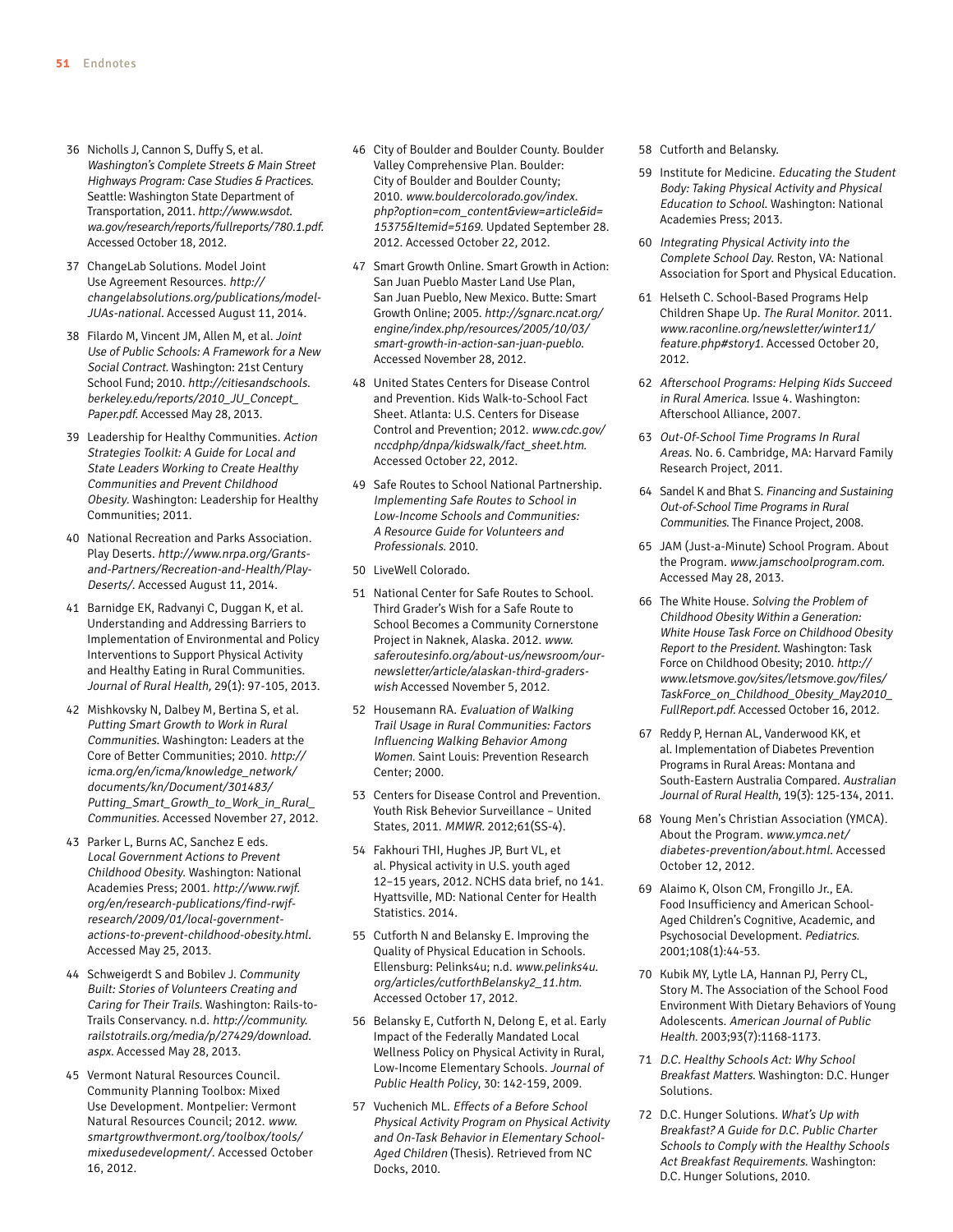- 73 Let's Move Salad Bars to Schools. [http://](http://www.saladbars2schools.org) [www.saladbars2schools.org/](http://www.saladbars2schools.org). Accessed August 11, 2014.
- 74 Food Research and Action Center. How Competitive Foods in School Impact Student Health, School Meal Programs, and Students from Low-Income Families. Issue Brief No. 5. Washington: Food Research and Action Center; 2010.
- 75 Alliance for a Healthier Generation. Healthier Competitive Foods & Beverages. [www.healthiergeneration.org/companies.](www.healthiergeneration.org/companies.aspx) [aspx](www.healthiergeneration.org/companies.aspx)?id=5691. Accessed November 5, 2012.
- 76 The Food Trust. Comprehensive School Nutrition Policy Initiative. [www.thefoodtrust.](www.thefoodtrust.org/php/programs/comp.school.nutrition.php) [org/php/programs/comp.school.nutrition.](www.thefoodtrust.org/php/programs/comp.school.nutrition.php) [php](www.thefoodtrust.org/php/programs/comp.school.nutrition.php). Accessed November 27, 2012.
- 77 California Project LEAN. California School Food and Beverage Standards. [www.](www.californiaprojectlean.org/doc.asp) [californiaprojectlean.org/doc.asp?](www.californiaprojectlean.org/doc.asp)id=179. Accessed January 24, 2013.
- 78 United States Department of Agriculture, Food Nutrition Service. Fresh Fruit and Vegetable Program. 2012. [www.fns.usda.gov/](www.fns.usda.gov/cnd/ffvp) [cnd/ffvp/](www.fns.usda.gov/cnd/ffvp). Accessed November 28, 2012.
- 79 United States Department of Agriculture. The Farm to School Census. [http://www.fns.](http://www.fns.usda.gov/farmtoschool/census) [usda.gov/farmtoschool/census/](http://www.fns.usda.gov/farmtoschool/census)#/ (accessed January 15, 2014).
- 80 The Farm to School Census.
- 81 National Farm to School Network. State Farm to School Legislative Survey: 2002-2013. Chicago: National Farm to School Network; 2014. [www.farmtoschool.org/downloads/](www.farmtoschool.org/downloads/state-policy.pdf) [state-policy.pdf](www.farmtoschool.org/downloads/state-policy.pdf). Accessed January 10, 2014.
- 82 State Farm to School Legislative Survey: 2002-2013.
- 83 Shinkle D. State Farm-to-School Policies. Vol. 16, No. 31. Denver: National Conference of State Legislatures; 2008.
- 84 United States Department of Agriculture. USDA Announces Additional Support to Help Schools Buy Local. November 19, 2013. [http://www.usda.gov/wps/portal/](http://www.usda.gov/wps/portal/usda/usdahome?contentid=2013) [usda/usdahome?contentid=2013](http://www.usda.gov/wps/portal/usda/usdahome?contentid=2013)/11[/0218.](0218.xml) [xml](0218.xml)&contentidonly=true. Accessed January 15, 2014.
- 85 AFBF: DC School Garden. Rural Community Building, 2011, [http://ruralcommunitybuilding.](http://ruralcommunitybuilding.fb.org/2011/04/13/afbf) [fb.org/2011/04/13/afbf](http://ruralcommunitybuilding.fb.org/2011/04/13/afbf)-dc-school-garden/. Accessed November 5, 2012.
- 86 Subramaniam A. Garden-Based Learning in Basic Education: A Historical Review. Monograph, 2002.
- 87 Phelps J, Hermann JR, Parker SP, et al. Advantages of Gardening as a Form of Physical Activity in an After-School Program. Journal of Extension 48(6): 1-7, 2010.
- 88 Fresh Fruit and Vegetable Program.
- 89 AFBF: DC School Garden.
- 90 Clayton P. Glenwood School Puts Cover Grant to Work in Community Garden. Rural Schools Partnership. May 24, 2012. [www.](www.ruralschoolspartnership.org/archives) [ruralschoolspartnership.org/archives/](www.ruralschoolspartnership.org/archives)1421. Accessed November 6, 2012.
- 91 Gamm L, Castillo G and Williams L. Educational and Community-Based Programs in Rural Areas: A Literature Review. Rural Healthy People 2010: A Companion Document to Healthy People 2010. 3:167-186, 2010.
- 92 Supplemental Nutrition Assistance Program Education and Evaluation Study (Wave II). Washington: Food and Nutrition Service, United States Department of Agriculture, 2013.
- 93 Bridging the Gap and Yale Rudd Center for Food Policy & Obesity. Youth-Focused Food Marketing: Examining the Spending Trends. Issue Brief. August 2013. [http://www.rwjf.](http://www.rwjf.org/content/dam/farm/articles/journal_articles/2013/rwjf407402/subassets/rwjf407402_1) [org/content/dam/farm/articles/journal\\_](http://www.rwjf.org/content/dam/farm/articles/journal_articles/2013/rwjf407402/subassets/rwjf407402_1) [articles/2013/rwjf407402/subassets/](http://www.rwjf.org/content/dam/farm/articles/journal_articles/2013/rwjf407402/subassets/rwjf407402_1) [rwjf407402\\_1](http://www.rwjf.org/content/dam/farm/articles/journal_articles/2013/rwjf407402/subassets/rwjf407402_1). Accessed January 13, 2014.
- 94 The Prevention Institute. The Facts on Junk Food Marketing and Kids. [www.](www.preventioninstitute.org/focus-areas/supporting-healthy-food-a-activity/supporting-healthy-food-and-activity-environments-advocacy/get-involved-were-not-buying-it/735-were-not-buying-it-the-facts-on-junk-food-marketing-and-kids.html) [preventioninstitute.org/focus-areas/](www.preventioninstitute.org/focus-areas/supporting-healthy-food-a-activity/supporting-healthy-food-and-activity-environments-advocacy/get-involved-were-not-buying-it/735-were-not-buying-it-the-facts-on-junk-food-marketing-and-kids.html) [supporting-healthy-food-a-activity/](www.preventioninstitute.org/focus-areas/supporting-healthy-food-a-activity/supporting-healthy-food-and-activity-environments-advocacy/get-involved-were-not-buying-it/735-were-not-buying-it-the-facts-on-junk-food-marketing-and-kids.html) [supporting-healthy-food-and-activity](www.preventioninstitute.org/focus-areas/supporting-healthy-food-a-activity/supporting-healthy-food-and-activity-environments-advocacy/get-involved-were-not-buying-it/735-were-not-buying-it-the-facts-on-junk-food-marketing-and-kids.html)[environments-advocacy/get-involved-were](www.preventioninstitute.org/focus-areas/supporting-healthy-food-a-activity/supporting-healthy-food-and-activity-environments-advocacy/get-involved-were-not-buying-it/735-were-not-buying-it-the-facts-on-junk-food-marketing-and-kids.html)[not-buying-it/735-were-not-buying-it-the](www.preventioninstitute.org/focus-areas/supporting-healthy-food-a-activity/supporting-healthy-food-and-activity-environments-advocacy/get-involved-were-not-buying-it/735-were-not-buying-it-the-facts-on-junk-food-marketing-and-kids.html)[facts-on-junk-food-marketing-and-kids.html](www.preventioninstitute.org/focus-areas/supporting-healthy-food-a-activity/supporting-healthy-food-and-activity-environments-advocacy/get-involved-were-not-buying-it/735-were-not-buying-it-the-facts-on-junk-food-marketing-and-kids.html). Accessed November 6, 2012.
- 95 Policy Statement—Children, Adolescents, Obesity, and the Media. Pediatrics 128(1): 201-208, 2012.
- 96 The Facts on Junk Food Marketing and Kids.
- 97 Market Makeovers. What's a "Food Desert?". <www.marketmakeovers.org/why/food>-desert. Accessed November 9, 2012.
- 98 Policy Statement—Children, Adolescents, Obesity, and the Media.
- 99 United States Department of Agriculture, Food and Nutrition Service. Local School Wellness Policy. [http://www.fns.usda.gov/](http://www.fns.usda.gov/school-meals/local) [school-meals/local](http://www.fns.usda.gov/school-meals/local)-school-wellness-policy. Accessed August 12, 2014.
- 100 August LiveWell eLetter. LiveWell Colorado, 2011, [https://about.livewellcolorado.](https://about.livewellcolorado.org/livewell) [org/livewell](https://about.livewellcolorado.org/livewell)-colorado-eletter-aug-2011. Accessed November 6, 2012.
- 101 Policy Statement—Children, Adolescents, Obesity, and the Media.
- 102 Center for Science in the Public Interest. Reducing Junk Food Marketing to Children: State and Local Policy Options for Advocates and Policy Makers. [http://cspinet.org/new/pdf/](http://cspinet.org/new/pdf/statelocalpolicy.pdf) [statelocalpolicy.pdf](http://cspinet.org/new/pdf/statelocalpolicy.pdf). Accessed August 12, 2014.
- 103 Flournoy R and Treuhaft S. Healthy Food, Healthy Communities: Improving Access and Opportunities Through Food Retailing. Oakland: PolicyLink, 2005.
- 104 United States Food and Drug Administration. Questions and Answers on the New Menu and Vending Machines Nutrition Labeling Requirements. [http://www.fda.](http://www.fda.gov/Food/IngredientsPackagingLabeling/LabelingNutrition/ucm248731.htm) [gov/Food/IngredientsPackagingLabeling/](http://www.fda.gov/Food/IngredientsPackagingLabeling/LabelingNutrition/ucm248731.htm) [LabelingNutrition/ucm248731.htm](http://www.fda.gov/Food/IngredientsPackagingLabeling/LabelingNutrition/ucm248731.htm)#12. Accessed August 12, 2014.
- 105 ¡Por Vida! Program Encourages Healthy Food Choices. mySA, 2011, [www.mysanantonio.](www.mysanantonio.com/enie/article/Por-Vida-Program-encourages-healthy-food-1356466.php) [com/enie/article/Por-Vida-Program](www.mysanantonio.com/enie/article/Por-Vida-Program-encourages-healthy-food-1356466.php)[encourages-healthy-food-1356466.php](www.mysanantonio.com/enie/article/Por-Vida-Program-encourages-healthy-food-1356466.php) (accessed November 6, 2012).
- 106 Nothwehr FK, Snetselaar L, Dawson J, Schultz U. Promoting Healthy Choices in Non-Chain Restaurants: Effects of a Simple Cue to Customers. Health Promot Pract. 2013;14(1):132-138.
- 107 The Illinois Local and Organic Food and Farm Task Force. Local Food, Farms & Jobs: Growing the Illinois Economy. Springfield: The Illinois Local and Organic Food and Farm Task Force, 2009.
- 108 The Illinois Local and Organic Food and Farm Task Force.
- 109 Treuhaft S and Karpyn A. The Grocery Gap: Who Has Access to Healthy Food and Why It Matters. PolicyLink and The Food Trust.
- 110 The Reinvestment Fund. Pennsylvania Fresh Food Financing Initiative. [www.](www.trfund.com/financing/Healthy_food/FreshFoodFinancing.html) [trfund.com/financing/Healthy\\_food/](www.trfund.com/financing/Healthy_food/FreshFoodFinancing.html) [FreshFoodFinancing.html](www.trfund.com/financing/Healthy_food/FreshFoodFinancing.html). Accessed May 28, 2013.
- 111 Pennsylvania Fresh Food Financing Initiative.
- 112 A Healthy Food Financing Initiative: An Innovative Approach to Improve Health and Spark Economic Development. PolicyLink, The Food Trust, and The Reinvestment Fund, 2009.
- 113 A Healthy Food Financing Initiative: An Innovative Approach to Improve Health and Spark Economic Development.
- 114 PolicyLink. Policy Efforts & Impacts. [http://](http://www.healthyfoodaccess.org/policy-efforts-and-impacts/federal) [www.healthyfoodaccess.org/policy-efforts](http://www.healthyfoodaccess.org/policy-efforts-and-impacts/federal)[and-impacts/federal](http://www.healthyfoodaccess.org/policy-efforts-and-impacts/federal). Accessed August 13, 2014.
- 115 Healthy Mobile Vending Policies. Public Health Law and Policy and the National Policy & Legal and Analysis Network, 2009.
- 116 Bedard M. Mobile Produce Stand Is Food Desert's Oasis on Wheels. TakePart; 2012. [www.takepart.com/article/2011/02/02/](www.takepart.com/article/2011/02/02/mobile) [mobile](www.takepart.com/article/2011/02/02/mobile)-produce-stand-food-deserts-oasiswheels. Accessed October 23, 2012.
- 117 Bedard.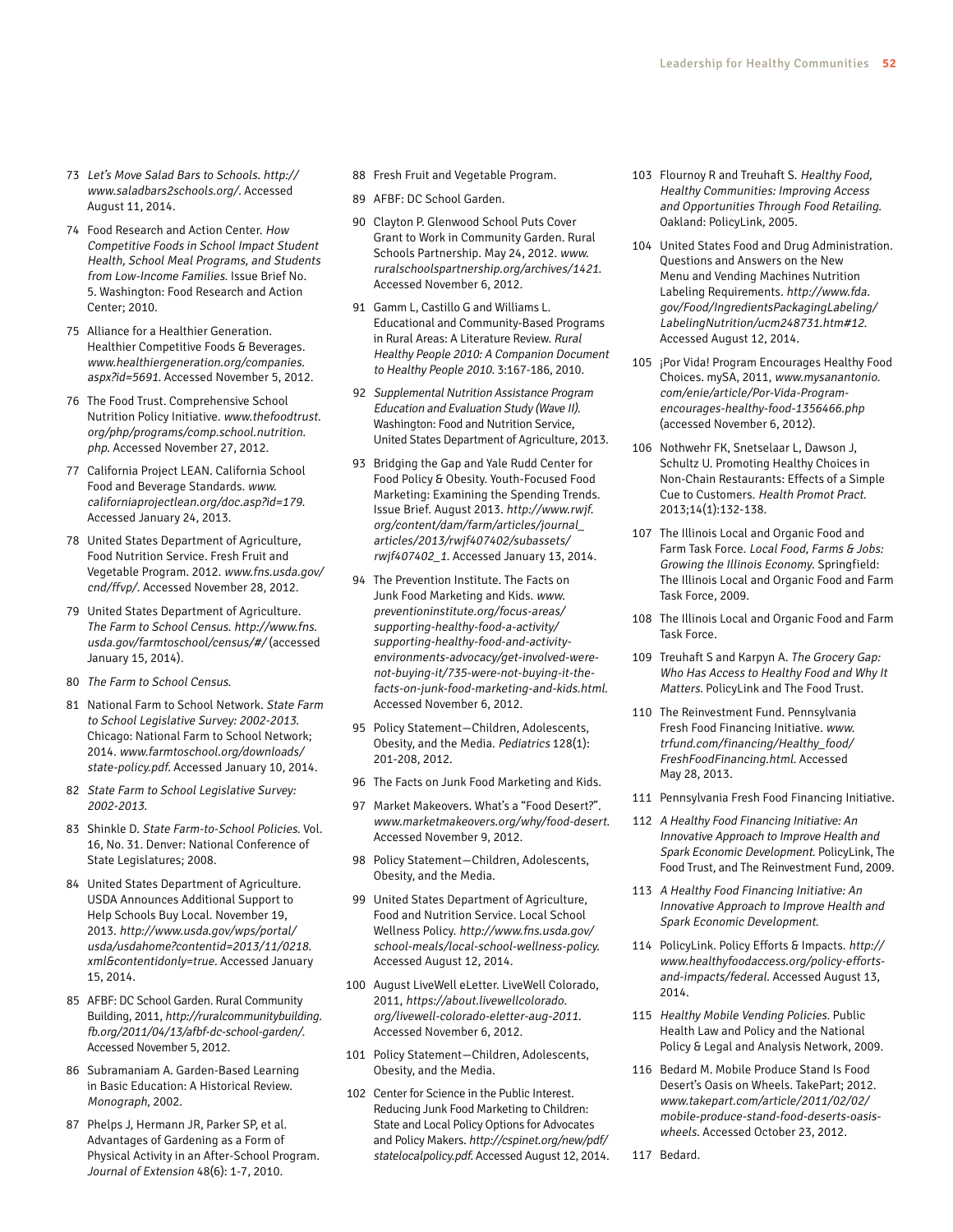- 118 Bell J and Standish M. Building Healthy Communities Through Equitable Food Access. Community Development Investment Review, 5(3): 75-87, 2009.
- 119 Healthy Kids, Healthy Communities. Food Oasis on Wheels. [www.](www.healthykidshealthycommunities.org/food) [healthykidshealthycommunities.org/food](www.healthykidshealthycommunities.org/food)oasis-wheels. Accessed October 23, 2012.
- 120 Operating a CSA and SNAP Participation. U.S. Department of Agriculture Food and Nutrition Services, 2012.
- 121 Sutton E. Obesity, Poverty, and the Case for Community Supported Agriculture in New York State. Hunger Action Network of New York State, 2005.
- 122 Sirekis C. Food Hubs Build Jobs and Communities. Rural Community Building, 2011, [http://ruralcommunitybuilding.](http://ruralcommunitybuilding.fb.org/2011/06/13/food) [fb.org/2011/06/13/food](http://ruralcommunitybuilding.fb.org/2011/06/13/food)-hubs-build-jobs-andcommunities/. (accessed October 31, 2012).
- 123 Barham J, Tropp D, Enterline K, et al. Regional Food Hub Resource Guide U.S. Department of Agriculture. Agricultural Marketing Service, 2012.
- 124 Glasgow D. Food Hub to Benefit Area Farmers, Businesses and Institutions. U.S. Department of Agriculture Rural Development; 2012, [www.rurdev.usda.gov/](www.rurdev.usda.gov/STELPRD4016887.html) [STELPRD4016887.html](www.rurdev.usda.gov/STELPRD4016887.html). Accessed October 31, 2012.
- 125 Barham et al.
- 126 Glasgow.
- 127 Owens N and Verel K. SNAP/EBT at Your Farmers Market: Seven Steps to Success. Project for Public Spaces and Wholesome Wave, 2010.
- 128 Owens and Verel.
- 129 Bell and Standish.
- 130 Washington State Farmers Market Association. Food Stamps and EBT at Farmers Markets. 2012. [www.](www.wafarmersmarkets.com/resources/foodstamps-market.html) [wafarmersmarkets.com/resources/](www.wafarmersmarkets.com/resources/foodstamps-market.html) [foodstamps-market.html](www.wafarmersmarkets.com/resources/foodstamps-market.html). Accessed October 30, 2012.
- 131 Owens and Verel.
- 132 Supplemental Nutrition Assistance Program: Abingdon, Virginia Farmers' Market. USDA Food and Nutrition Service website. [www.fns.](www.fns.usda.gov/snap/ebt/pdfs/fm/Abingdon.pdf) [usda.gov/snap/ebt/pdfs/fm/Abingdon.pdf](www.fns.usda.gov/snap/ebt/pdfs/fm/Abingdon.pdf), (accessed November 28, 2012).
- 133 National Sustainable Agriculture Association. Famers' Market Promotion Program: The Basics. [http://](http://sustainableagriculture.net/publications/grassrootsguide/local-food-systems-rural-development/farmers) [sustainableagriculture.net/publications/](http://sustainableagriculture.net/publications/grassrootsguide/local-food-systems-rural-development/farmers) [grassrootsguide/local-food-systems-rural](http://sustainableagriculture.net/publications/grassrootsguide/local-food-systems-rural-development/farmers)[development/farmers](http://sustainableagriculture.net/publications/grassrootsguide/local-food-systems-rural-development/farmers)-market-promotionprogram/. Accessed June 2012.
- 134 Daniel J, Evans L and Fitzgerald K. The National Sustainable Agriculture Coalition's Guide to USDA Funding for Local and Regional Food Systems. Washington: National Sustainable Agriculture Coalition; 2010.
- 135 National Sustainable Agriculture Association. Community Food Project Grants. [http://](http://sustainableagriculture.net/publications/grassrootsguide/local-food-systems-rural-development/community) [sustainableagriculture.net/publications/](http://sustainableagriculture.net/publications/grassrootsguide/local-food-systems-rural-development/community) [grassrootsguide/local-food-systems-rural](http://sustainableagriculture.net/publications/grassrootsguide/local-food-systems-rural-development/community)[development/community](http://sustainableagriculture.net/publications/grassrootsguide/local-food-systems-rural-development/community)-food-projectgrants/. Accessed November 28, 2012.
- 136 Daniel, Evans and Fitzgerald.
- 137 National Sustainable Agriculture Coalition. Local and Regional Food Enterprise Guaranteed Loans. [http://](http://sustainableagriculture.net/publications/grassrootsguide/local-food-systems-rural-development/local) [sustainableagriculture.net/publications/](http://sustainableagriculture.net/publications/grassrootsguide/local-food-systems-rural-development/local) [grassrootsguide/local-food-systems-rural](http://sustainableagriculture.net/publications/grassrootsguide/local-food-systems-rural-development/local)[development/local](http://sustainableagriculture.net/publications/grassrootsguide/local-food-systems-rural-development/local)-food-enterprise-loans/. Accessed November 27, 2012.
- 138 Local and Regional Food Enterprise Guaranteed Loans.
- 139 Center for Rural Affairs. Rural Business and Industry Loan Guarantee Program. 2010. <www.cfra.org/node>/2652. Accessed November 27, 2012.
- 140 Sullivan AF. Community Gardening in Rural Areas: Enhancing Food Security and Nutrition. Medford: Center on Hunger and Poverty, 2009.
- 141 Sullivan AF.
- 142 Sullivan AF.
- 143 United States Department of Agriculture. People's Garden Grant Program. 2011. [www.usda.gov/wps/portal/usda/](www.usda.gov/wps/portal/usda/usdahome) [usdahome](www.usda.gov/wps/portal/usda/usdahome)?navid=GARDEN\_RT5. Accessed October 30, 2012.
- 144 Guide to Integrating Healthy Eating and Active Living into Colorado's Rural and Small Town Communities.
- 145 Guide to Integrating Healthy Eating and Active Living into Colorado's Rural and Small Town Communities.
- 146 Farm Market Kitchen, 2012, [http://www.](http://www.farmmarketkitchen.com/default.asp) [farmmarketkitchen.com/default.asp](http://www.farmmarketkitchen.com/default.asp). Accessed November 28, 2012.
- 147 Cumberland Culinary Center Helps Local Farmers Prosper. Washington: U.S. Department of Agriculture Rural Development, 2011.
- 148 August LiveWell eLetter. LiveWell Colorado, 2011, [https://about.livewellcolorado.](https://about.livewellcolorado.org/livewell) [org/livewell](https://about.livewellcolorado.org/livewell)-colorado-eletter-aug-2011. Accessed November 6, 2012.
- 149 Healthy Eating Every Day! Community-Based Nutrition Awareness Program Plan. Port Townsend: Port Townsend Public Library, 2008.